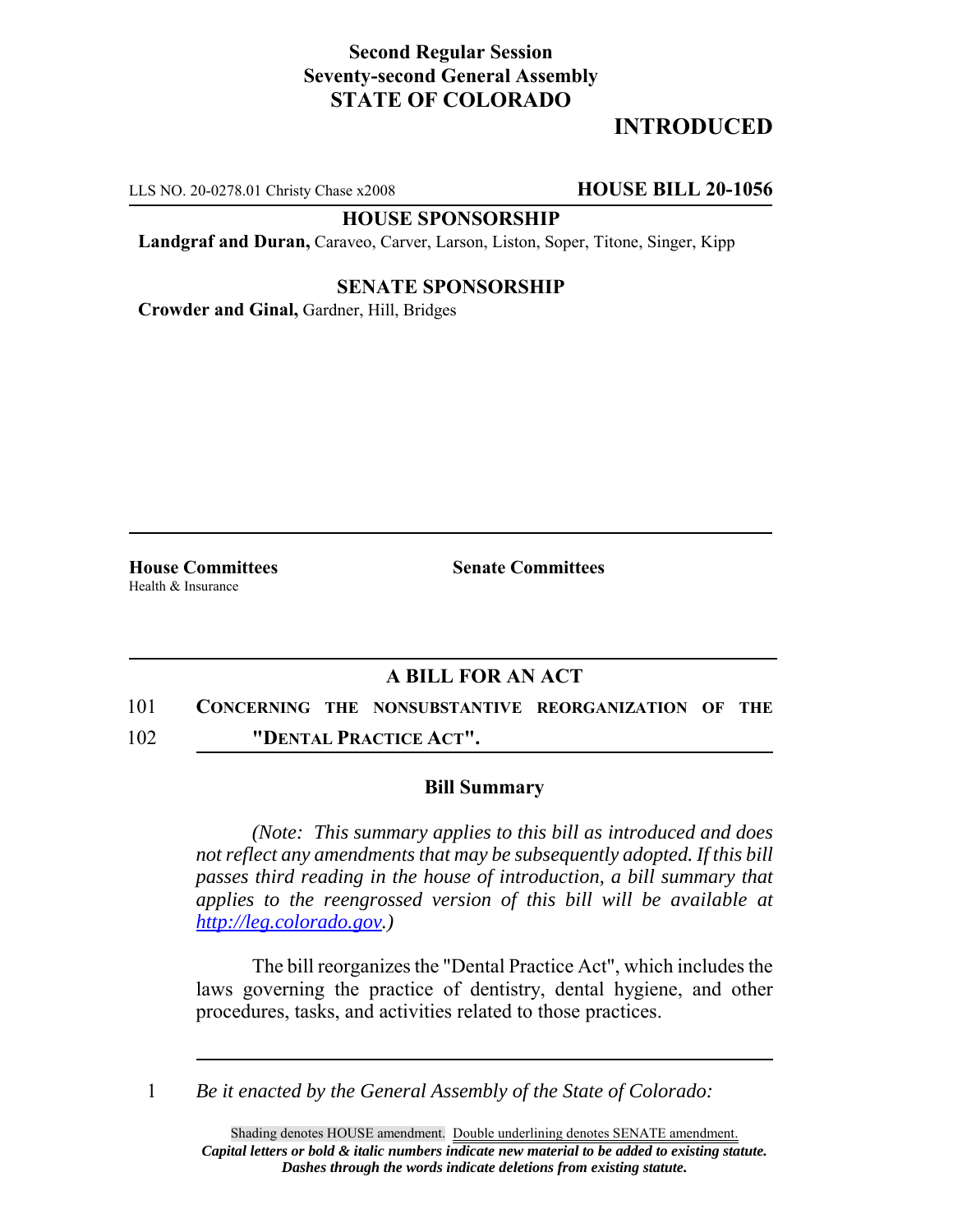| $\mathbf{1}$   | <b>SECTION 1.</b> In Colorado Revised Statutes, amend with                      |
|----------------|---------------------------------------------------------------------------------|
| $\overline{2}$ | relocated provisions article 220 of title 12, including sections                |
| 3              | 12-220-119 and 12-220-130 (1)(nn), (1)(oo), and (1)(pp) as they exist           |
| $\overline{4}$ | until and as they will become effective July 1, 2023, as follows:               |
| 5              | <b>ARTICLE 220</b>                                                              |
| 6              | <b>Dentists and Dental Hygienists</b>                                           |
| 7              | PART 1                                                                          |
| 8              | <b>GENERAL PROVISIONS</b>                                                       |
| 9              | 12-220-101. [Formerly 12-220-101] Short title. The short title of               |
| 10             | this article 220 is the "Dental Practice Act".                                  |
| 11             | 12-220-102. [Formerly 12-220-102] Legislative declaration. The                  |
| 12             | practice of dentistry and dental hygiene in this state is declared to affect    |
| 13             | the public health, safety, and welfare and to be subject to regulation and      |
| 14             | control in the public interest. It is further declared to be a matter of public |
| 15             | interest and concern that the dental profession merit and receive the           |
| 16             | confidence of the public and that only qualified dentists and dental            |
| 17             | hygienists be permitted to practice dentistry or dental hygiene in this state.  |
| 18             | It is the purpose of this article 220 to promote the public health, safety,     |
| 19             | and welfare by regulating the practice of dentistry and dental hygiene and      |
| 20             | to ensure that no one shall practice dentistry or dental hygiene without        |
| 21             | qualifying under this article 220. The provisions of this article 220           |
| 22             | relating to licensure by credentials are not intended to reduce competition     |
| 23             | or restrain trade with respect to the oral health needs of the public. All      |
| 24             | provisions of this article 220 relating to the practice of dentistry and        |
| 25             | dental hygiene shall be liberally construed to carry out these objects and      |
| 26             | purposes.                                                                       |
|                |                                                                                 |

# **12-220-103. [Formerly 12-220-103] Applicability of common**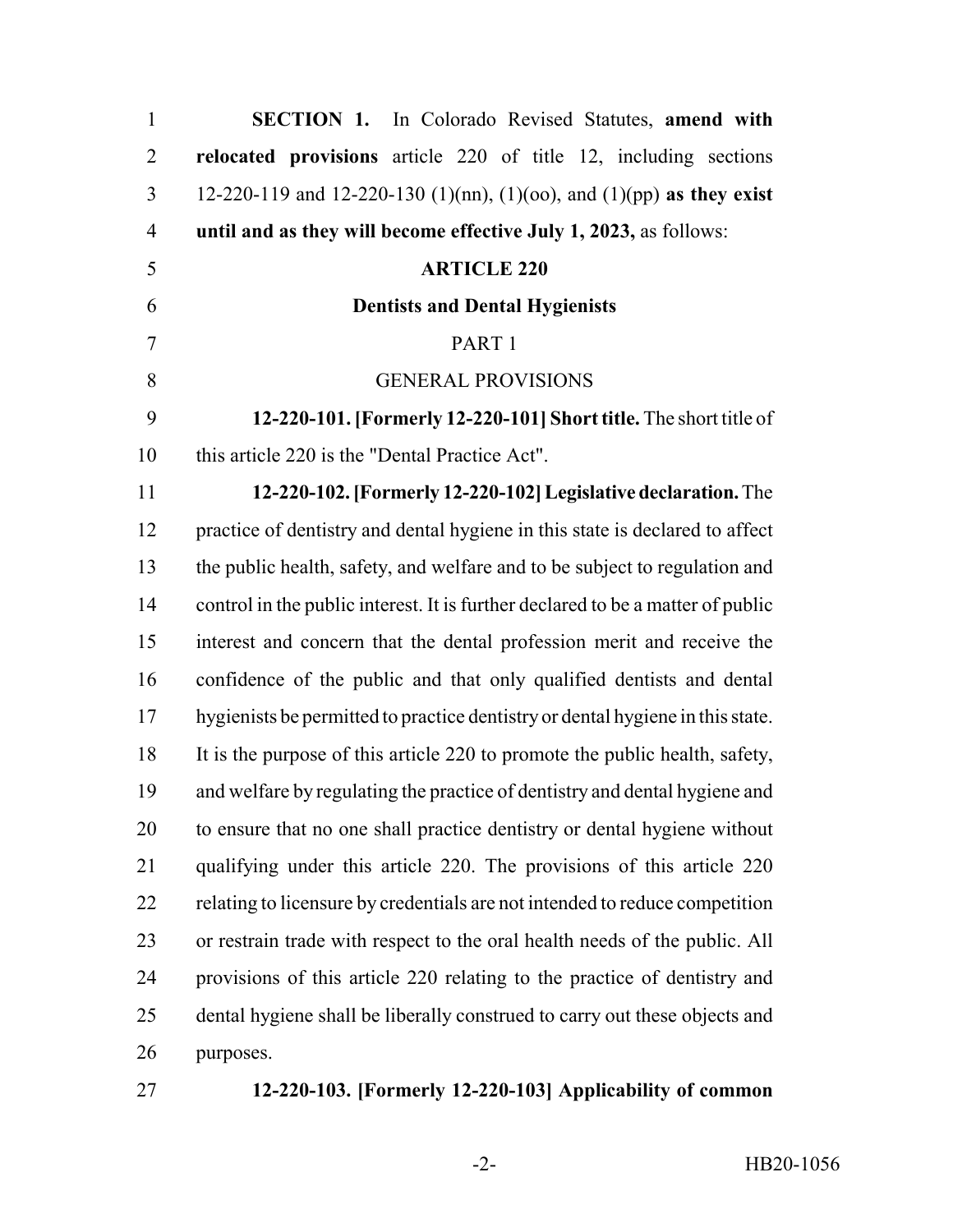**provisions.** Articles 1, 20, and 30 of this title 12 apply, according to their terms, to this article 220.

 **12-220-104. [Formerly 12-220-104] Definitions - rules.** As used in this article 220, unless the context otherwise requires:

 (1) "Accredited" means a program that is nationally recognized for specialized accrediting for dental, dental hygiene, and dental auxiliary programs by the United States department of education.

 (2) "Board" means the Colorado dental board created in section 12-220-105.

 (3) "Dental assistant" means any person, not OTHER THAN a dentist or dental hygienist licensed in Colorado, who may be assigned or delegated to perform dental tasks or procedures as authorized by this article 220 or by rules of the board.

 (4) "Dental hygiene" means the delivery of preventive, educational, and clinical services supporting total health for the control of oral disease and the promotion of oral health provided by a dental 17 hygienist within the scope of his or her THE DENTAL HYGIENIST's education, training, and experience and in accordance with applicable law.

 (5) "Dental hygiene diagnosis" means the identification of an existing oral health problem that a dental hygienist is qualified and licensed to treat within the scope of dental hygiene practice. The dental hygiene diagnosis focuses on behavioral risks and physical conditions that are related to oral health. A dentist shall confirm any dental hygiene diagnosis that requires treatment that is outside the scope of dental 26 hygiene practice pursuant to <del>sections 12-220-122, 12-220-123, and</del> 27 12-220-127 SECTIONS 12-220-501, 12-220-503, AND 12-220-504.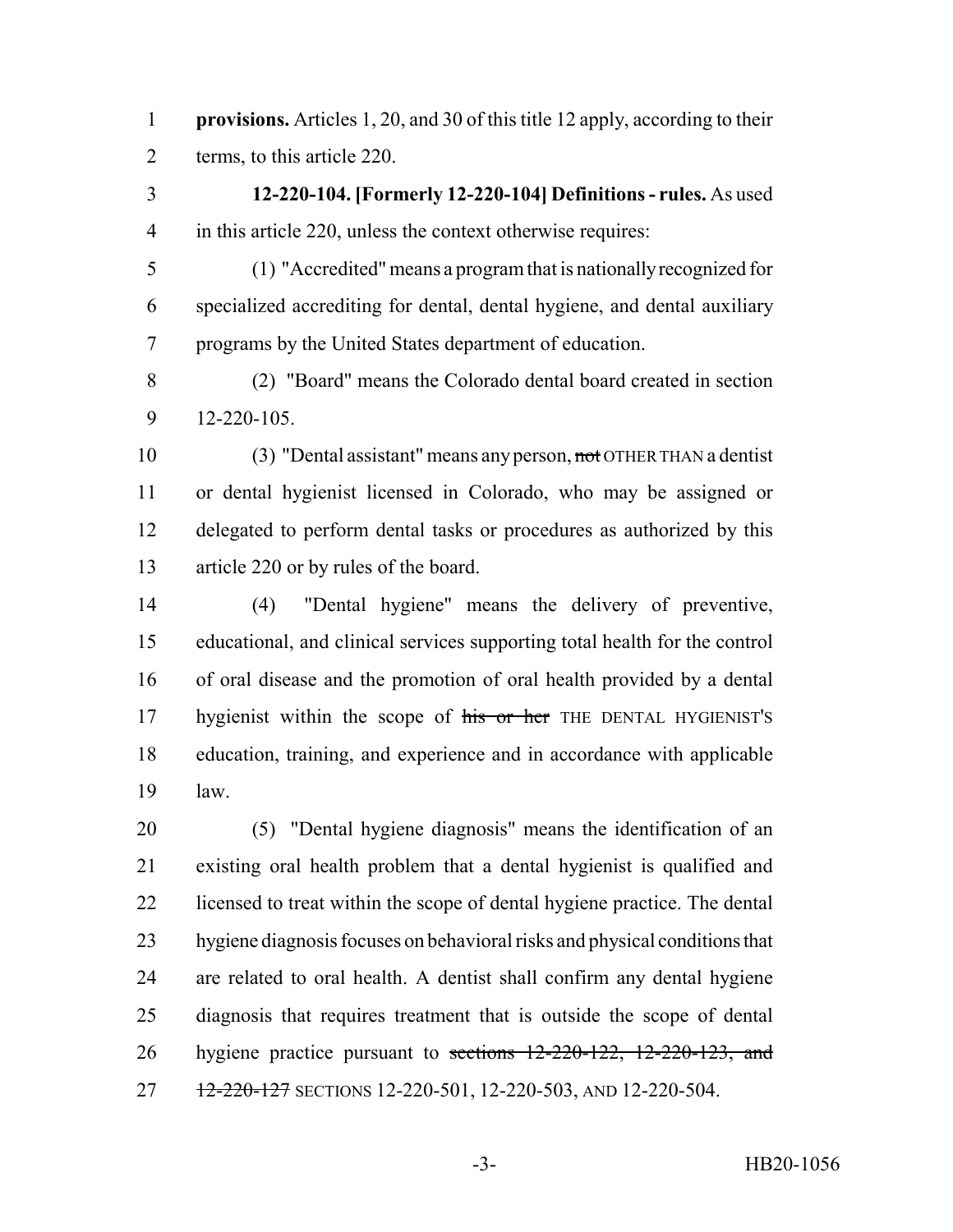(6) "Dentistry" means the evaluation, diagnosis, prevention, or treatment, including nonsurgical, surgical, or related procedures, of diseases, disorders, or conditions of the oral cavity, maxillofacial area, or the adjacent and associated structures and the impact of the disease, disorder, or condition on the human body so long as a dentist is practicing 6 within the scope of his or her THE DENTIST's education, training, and experience and in accordance with applicable law.

 (7) (a) "Direct supervision" means the supervision of those tasks or procedures that do not require the presence of the dentist in the room where performed but require the dentist's presence on the premises and availability for prompt consultation and treatment.

 (b) For purposes of this subsection (7) only, "premises" means within the same building, dental office, or treatment facility and within close enough proximity to respond in a timely manner to an emergency or the need for assistance.

 (8) "Independent advertising or marketing agent" means a person, firm, association, or corporation that performs advertising or other marketing services on behalf of licensed dentists, including referrals of patients to licensees resulting from patient-initiated responses to the advertising or marketing services.

21 (9) (a) "Indirect supervision" means the supervision of those tasks or procedures that do not require the presence of the dentist in the office or on the premises at the time the tasks or procedures are being performed, but do require that the tasks be performed with the prior knowledge and consent of the dentist.

 (b) For purposes of this subsection (9) only, "premises" means within the same building, dental office, or treatment facility and within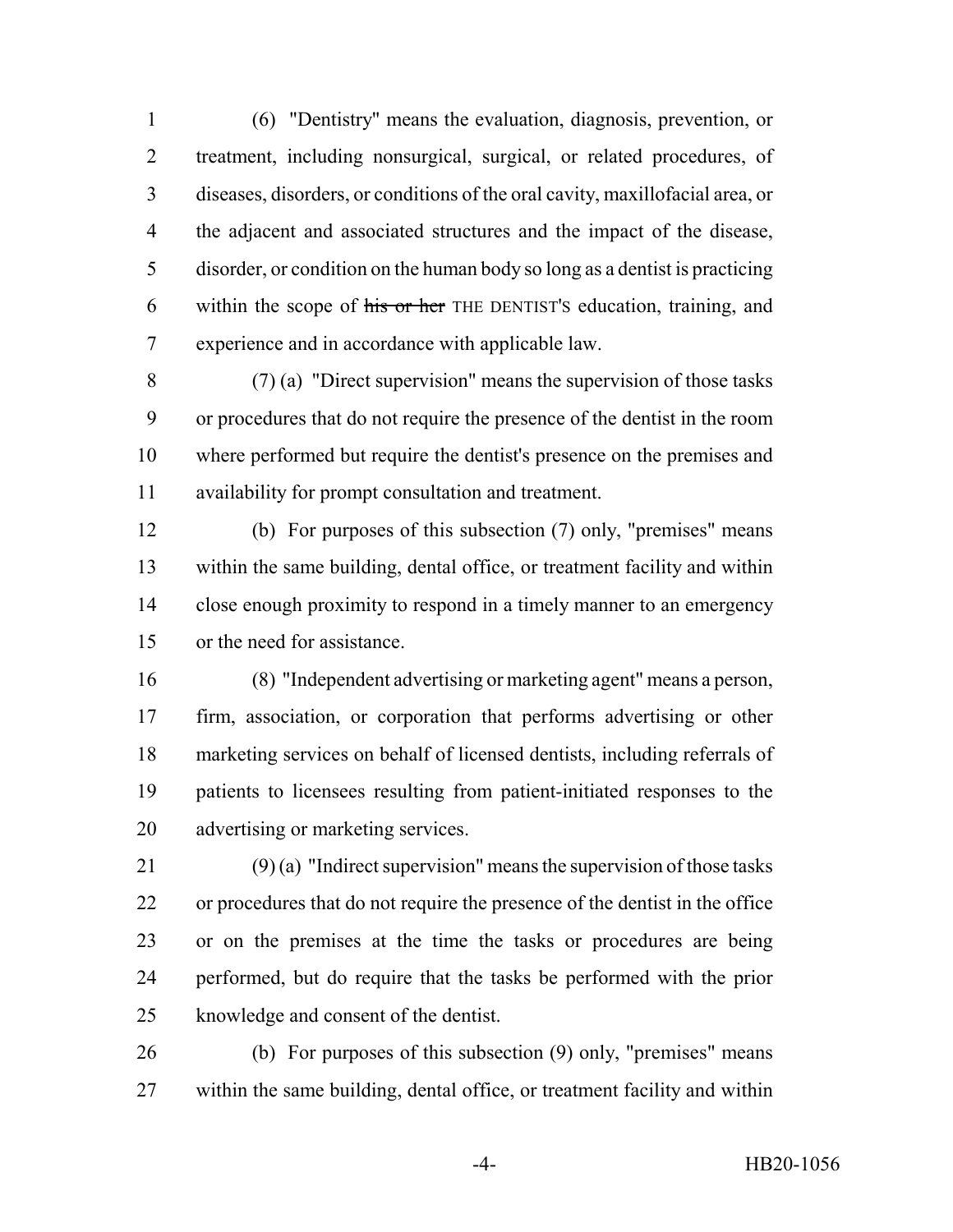close enough proximity to respond in a timely manner to an emergency or the need for assistance.

 (10) (a) "Interim therapeutic restoration" or "ITR" means a direct provisional restoration placed to stabilize a tooth until a licensed dentist can assess the need for further definitive treatment.

6 (b)  $(H)$  "Interim therapeutic restoration" involves the removal of soft material using hand instrumentation, without the use of rotary instrumentation, and the subsequent placement of a glass ionomer restoration OR, PURSUANT TO BOARD RULES, A RESTORATION USING NEW RESTORATIVE MATERIALS THAT MAY BECOME AVAILABLE AND ARE APPROPRIATE TO THE INTERIM THERAPEUTIC PROCEDURE.

12 (II) The board may promulgate rules regarding the use of new 13 restorative materials in addition to the materials described in subsection (10)(b)(I) of this section that are appropriate to the interim therapeutic restoration procedure as they become available.

 (c) "Interim therapeutic restoration" includes protective restoration 17 for adults delivered in accordance with section 12-220-128 SECTION 12-220-505.

 (11) "Laboratory work order" means the written instructions of a dentist licensed in Colorado authorizing another person to construct, reproduce, or repair any prosthetic denture, bridge, appliance, or other 22 structure to function in the oral cavity, maxillofacial area, or adjacent and associated regions.

 (12) "License" has the meaning specified in section 12-20-102 (9) 25 and includes an academic license to practice dentistry pursuant to section  $26 \frac{12-220-116}{20}$  SECTION 12-220-402. A license is a privilege personal to the licensee, and the board may revoke, suspend, or impose disciplinary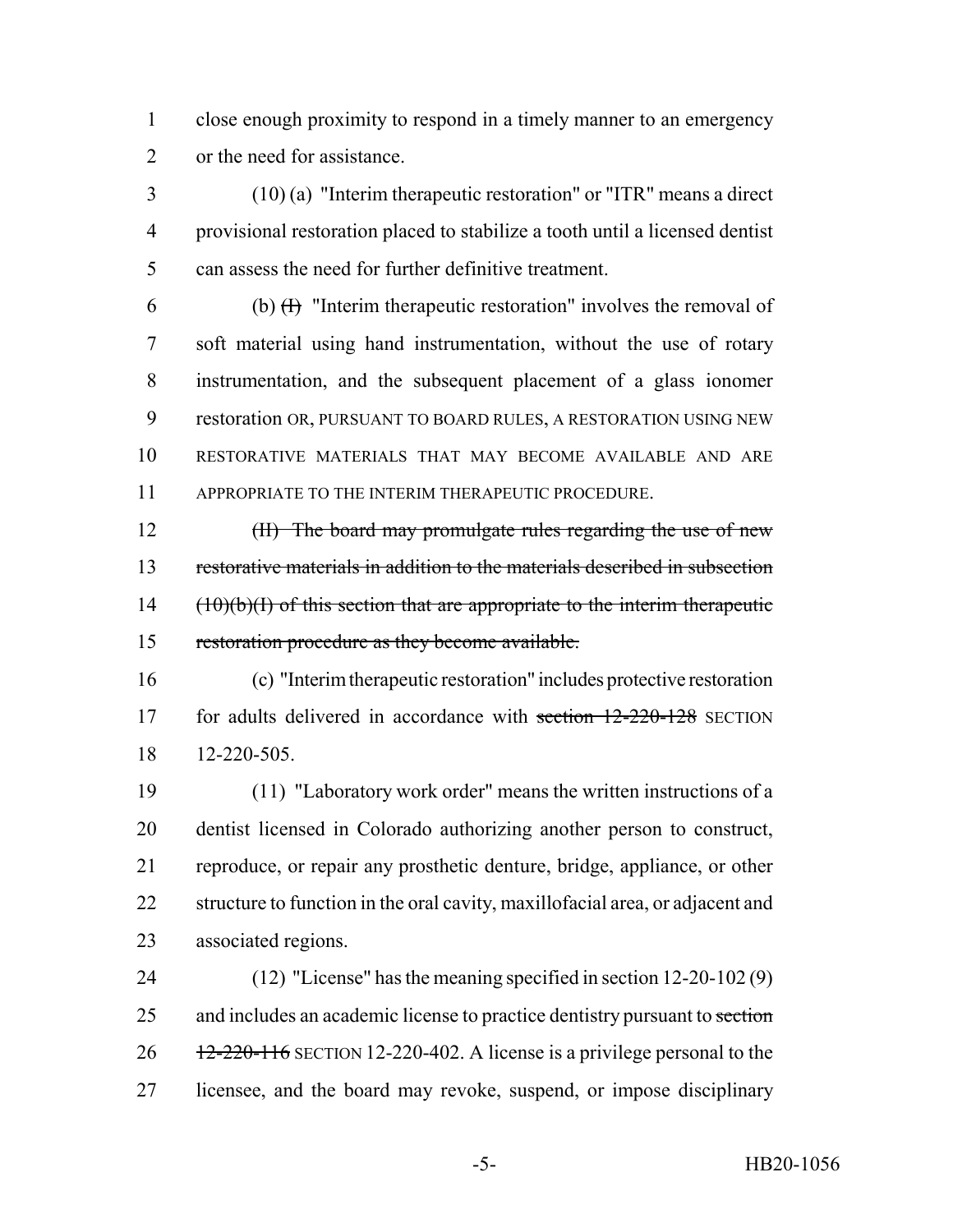conditions on the license for a violation of this article 220.

(13) "Proprietor" includes any person who:

 (a) Employs dentists, dental hygienists, or dental assistants in the 4 operation of a dental office, except as provided in sections 12-220-110 5 and 12-220-127 SECTIONS 12-220-305 AND 12-220-501;

 (b) Places in possession of a dentist, dental hygienist, dental assistant, or other agent dental material or equipment that may be necessary for the management of a dental office on the basis of a lease or any other agreement for compensation for the use of the material, equipment, or offices; or

 (c) Retains the ownership or control of dental equipment or material or a dental office and makes the same available in any manner for use by dentists, dental hygienists, dental assistants, or other agents; 14 except that nothing in this subsection  $(13)(c)$  shall apply APPLIES to bona fide sales of dental equipment or material secured by a chattel mortgage or retain-title agreement or to the loan of articulators.

 (14) "Telehealth by store-and-forward transfer" means an asynchronous transmission of medical or dental information to be reviewed by a dentist at a later time at a distant site without the patient present in real time.

 (15) "Telehealth supervision" means indirect supervision by a dentist of a dental hygienist performing a statutorily authorized procedure using telecommunications systems.

 **12-220-105. [Formerly 12-220-105] Colorado dental board - qualifications of board members - quorum - panel - rules - review of functions - repeal of article.** (1) (a) The Colorado dental board is hereby created as the agency of this state for the regulation of the practice of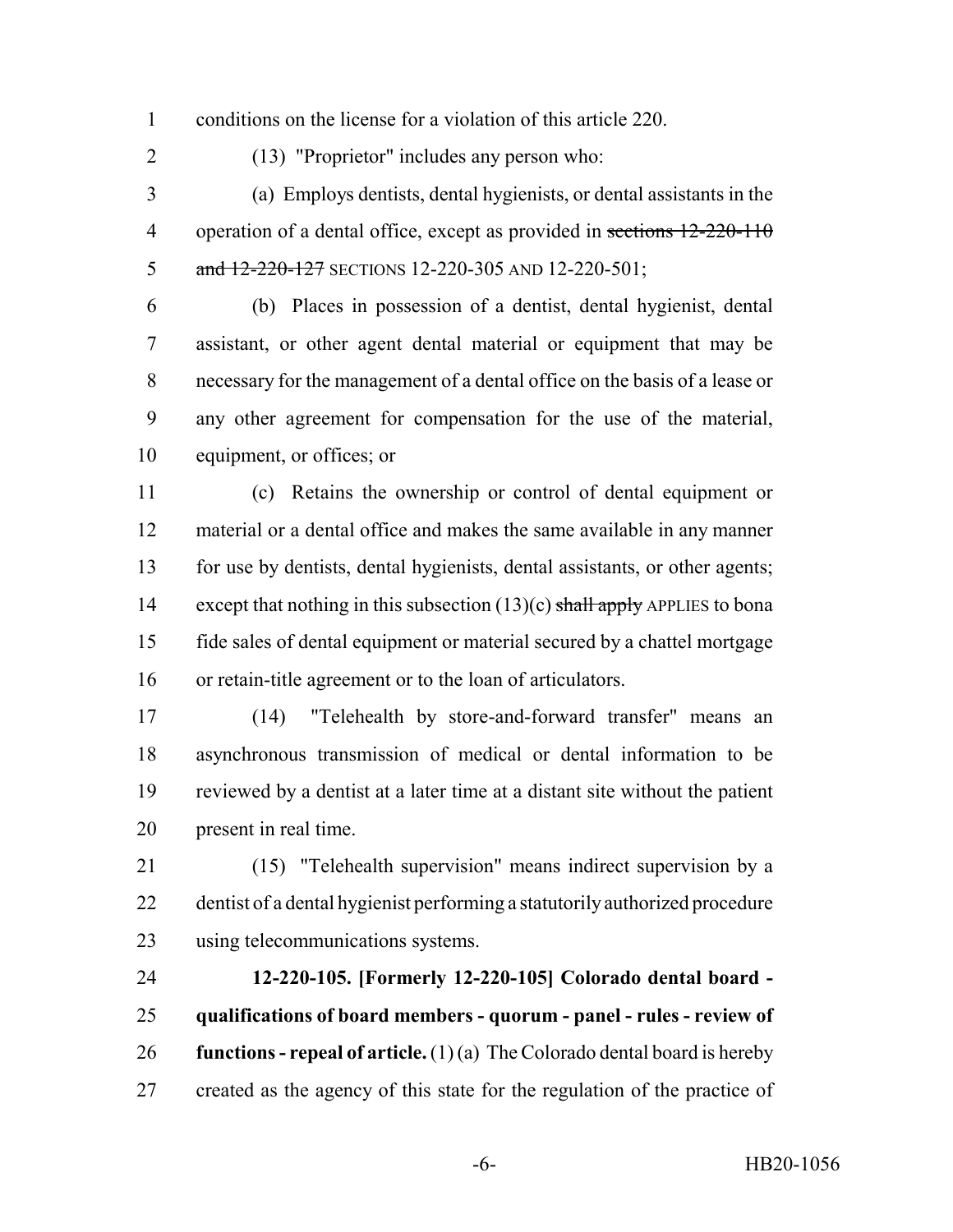dentistry in this state and to carry out the purposes of this article 220. The board is subject to the supervision and control of the division as provided by section 12-20-103 (2).

 (b) The board consists of seven dentist members, three dental hygienist members, and three members from the public at large. The governor shall appoint each member for a term of four years, and each 7 member shall MUST have the qualifications provided in this article 220. No member shall serve more than two consecutive terms of four years. 9 Each board member shall hold HOLDS office until his or her THE MEMBER'S term expires or until the governor appoints a successor.

 (c) In making appointments to the board, the governor shall attempt to create geographical, political, urban, and rural balance among the board members. If a vacancy occurs in any board membership before the expiration of the member's term, the governor shall fill the vacancy by appointment for the remainder of the term in the same manner as in the case of original appointments.

 (d) The governor may remove any member of the board for misconduct, incompetence, or neglect of duty.

19 (2) A person shall be IS qualified to be appointed to the board if the person:

(a) Is a legal resident of Colorado;

 (b) Is currently licensed as a dentist or dental hygienist, if fulfilling that position on the board; and

 (c) Has been actively engaged in a clinical practice in this state for at least five years immediately preceding the appointment, if fulfilling the position of dentist or dental hygienist on the board.

(3) The board shall organize annually by electing one of its

-7- HB20-1056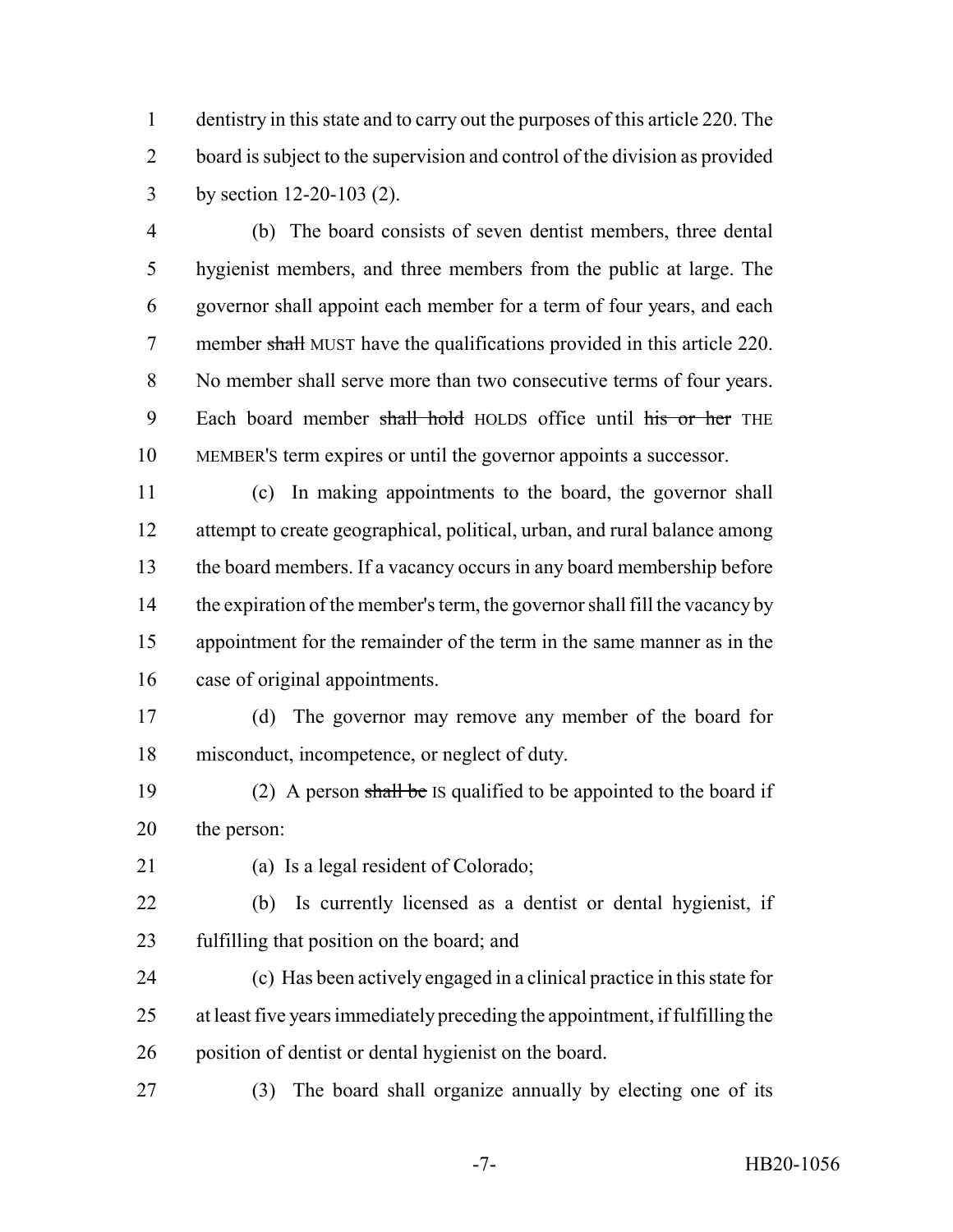1 members as chairperson and one as vice-chairperson. It THE BOARD may 2 adopt such rules for its government as it may deem THAT THE BOARD DEEMS proper. The board shall meet at least quarterly, and more often if 4 necessary, at such times and places as it may from time to time designate THE BOARD DESIGNATES.

 (4) A majority of the members of the board shall constitute CONSTITUTES a quorum for the transaction of business, but if less than a quorum is present on the day appointed for a meeting, those present may adjourn until a quorum is present. Any action taken by a quorum of the 10 assigned panel shall constitute CONSTITUTES action by the board; except that, for disciplinary matters concerning a dentist, a majority of dentist members is required for a quorum.

 (5) (a) Before the repeal of this article 220 pursuant to subsection (5)(b) of this section, all functions of the board are scheduled for review in accordance with section 24-34-104.

(b) This article 220 is repealed, effective September 1, 2025.

 **12-220-106. [Formerly 12-220-106] Powers and duties of board - rules - limitation on authority.** (1) The board shall exercise, in accordance with this article 220, the following powers and duties:

- (a) Make, publish, declare, and periodically review reasonable rules pursuant to section 12-20-204, including rules regarding:
- (I) The use of lasers for dental and dental hygiene purposes within defined scopes of practice, subject to appropriate education and training, and with appropriate supervision, as applicable;
- (II) Minimum training, experience, and equipment requirements 26 to obtain an anesthesia or sedation permit under section 12-220-146 SECTION 12-220-411;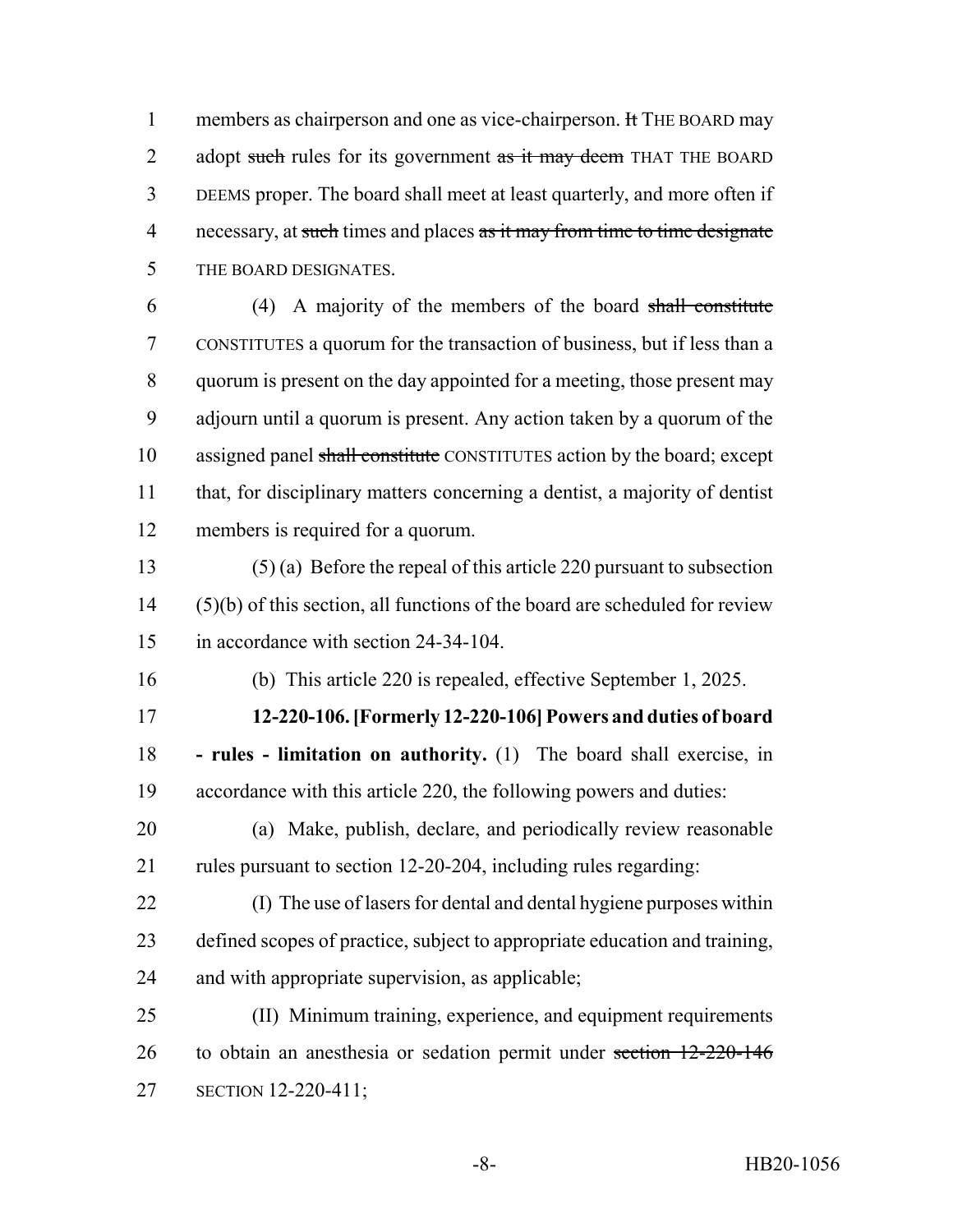(III) Criteria and procedures consistent with section 12-220-146 SECTION 12-220-411 for an office inspection program to be completed upon application and renewal of sedation and anesthesia permits pursuant 4 to section 12-220-146 SECTION 12-220-411; (IV) A uniform system and schedule of fines pursuant to section  $\left(-\frac{12-220-131(5)(b)}{2}\right)$  SECTION 12-220-202 (5)(b); (V) The granting of temporary licenses, which rules shall MUST include, but not be limited to, restrictions with respect to effective dates, areas of practice that may be performed, and licensing fees that may be charged to the applicant; (b) (I) (A) Conduct hearings in accordance with section 12-20-403 to revoke, suspend, or deny the issuance of a license or renewal of a license granted under the authority of this article 220 or of previous laws; (B) Issue a confidential letter of concern in accordance with section 12-20-404 (5); (C) Issue a letter of admonition in accordance with section  $17 \quad 12\text{-}20\text{-}404 \ (4);$  (D) Impose an administrative fine in accordance with section  $\frac{12-20-404 (1)(c)}{2}$  SECTIONS 12-20-404 (1)(c) AND 12-220-202 (5)(b); or (E) Reprimand, censure, or, in accordance with section 12-20-404 (1)(b), place a licensee on probation when evidence has been presented 22 showing a violation of any of the provisions of this article 220 by a holder of or an applicant for a license. 24 (II) The board may elect to hear the matter itself pursuant to the 25 provisions of section  $12-220-131$  (1) SECTION 12-220-202 (1), or it may elect to hear the matter with the assistance of an administrative law judge or an advisory attorney from the office of the attorney general, and, in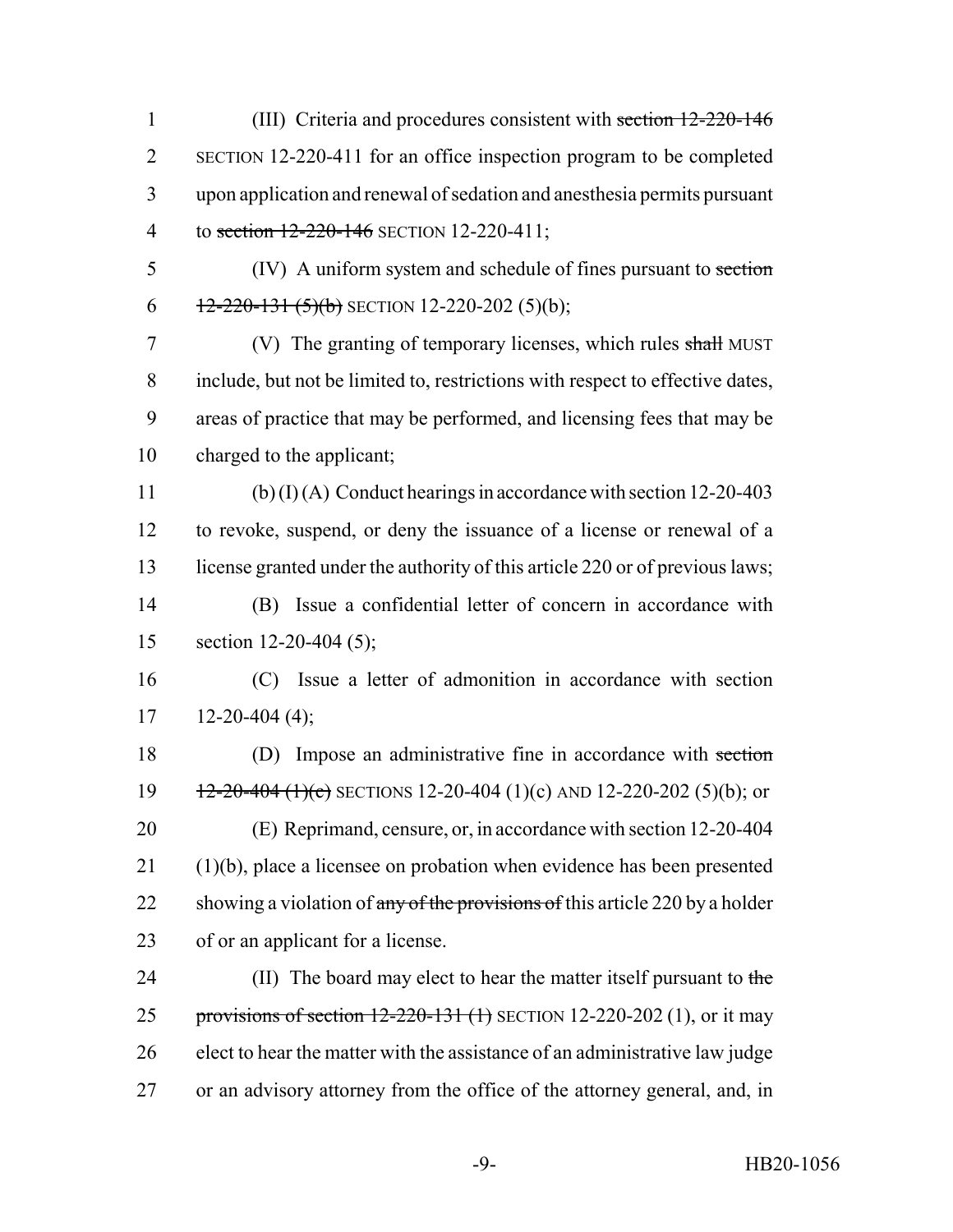such case, the advisor or administrative law judge shall advise the board on legal and procedural matters and rule on evidence and otherwise conduct the course of the hearing.

 (c) Conduct investigations in accordance with section 12-20-403 5 and inspections for compliance with the provisions of this article 220;

 (d) Grant and issue licenses and renewal certificates in conformity 7 with this article 220 to such applicants as have been THE BOARD HAS found TO BE qualified. The board may also grant and issue temporary 9 licenses in accordance with rules adopted under subsection  $(1)(a)(V)$  of this section.

 (e) Through the department and subject to appropriations made to the department, employ hearing officers or administrative law judges on a full-time or part-time basis to conduct any hearings required by this article 220;

 (f) In accordance with section 12-220-146 SECTION 12-220-411, issue anesthesia and sedation permits to licensed dentists and dental hygienists and set and collect fees for permit issuance; except that the board shall only collect fees for local anesthesia permits issued to dental hygienists on or after July 1, 2014.

 (2) The board may recognize those dental specialties defined by 21 the American Dental Association.

 (3) To facilitate the licensure of qualified applicants, the board 23 may in its discretion, establish a subcommittee of at least six board members to perform licensing functions in accordance with this article 25 220. Four subcommittee members shall constitute a quorum of the subcommittee. The chairperson of the board may serve on a subcommittee as deemed necessary by the chairperson. Any action taken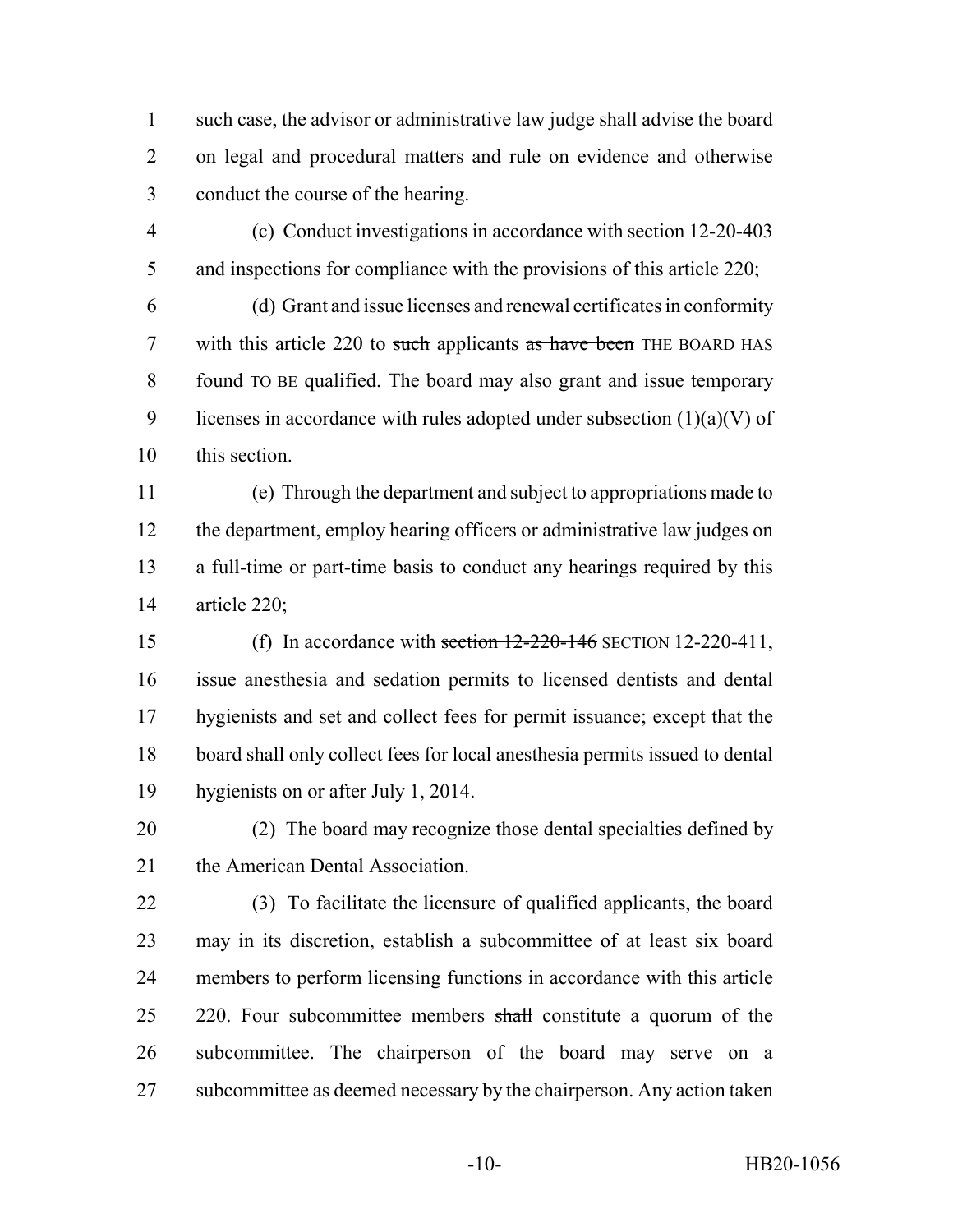1 by a quorum of the subcommittee shall constitute CONSTITUTES action by the board.

 (4) The authority granted the board under the provisions of this 4 article 220 shall not be construed to DOES NOT authorize the board to arbitrate or adjudicate fee disputes between licensees or between a licensee and any other party.

 **12-220-107. [Formerly 12-220-107] Indebtedness - appropriations - publications.** (1) The board shall DOES not have the power to create any indebtedness on behalf of the state.

 (2) Appropriations made to the board may be applied only to the payment of:

 (a) The necessary traveling, hotel, and clerical expenses of the members of the board in the performance of their duties;

 (b) Dues for membership in the American Association of Dental Boards, or its successor association, and the expense of sending delegates to the association's convention; and

 (c) Other expenditures necessary or proper to carry out and execute the powers and duties of the board and implement this article 220.

 (3) Publications of the board circulated in quantity outside the executive branch shall be issued in accordance with the provisions of section 24-1-136.

 **12-220-108. [Formerly 12-220-142] Attorney general shall represent board and members.** The attorney general of the state of Colorado shall counsel with and advise the board in connection with its duties and responsibilities under this article 220. If litigation is brought against the board or any of its individual members in connection with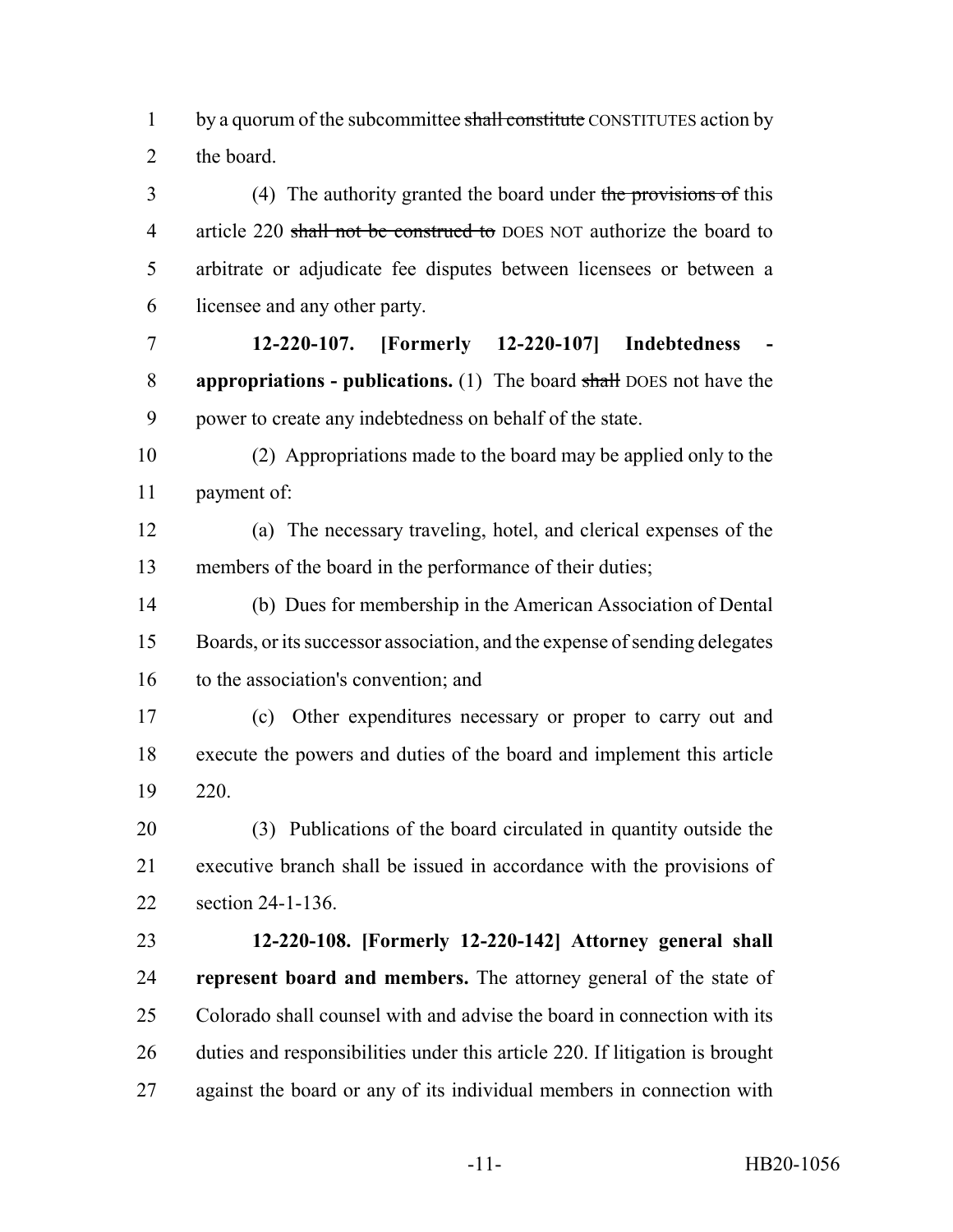1 actions taken by it or them THE BOARD OR ANY OF ITS MEMBERS under the 2 provisions of this article 220 and the actions are free of malice, fraud, or willful neglect of duty, the attorney general shall defend the litigation 4 without cost to the board or to any individual member thereof OF THE BOARD.

PART 2

# DISCIPLINE

 **12-220-201. [Formerly 12-220-130] Grounds for disciplinary action - definition.** (1) The board may take disciplinary action against 10 an applicant or licensee in accordance with sections 12-20-404 and 11 12-220-131 SECTIONS 12-20-404 AND 12-220-202 for any of the following causes:

 (a) Engaging in fraud, misrepresentation, or deception in applying for, securing, renewing, or seeking reinstatement of a license to practice dentistry or dental hygiene in this state, in applying for professional liability coverage required pursuant to section 12-220-147 SECTION 12-220-307, or in taking the examinations provided for in this article 220; (b) Conviction of a felony or any crime that constitutes a violation of this article 220. For purposes of this subsection (1)(b), "conviction" includes the entry of a plea of guilty or nolo contendere or a deferred sentence.

 (c) Administering, dispensing, or prescribing a habit-forming drug or controlled substance, as defined in section 18-18-102 (5), to a person, including the applicant or licensee, other than in the course of legitimate professional practice;

 (d) Conviction of a violation of a federal or state law regulating the possession, distribution, or use of a controlled substance, as defined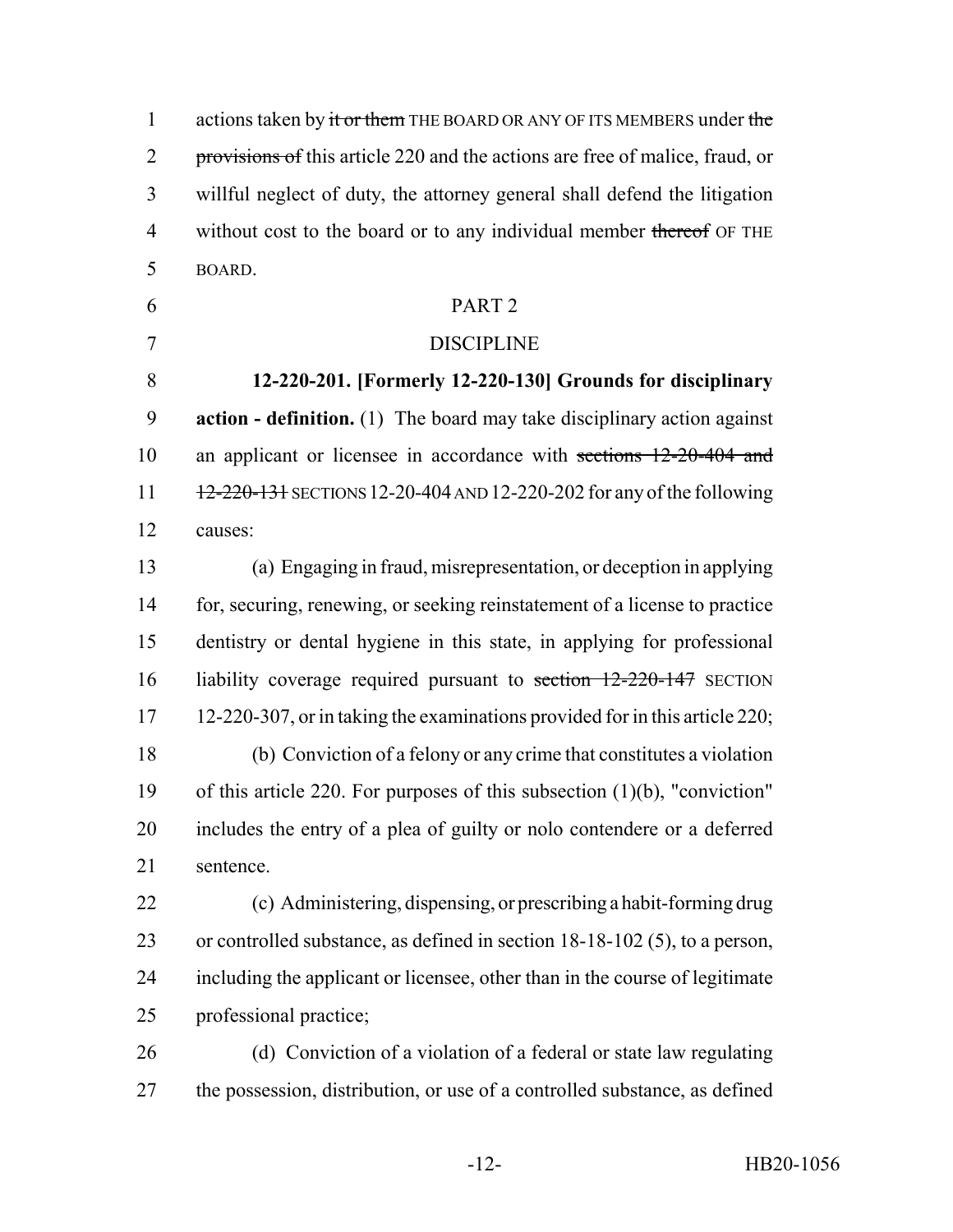in section 18-18-102 (5), and, in determining if a license should be denied, revoked, or suspended or if the licensee should be placed on 3 probation, the board shall be IS governed by sections 12-20-202 (5) and 24-5-101;

 (e) Habitually abusing or excessively using alcohol, a habit-forming drug, or a controlled substance, as defined in section  $7 \quad 18-18-102 \,(5);$ 

 (f) Misusing a drug or controlled substance, as defined in section 9 18-18-102 (5);

 (g) Aiding or abetting, in the practice of dentistry or dental hygiene, a person who is not licensed to practice dentistry or dental hygiene under this article 220 or whose license to practice dentistry or dental hygiene is suspended;

 (h) Except as otherwise provided in sections 25-3-103.7, 15 12-220-113, and 12-220-122 (4) SECTIONS 12-220-304, 12-220-503 (4), AND 25-3-103.7, practicing dentistry or dental hygiene as a partner, agent, 17 or employee of or in joint venture with any person who does not hold a license to practice dentistry or dental hygiene within this state or practicing dentistry or dental hygiene as an employee of or in joint venture with any partnership, association, or corporation. A licensee holding a license to practice dentistry or dental hygiene in this state may accept employment from any person, partnership, association, or corporation to examine, prescribe, and treat the employees of the person, partnership, association, or corporation.

 (i) Violating or attempting to violate, directly or indirectly, assisting in or abetting the violation of, or conspiring to violate any provision or term of this article 220, an applicable provision of article 20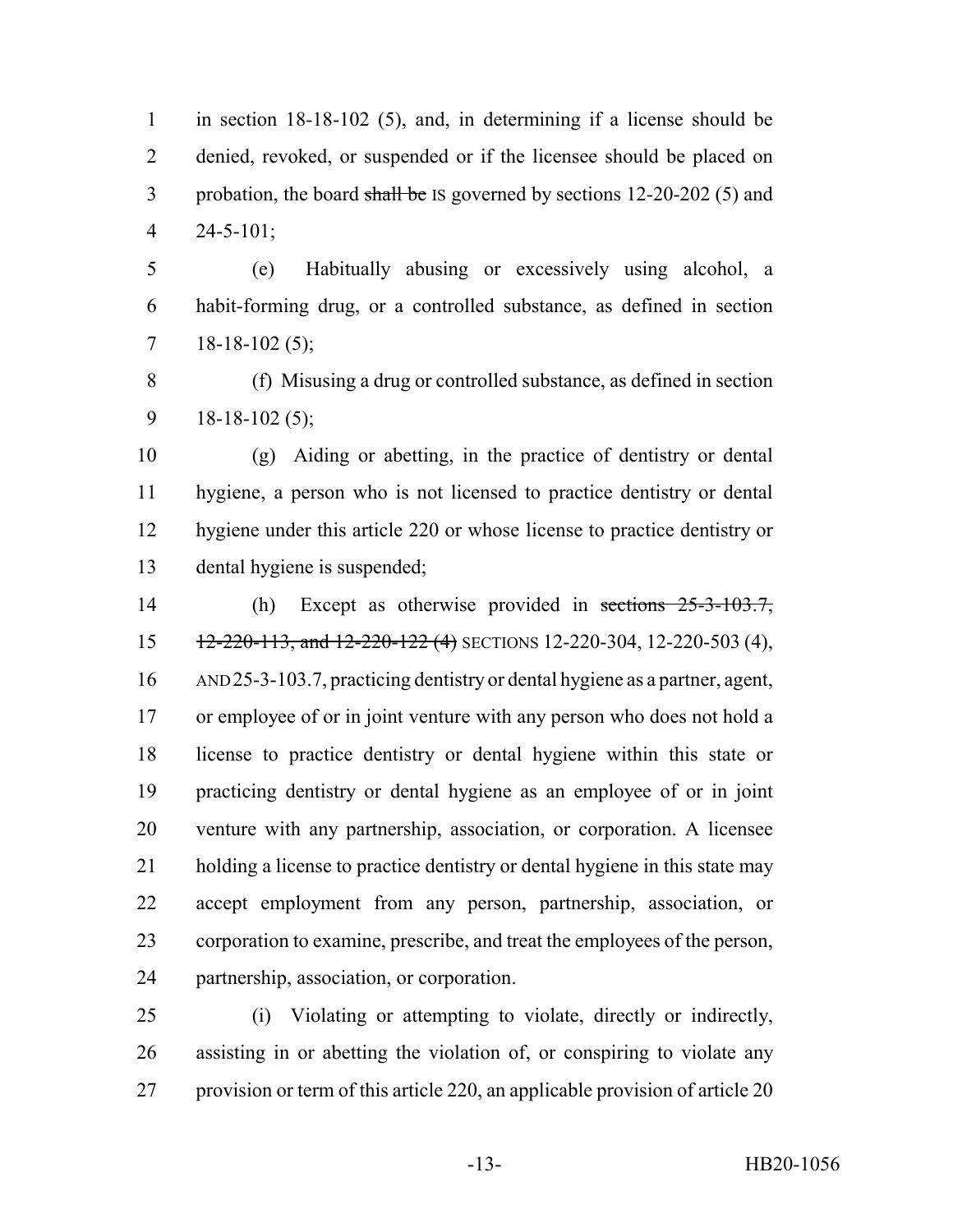or 30 of this title 12, or any lawful rule or order of the board;

2 (j) (I) Failing to notify the board, AS REQUIRED BY SECTION 12-30-108 (1), of a physical illness, physical condition, or behavioral HEALTH, mental health, or substance use disorder that renders the licensee unable, or limits the licensee's ability, to perform dental or dental hygiene services with reasonable skill and with safety to the patient;

 (II) Failing to act within the limitations created by a physical illness, physical condition, or behavioral HEALTH, mental health, or substance use disorder that renders the licensee unable to practice dental or dental hygiene services with reasonable skill and safety or that may endanger the health or safety of persons under his or her care; or

 (III) Failing to comply with the limitations agreed to under a confidential agreement entered pursuant to sections 12-30-108 and 14 12-220-136 SECTIONS 12-30-108 AND 12-220-207;

 (k) Committing an act or omission that constitutes grossly negligent dental or dental hygiene practice or that fails to meet generally accepted standards of dental or dental hygiene practice;

 (l) Advertising in a manner that is misleading, deceptive, or false; (m) Engaging in a sexual act with a patient during the course of patient care or within six months immediately following the termination of the licensee's professional relationship with the patient. "Sexual act", as used in this subsection (1)(m), means sexual contact, sexual intrusion, or sexual penetration as defined in section 18-3-401.

 (n) Refusing to make patient records available to a patient pursuant to a written authorization-request under section 25-1-802;

 (o) False billing in the delivery of dental or dental hygiene services, including, but not limited to, performing one service and billing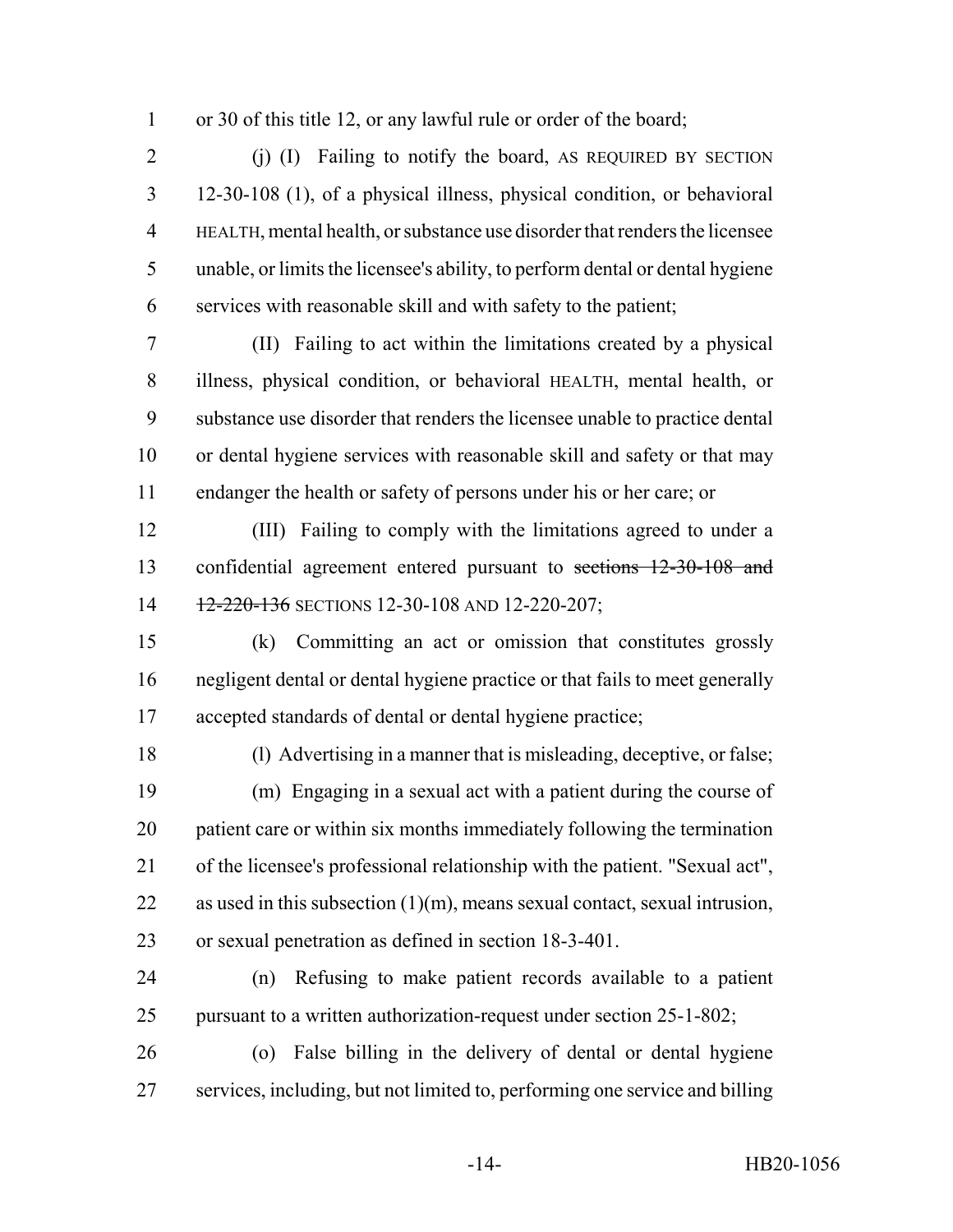for another, billing for any service not rendered, or committing a fraudulent insurance act, as defined in section 10-1-128;

 (p) Committing abuse of health insurance in violation of section 18-13-119;

 (q) Failing to notify the board, in writing and within ninety days after a judgment is entered, of a final judgment by a court of competent jurisdiction in favor of any party and against the licensee involving negligent malpractice of dentistry or dental hygiene, which notice must contain the name of the court, the case number, and the names of all parties to the action;

 (r) Failing to report a dental or dental hygiene malpractice 12 judgment or malpractice settlement to the board by the licensee within ninety days;

 (s) Failing to furnish unlicensed persons with laboratory work 15 orders pursuant to section 12-220-139 SECTION 12-220-502;

 (t) Employing a solicitor or other agent to obtain patronage, 17 except as provided in section 12-220-143 SECTION 12-220-309;

 (u) Willfully deceiving or attempting to deceive the board or its 19 agents with reference to any matter relating to this article 220;

 (v) Sharing any professional fees with anyone except those with whom the dentist or dental hygienist is lawfully associated in the practice of dentistry or dental hygiene; except that:

 (I) A licensed dentist or dental hygienist may pay an independent advertising or marketing agent compensation for advertising or marketing services rendered by the agent for the benefit of the licensed dentist or dental hygienist, including compensation that is based on the results or performance of the services on a per-patient basis; and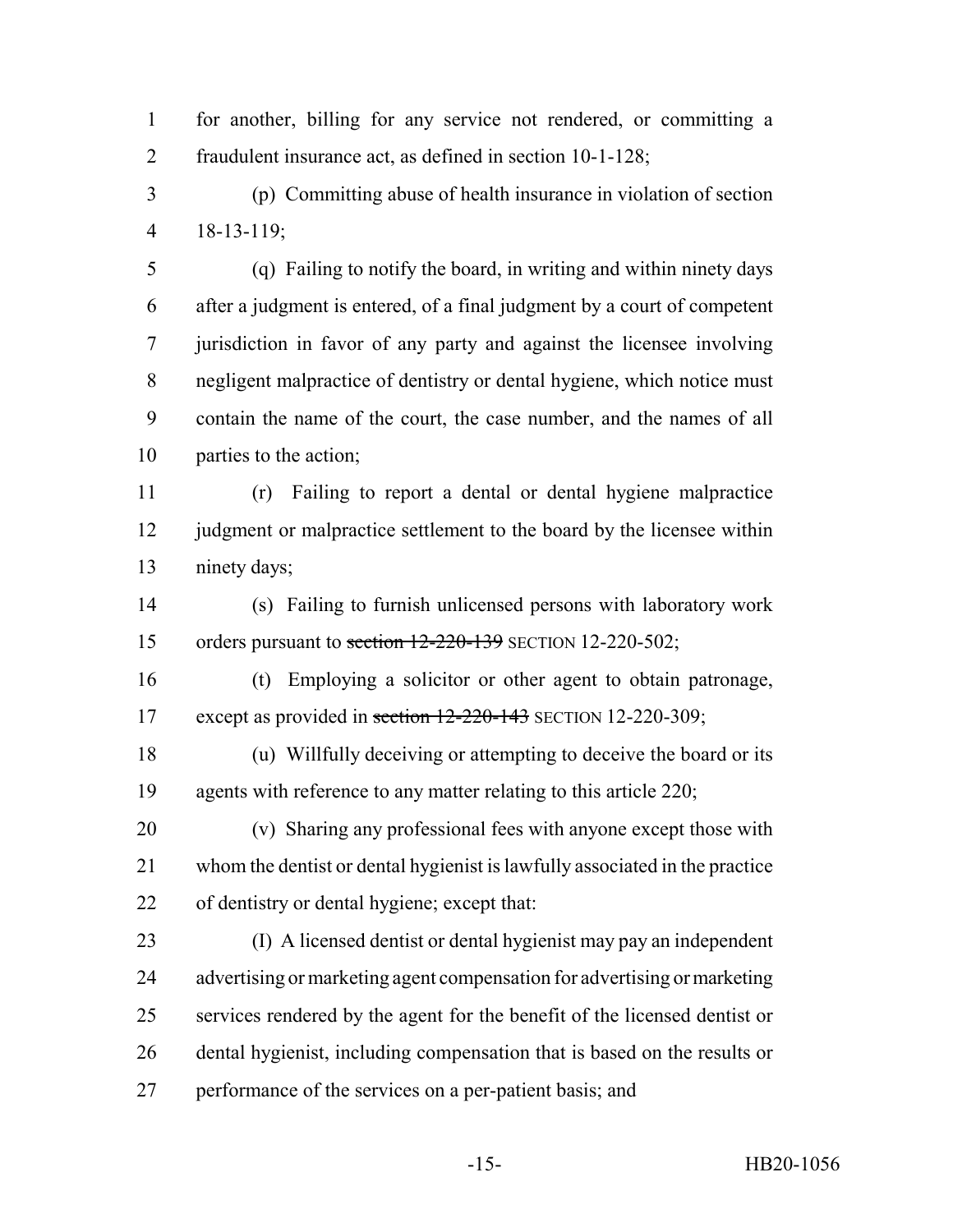(II) Nothing in this section prohibits a dentist or dental hygienist 2 practice owned or operated by a proprietor authorized under section 3 12-220-114 SECTION 12-220-303 from contracting with any person or entity for business management services or paying a royalty in accordance with a franchise agreement if the terms of the contract or franchise agreement do not affect the exercise of the independent professional judgment of the dentist or dental hygienist.

 (w) Failing to provide reasonably necessary referral of a patient to other licensed dentists or licensed health care professionals for consultation or treatment when the failure to provide referral does not meet generally accepted standards of dental care;

 (x) Failure of a dental hygienist to recommend that a patient be examined by a dentist or to refer a patient to a dentist when the dental hygienist detects a condition that requires care beyond the scope of practicing supervised or unsupervised dental hygiene;

(y) Engaging in any of the following activities and practices:

 (I) Willful and repeated WILLFULLY AND REPEATEDLY ordering or 18 performance PERFORMING, without clinical justification, of demonstrably unnecessary laboratory tests or studies;

20 (II) The administration ADMINISTERING, without clinical 21 justification, of treatment that is demonstrably unnecessary;

22 (III) In addition to the provisions of subsection  $(1)(x)$  of this 23 section, the failure FAILING to obtain consultations or perform referrals when failing to do so is not consistent with the standard of care for the profession;

 (IV) Ordering or performing, without clinical justification, any service, X ray, or treatment that is contrary to recognized standards of the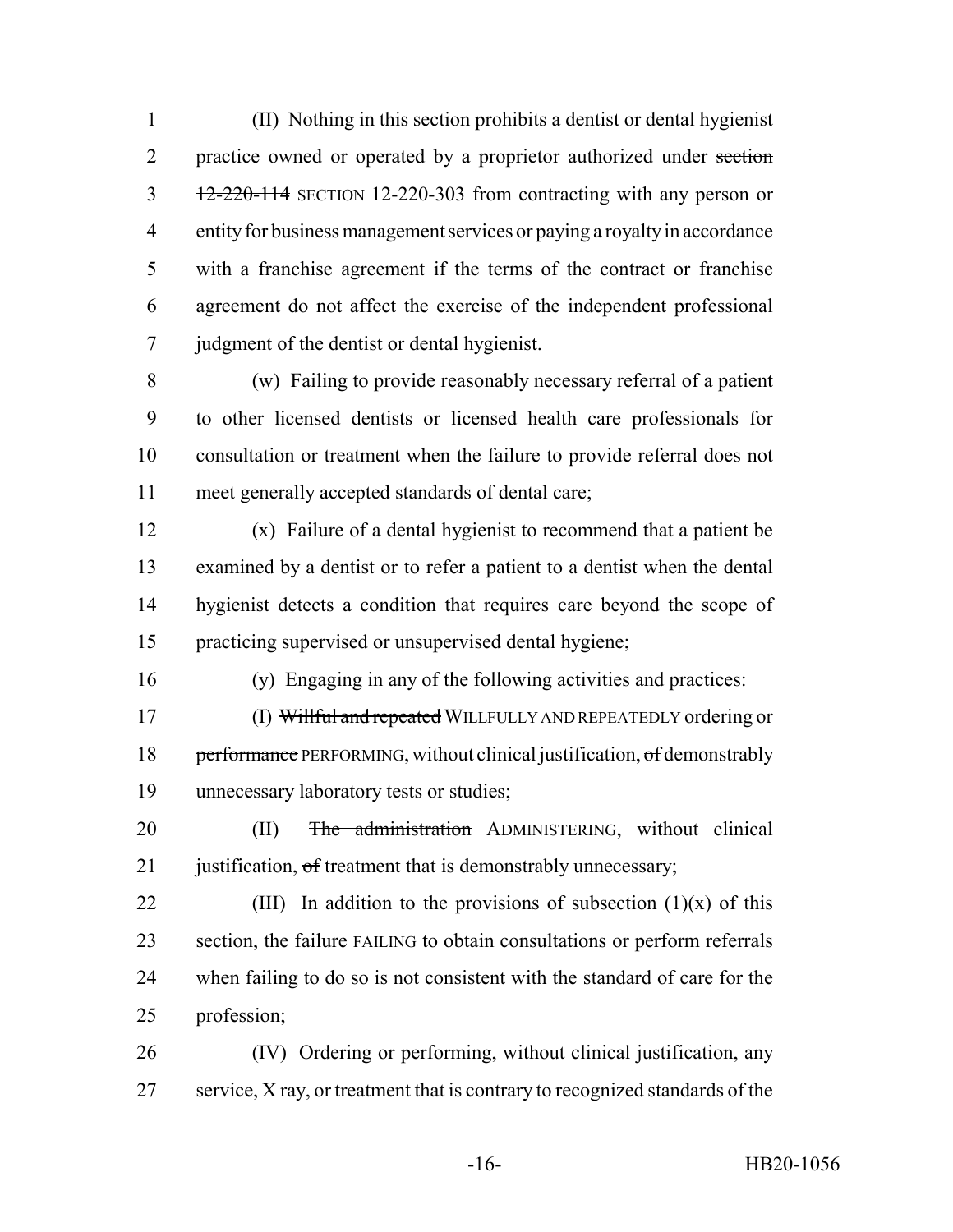practice of dentistry or dental hygiene as interpreted by the board;

 (z) Falsifying or repeatedly making incorrect essential entries or repeatedly failing to make essential entries on patient records;

(aa) Violating section 8-42-101 (3.6);

5 (bb) Violating section 12-220-202 SECTION 12-220-602 or any

rule of the board adopted pursuant to that section;

 (cc) Administering local anesthesia, minimal sedation, moderate sedation, or deep sedation/general anesthesia without obtaining a permit 9 from the board in accordance with section 12-220-146 SECTION 12-220-411;

 (dd) Failing to report to the board, within ninety days after final disposition, the surrender of a license to, or adverse action taken against a license by, a licensing agency in another state, territory, or country, a governmental agency, a law enforcement agency, or a court for an act or conduct that would constitute grounds for discipline pursuant to this article 220;

 (ee) Failing to provide adequate or proper supervision when employing unlicensed persons in a dental or dental hygiene practice;

 (ff) Engaging in any conduct that constitutes a crime as defined in title 18, which conduct relates to the licensee's practice as a dentist or dental hygienist;

 (gg) Practicing outside the scope of dental or dental hygiene practice;

 (hh) Failing to establish and continuously maintain financial 25 responsibility or professional liability insurance as required by section 26 12-220-147 SECTION 12-220-307;

(ii) Advertising or otherwise holding oneself out to the public as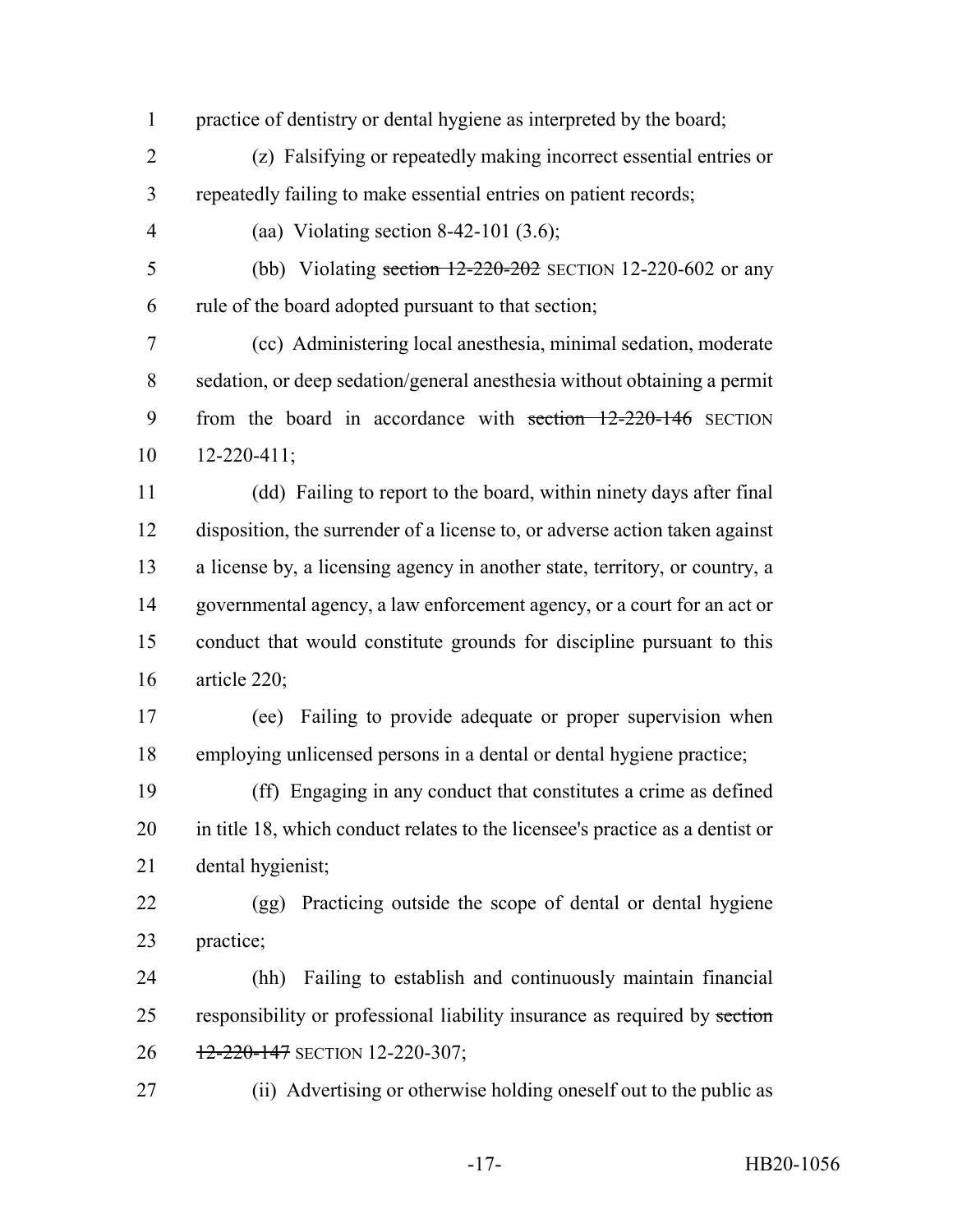practicing a dental specialty in which the dentist has not successfully completed the education specified for the dental specialty as defined by the American Dental Association;

 (jj) Failing to respond in an honest, materially responsive, and timely manner to a complaint filed against the licensee pursuant to this article 220;

 (kk) Committing an act or omission that fails to meet generally accepted standards for infection control;

 (ll) Administering moderate sedation or deep sedation/general anesthesia without a licensed dentist or other licensed health care professional qualified to administer the relevant level of sedation or anesthesia present in the operatory;

 (mm) Failing to complete and maintain records of completing continuing education as required by section 12-220-145 SECTION 12-220-308;

 (nn) **[Formerly 12-220-130 (1)(nn) as it is effective until July 1, 2023]** Failing to comply with section 12-220-128 SECTION 12-220-505 regarding the placement of interim therapeutic restorations; or

 (nn) **[Formerly 12-220-130 (1)(nn) as it will become effective July 1, 2023]** Failing to comply with section 12-220-128 SECTION 12-220-505 regarding the placement of interim therapeutic restorations; (oo) **[Formerly 12-220-130 (1)(oo) as it is effective until July 1, 2023]** Failing to comply with section 12-220-129 SECTION 12-220-506

regarding the application of silver diamine fluoride.

 (oo) **[Formerly 12-220-130 (1)(oo) as it will become effective July 1, 2023]** Failing to comply with section 12-220-129 SECTION 12-220-506 regarding the application of silver diamine fluoride; or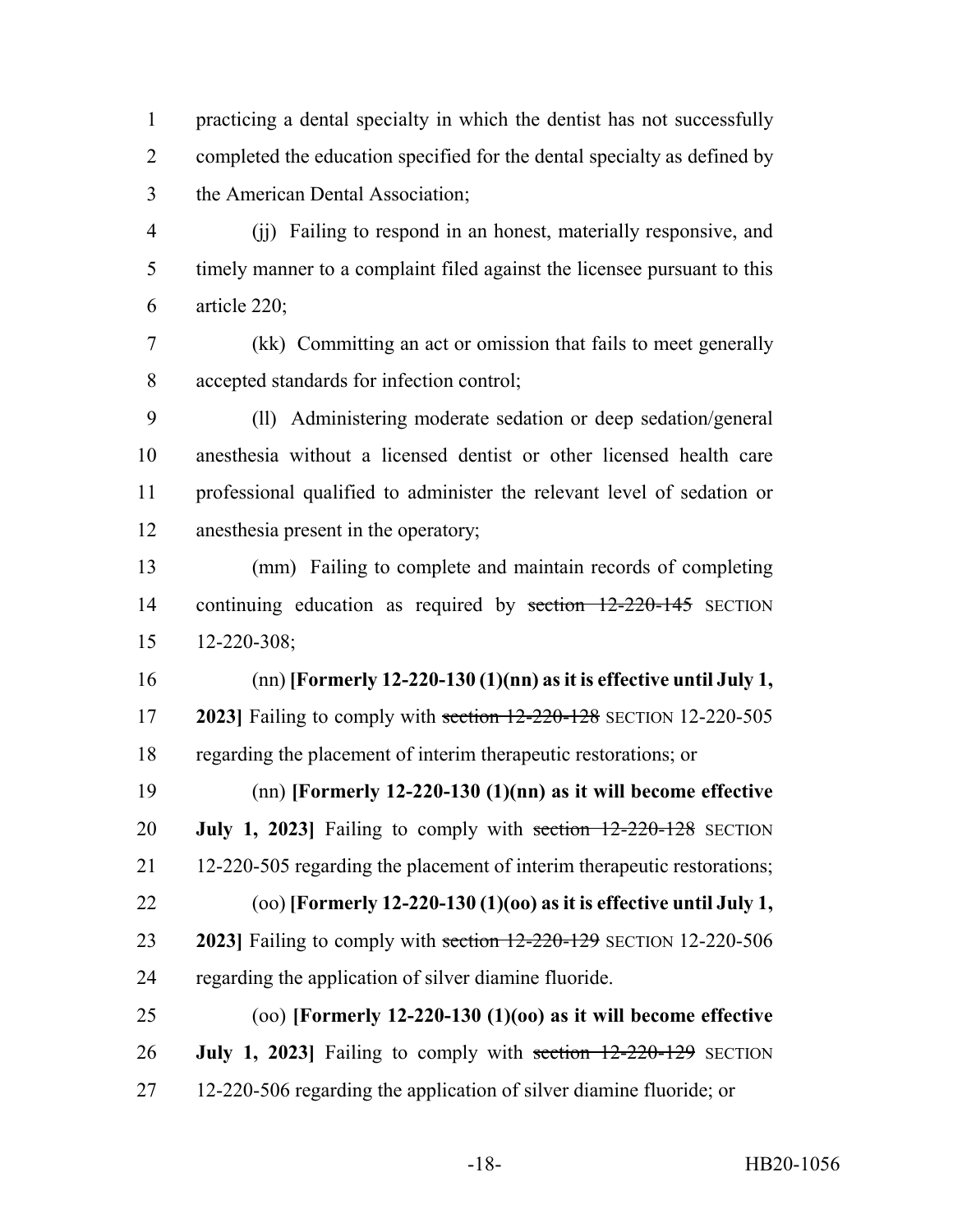| $\mathbf{1}$   | $(pp)$ [Formerly 12-220-130 (1)(pp) as it will become effective             |
|----------------|-----------------------------------------------------------------------------|
| $\overline{2}$ | July 1, 2023] Failing to accurately complete and submit the questionnaire   |
| 3              | required by section 12-220-119 (2) SECTION 12-220-408 (2).                  |
| $\overline{4}$ | 12-220-202. [Formerly 12-220-131] Disciplinary actions -                    |
| 5              | rules. $(1)$ (a) If, after notice and hearing conducted in accordance with  |
| 6              | article 4 of title 24 and section 12-20-403, the board determines that an   |
| $\overline{7}$ | applicant or licensee has engaged in an act specified in section            |
| 8              | $12 - 220 - 130$ SECTION 12-220-201, the board may:                         |
| 9              | (I) Issue a letter of admonition under the circumstances specified          |
| 10             | in and in accordance with section $12-20-404$ (4);                          |
| 11             | (II) Reprimand, censure, or, in accordance with section 12-20-404           |
| 12             | $(1)(b)$ , place on probation any licensed dentist or dental hygienist;     |
| 13             | (III) Impose an administrative fine in accordance with section              |
| 14             | 12-20-404 (1)(c) and subsection (5) of this section; or                     |
| 15             | In accordance with section $12-20-404$ (1)(d), deny the<br>(IV)             |
| 16             | issuance of, refuse to renew, suspend, or revoke any license provided for   |
| 17             | in this article 220.                                                        |
| 18             | (b) Hearings under this section must be conducted by the board or           |
| 19             | by an administrative law judge pursuant to section 12-20-403                |
| 20             | (2) The board shall send a confidential letter of concern to a              |
| 21             | licensee under the circumstances specified in section 12-20-404 (5). The    |
| 22             | board shall send the person making the complaint a notice that the board    |
| 23             | has issued a letter of concern to the licensee.                             |
| 24             | (3) The board may include, in any disciplinary order that allows            |
| 25             | a dentist or dental hygienist to continue to practice, conditions the board |
| 26             | deems appropriate to assure that the dentist or dental hygienist is         |
| 27             | physically, mentally, and otherwise qualified to practice dentistry or      |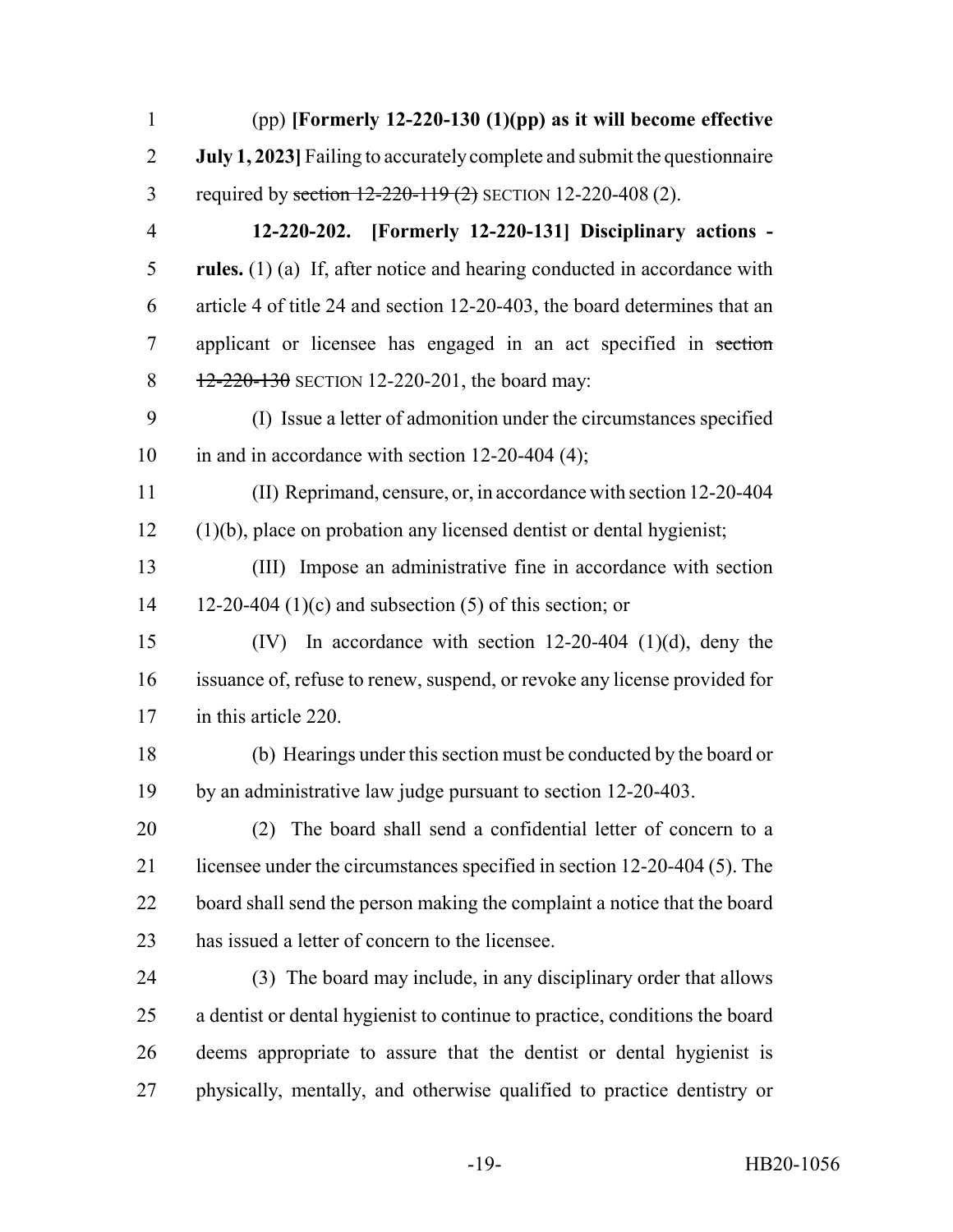dental hygiene in accordance with generally accepted professional standards of practice. The order may include any or all of the following:

 (a) A condition that the licensee submit to examinations to determine the licensee's physical or mental condition or professional qualifications;

 (b) A condition that the licensee take therapy, courses of training, or education as needed to correct deficiencies found by the board or by examinations required pursuant to subsection (3)(a) of this section;

 (c) Review or supervision of the licensee's practice as necessary to determine the quality of the practice and to correct any deficiencies;

 (d) The imposition of restrictions on the licensee's practice to assure that the practice does not exceed the limits of the licensee's capabilities.

 (4) The board may suspend the license of a dentist or dental hygienist who fails to comply with an order of the board issued in accordance with this section. The board may impose the license suspension until the licensee complies with the board's order.

 (5) (a) In addition to any other penalty permitted under this article 220, when a licensed dentist or dental hygienist violates a provision of this article 220 or of any rule promulgated pursuant to this article 220, the board may impose a fine on the licensee. If the licensee is a dentist, the fine must not exceed five thousand dollars. If the licensee is a dental hygienist, the fine must not exceed three thousand dollars.

 (b) The board shall adopt rules establishing a uniform system and schedule of fines that set forth fine tiers based on the severity of the violation, the type of violation, and whether the licensee repeatedly violates this article 220, board rules, or board orders.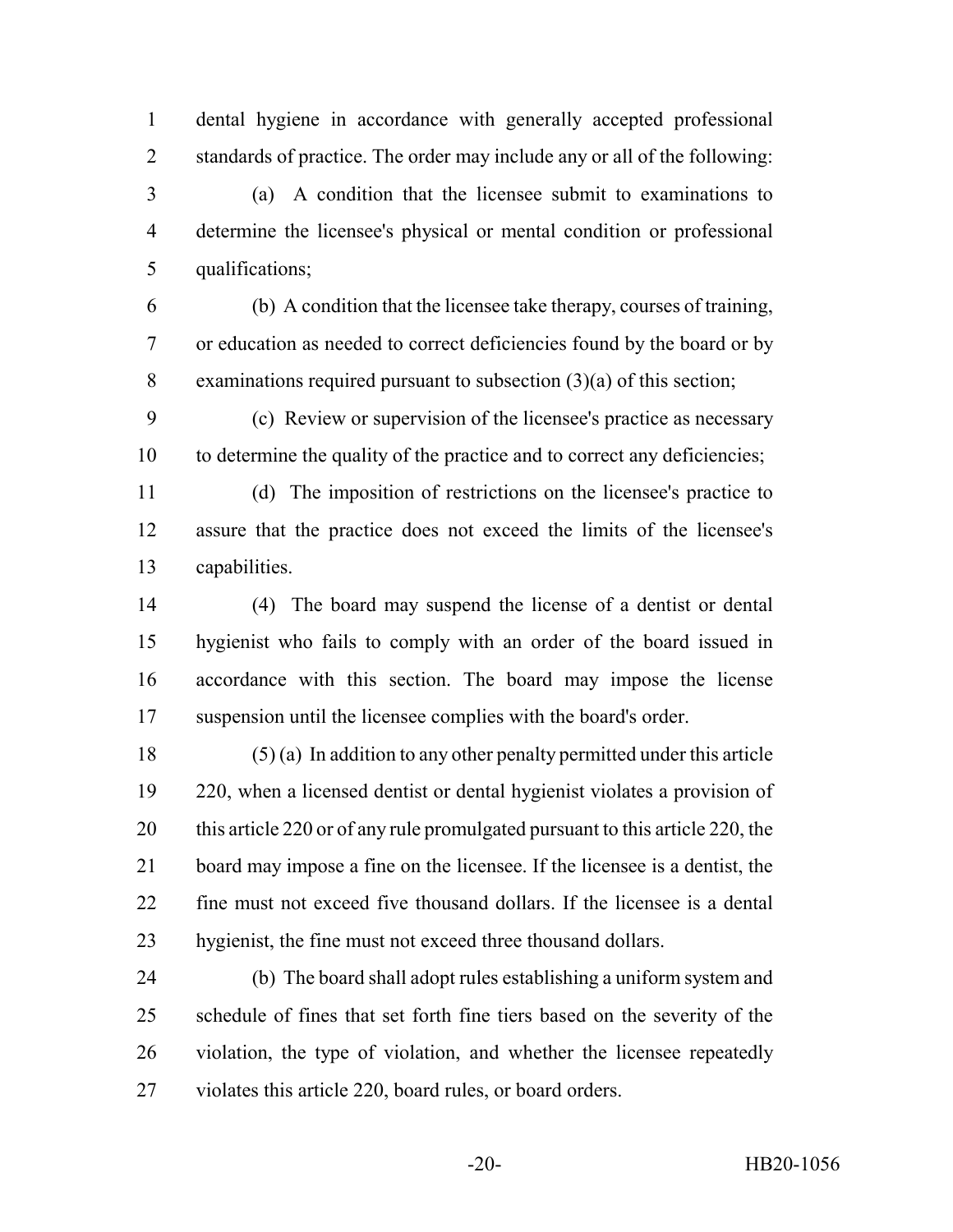(6) If the board finds the charges proven and orders that discipline be imposed, the board may also order the licensee to take courses of training or education the board deems necessary to correct deficiencies found as a result of the hearing.

### **12-220-203. [Formerly 12-220-132] Disciplinary proceedings.**

 (1) (a) Any person may submit a complaint relating to the conduct of a dentist or dental hygienist, which complaint must be in writing and signed by the person. The board, on its own motion, may initiate a complaint. The board shall notify the dentist or dental hygienist of the complaint 10 against him or her THE DENTIST OR DENTAL HYGIENIST.

 (b) (I) For complaints related to the standard of care delivered to a patient that are submitted by a person other than the patient, the person submitting the complaint shall notify the patient of the complaint before filing the complaint with the board.

 (II) The requirements of this subsection (1)(b) do not apply when a complaint is submitted to the board by a state department or agency.

 (2) (a) Except as provided in subsection (2)(b) of this section, investigations, examinations, hearings, meetings, and other proceedings 19 of the board conducted pursuant to this section or section 12-220-131, 20 12-220-133, 12-220-134, or 12-220-135 SECTION 12-220-202, 12-220-204, 12-220-205, OR 12-220-206 are exempt from the provisions of any law requiring that proceedings of the board be conducted publicly or that the minutes or records of the board with respect to action of the board taken pursuant to this section or those sections are open to public inspection.

 (b) The final action of the board taken pursuant to this section is open to the public.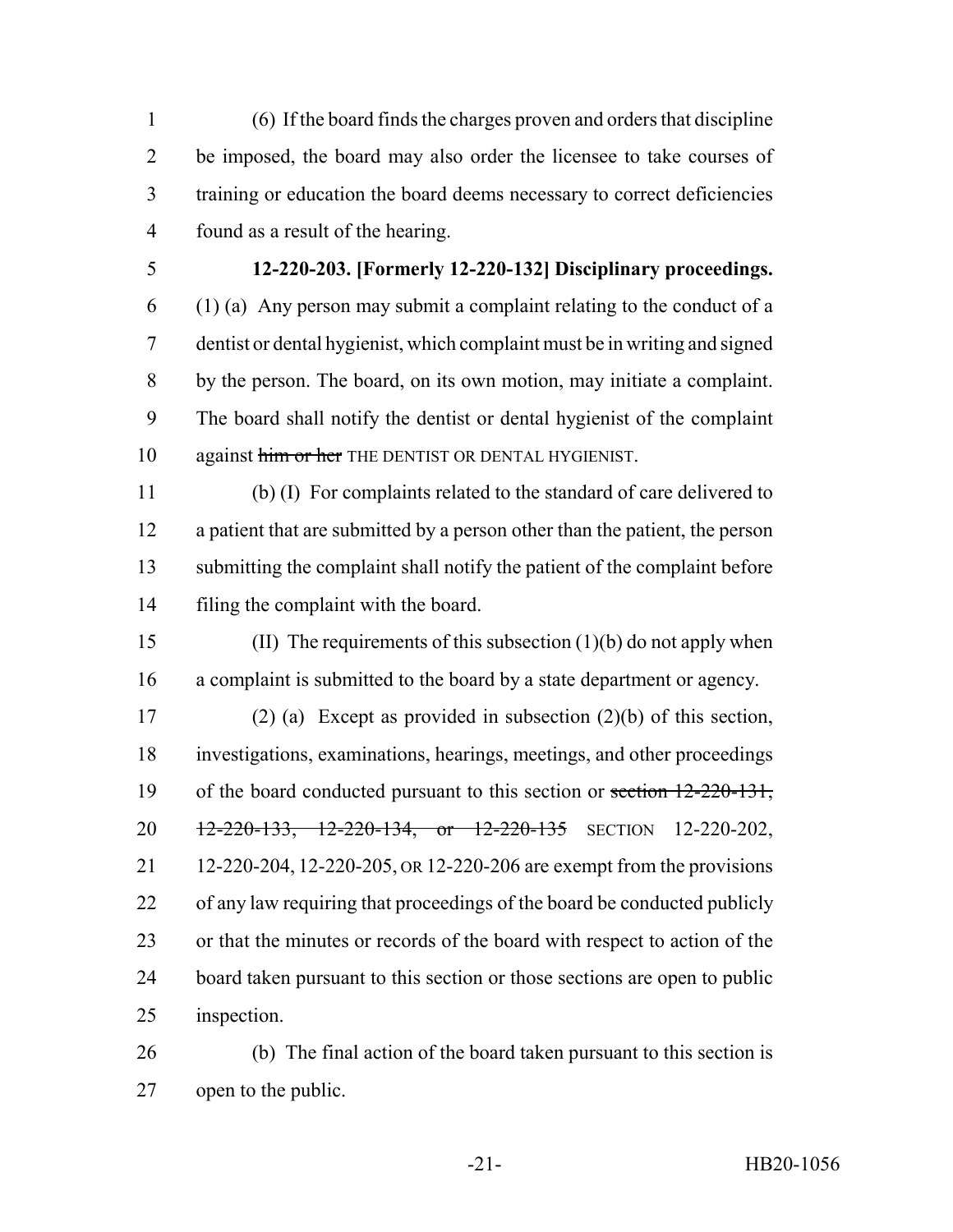1 (3) In addition to the persons specified in section  $12-20-402$ , any 2 member of a professional review committee authorized by the board, any member of a professional review committee's staff, any person acting as a witness or consultant to a professional review committee, any witness testifying in a proceeding authorized under this article 220, and any person who lodges a complaint pursuant to this article 220 is granted the same immunity, and is subject to the same conditions for immunity, as specified in section 12-20-402.

 $(4)$  (3) The discipline of a licensee by another state, territory, or country is deemed the equivalent of unprofessional conduct under this 11 article 220; except that this subsection (4) SUBSECTION (3) applies only to discipline that is based upon an act or omission in the other state, territory, or country that is defined substantially the same as unprofessional conduct pursuant to this article 220.

15  $(5)(4)(a)$  Nothing in this section:

 (I) Deprives a dental patient of the right to choose or replace any professionally recognized restorative material; OR

 (II) Permits disciplinary action against a dentist solely for removing or placing any professionally recognized restorative material.

20 (b) Nothing in subsection  $(5)(a)$  SUBSECTION  $(4)(a)$  of this section prevents disciplinary action against a dentist for practicing dentistry in violation of this article 220.

## (6) **[Relocated to 12-220-209]**

 **12-220-204. [Formerly 12-220-133] Board panels.** (1) The chairperson of the board shall divide the members of the board, other than 26 the chairperson, into two panels of six members each.

(2) Each panel shall act as both an inquiry panel and a hearing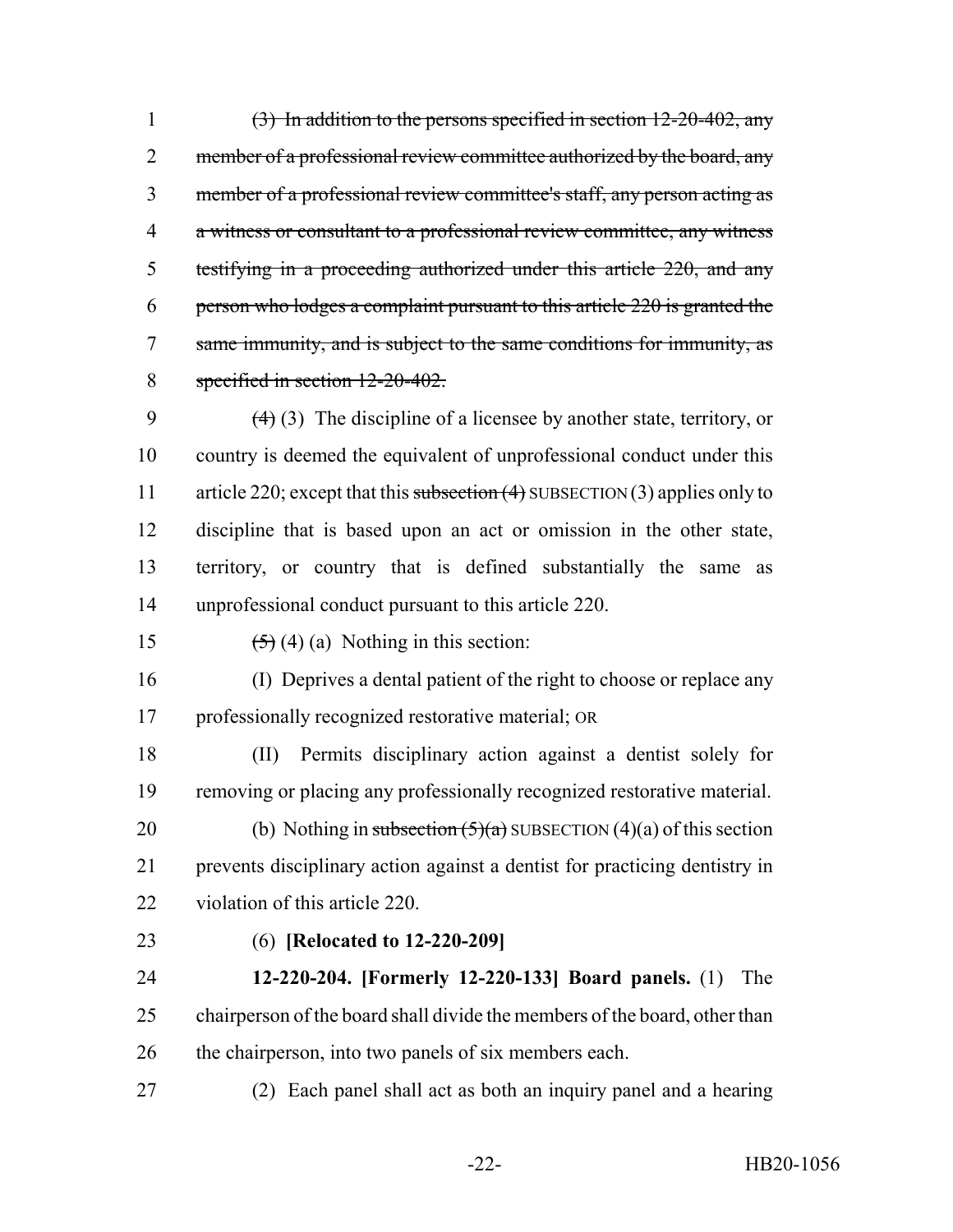panel. The chairperson may reassign members of the board from one panel to the other. The chairperson may be a member of both panels, but neither the chairperson nor any other member who has considered a complaint as a member of a panel acting as an inquiry panel shall take any part in the consideration of a formal complaint involving the same matter.

 (3) If the inquiry panel refers a matter for formal hearing, the hearing panel or a committee of the hearing panel shall hear the matter. However, in its discretion, either inquiry panel may elect to refer a case for formal hearing to a qualified administrative law judge in lieu of a hearing panel of the board for an initial decision pursuant to section 24-4-105.

 (4) A licensee who is the subject of an initial decision by an administrative law judge, or by the hearing panel that would have heard the case upon its own motion, may seek review of the initial decision pursuant to section 24-4-105 (14) and (15) by filing an exception to the initial decision with the hearing panel that would have heard the case if it had not been referred to an administrative law judge. The respondent or the board's counsel may file the exception.

 (5) The inquiry panel to whom an investigation is assigned shall supervise the investigation, and the person conducting the investigation shall report the results of the investigation to the panel for appropriate action.

## **12-220-205. [Formerly 12-220-134] Cease-and-desist orders.**

 The board may issue cease-and-desist orders under the circumstances and in accordance with the procedures specified in section 12-20-405.

 **12-220-206. [Formerly 12-220-135] Mental and physical examinations.** (1) (a) If the board has reasonable cause to believe that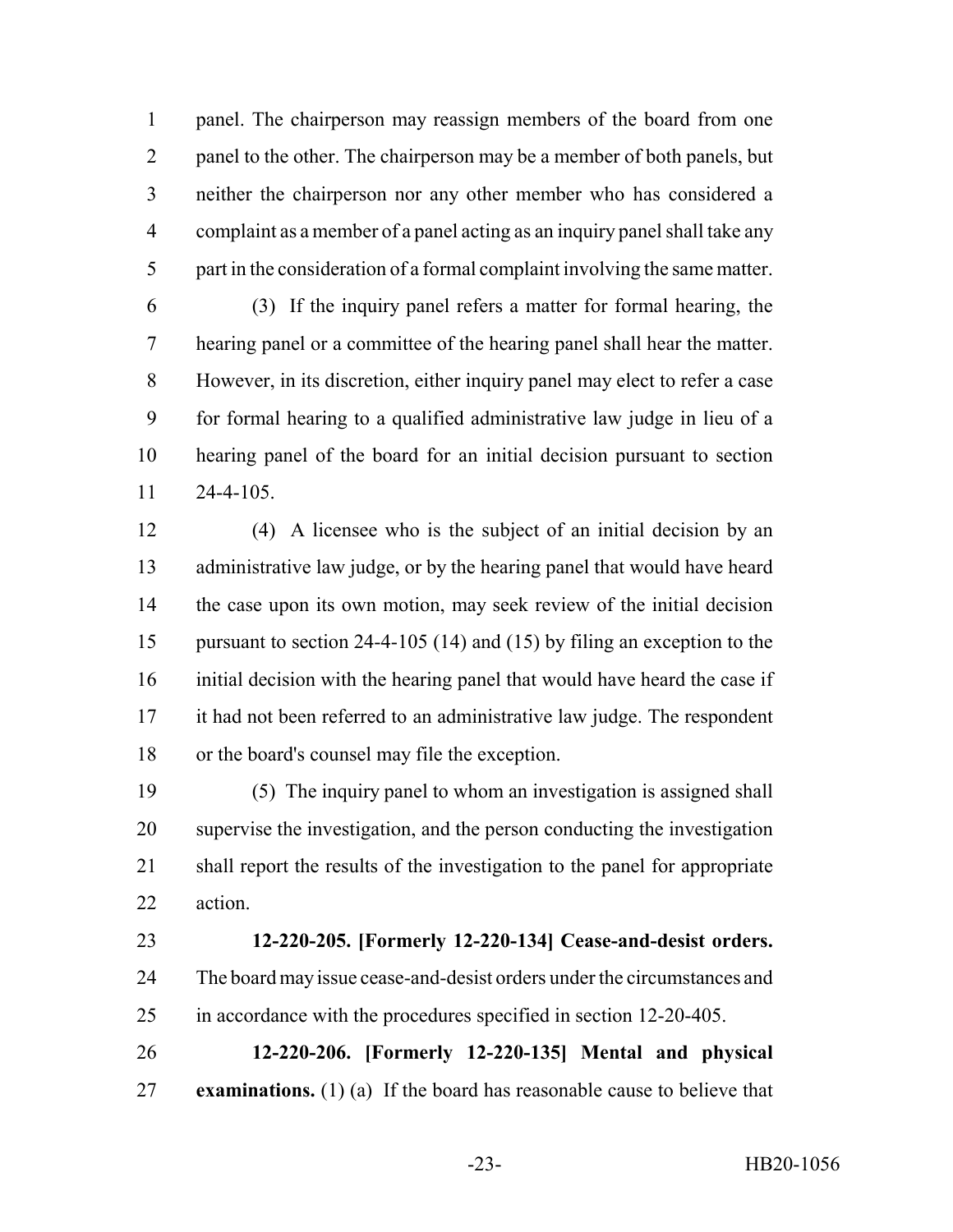a person licensed to practice dentistry or dental hygiene in this state is unable to practice dentistry or dental hygiene with reasonable skill and safety to patients because of a physical or mental disability or because of excessive use of alcohol, a habit-forming drug or substance, or a controlled substance, as defined in section 18-18-102 (5), the board may require the licensed dentist or dental hygienist to submit to a mental or physical examination by a qualified professional designated by the board.

 (b) Upon the failure of the licensed dentist or dental hygienist to submit to a mental or physical examination required by the board, unless the failure is due to circumstances beyond the dentist's or dental hygienist's control, the board may suspend the dentist's or dental hygienist's license to practice dentistry or dental hygiene in this state until the dentist or dental hygienist submits to the examination.

 (2) Every person licensed to practice dentistry or dental hygiene in this state is deemed, by so practicing or by applying for a renewal of the person's license to practice dentistry or dental hygiene in this state, to have:

 (a) Given consent to submit to a mental or physical examination when directed in writing by the board; and

 (b) Waived all objections to the admissibility of the examining qualified professional's testimony or examination reports on the ground of privileged communication.

- (3) The results of any mental or physical examination ordered by 24 the board cannot be used as evidence in any proceeding other than before the board.
- **12-220-207. [Formerly 12-220-136] Confidential agreement to limit practice.** Section 12-30-108 concerning confidential agreements to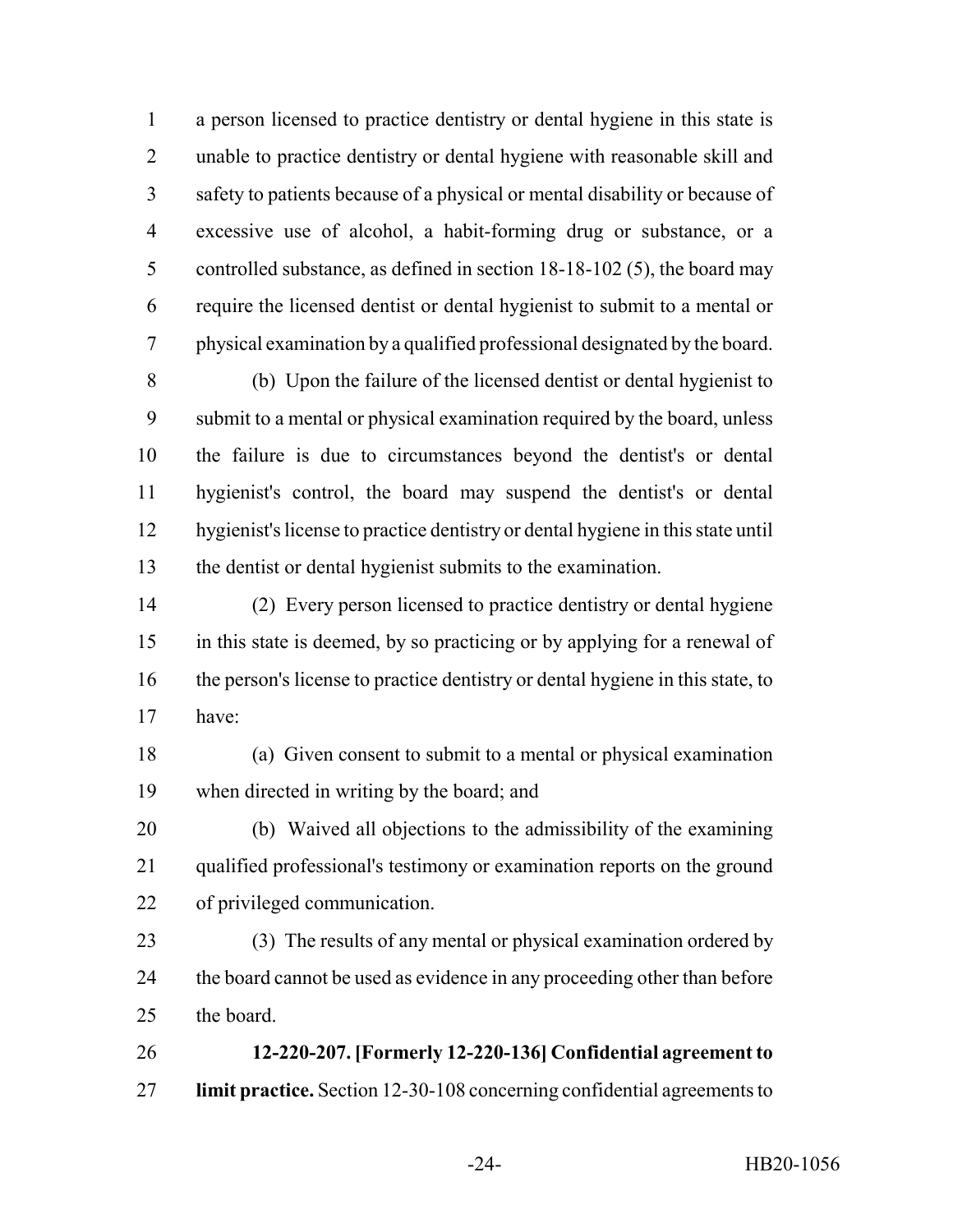| $\mathbf{1}$   | limit practice applies to this article 220.                                   |
|----------------|-------------------------------------------------------------------------------|
| $\overline{2}$ | 12-220-208. [Formerly 12-220-137] Review of board action.                     |
| 3              | (1) Section 12-20-408 governs judicial review of any final action of the      |
| $\overline{4}$ | board to:                                                                     |
| 5              | (a) Deny or refuse to issue or renew a license;                               |
| 6              | (b) Suspend a license;                                                        |
| 7              | (c) Revoke a license;                                                         |
| 8              | (d) Censure a licensee;                                                       |
| 9              | (e) Issue a letter of admonition to a licensee;                               |
| 10             | (f) Place a licensee on probation;                                            |
| 11             | (g) Issue a reprimand to a licensee; or                                       |
| 12             | (h) Issue an order to cease and desist.                                       |
| 13             | (2) The provisions of this section apply to a license issued to a             |
| 14             | dentist or dental hygienist.                                                  |
| 15             | 12-220-209. Professional review committees - immunity.                        |
| 16             | $(1)(a)$ [Formerly 12-220-132 (6)(a)] If A professional review committee      |
| 17             | is MAY BE established pursuant to this section to investigate complaints      |
| 18             | against a person licensed to practice dentistry under this article 220. IF A  |
| 19             | PROFESSIONAL REVIEW COMMITTEE IS FORMED, the committee must                   |
| 20             | include in its membership at least three persons licensed to practice         |
| 21             | dentistry under this article 220. The committee may be authorized to act      |
| 22             | only by:                                                                      |
| 23             | (I) The board; or                                                             |
| 24             | (II) A society or an association of persons licensed to practice              |
| 25             | dentistry under this article 220 whose membership includes not less than      |
| 26             | one-third of the persons licensed to practice dentistry under this article    |
| 27             | 220 residing in this state, if the licensee whose services are the subject of |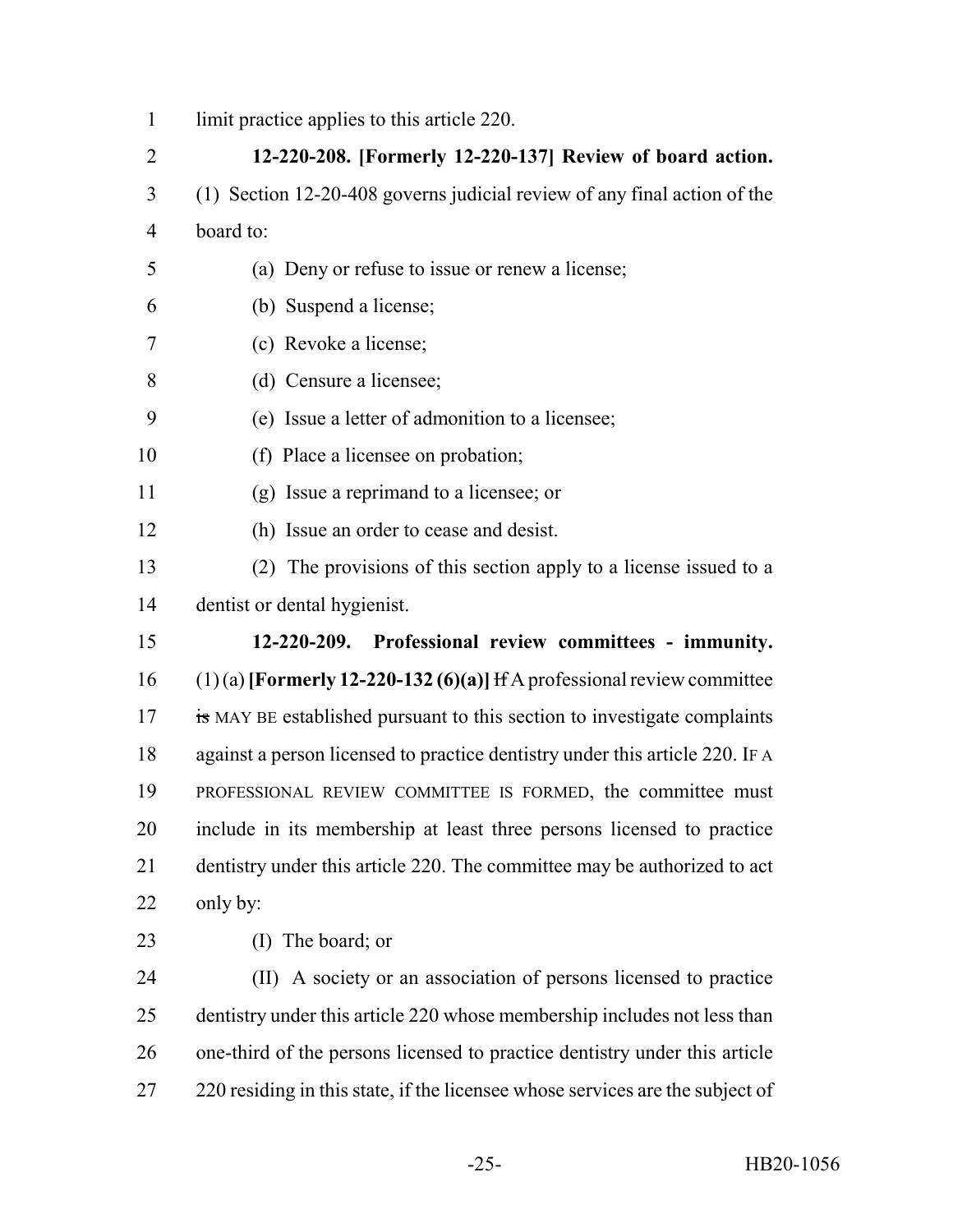review is a member of the society or association.

 (b) **[Formerly 12-220-132 (6)(c)]** A professional review committee of a society or an association of persons licensed pursuant to this article 220 shall:

 (I) Notify the board within sixty days after the review committee analyzes care provided by a licensee and determines that the care may not meet generally accepted standards or that the licensee has otherwise violated any provision of this article 220. The licensee may be subject to disciplinary action by the board.

 (II) Allow the board or its designee to conduct a periodic audit of records of the review committee. A person designated by the board to conduct the audit must be a licensed or retired dentist from any state. The board or its designee shall conduct the audit no more than twice annually. If any pattern of behavior of a licensee is identified that may constitute reasonable grounds to believe there has been a violation of this article 220, all relevant records of the review committee are subject to a subpoena issued by the board.

 (c) **[Formerly 12-220-132 (6)(d)]** (I) The proceedings and records of a review committee must be held in confidence and are not subject to discovery or introduction into evidence in any civil action against a dentist arising out of the matters that are the subject of evaluation and review by the committee. However, records of closed proceedings and investigations are available to the particular licensee under review and the complainant involved in the proceedings.

 (II) A person who was in attendance at a meeting of the committee shall not be permitted or required to testify in any civil action as to any evidence or other matters produced or presented during the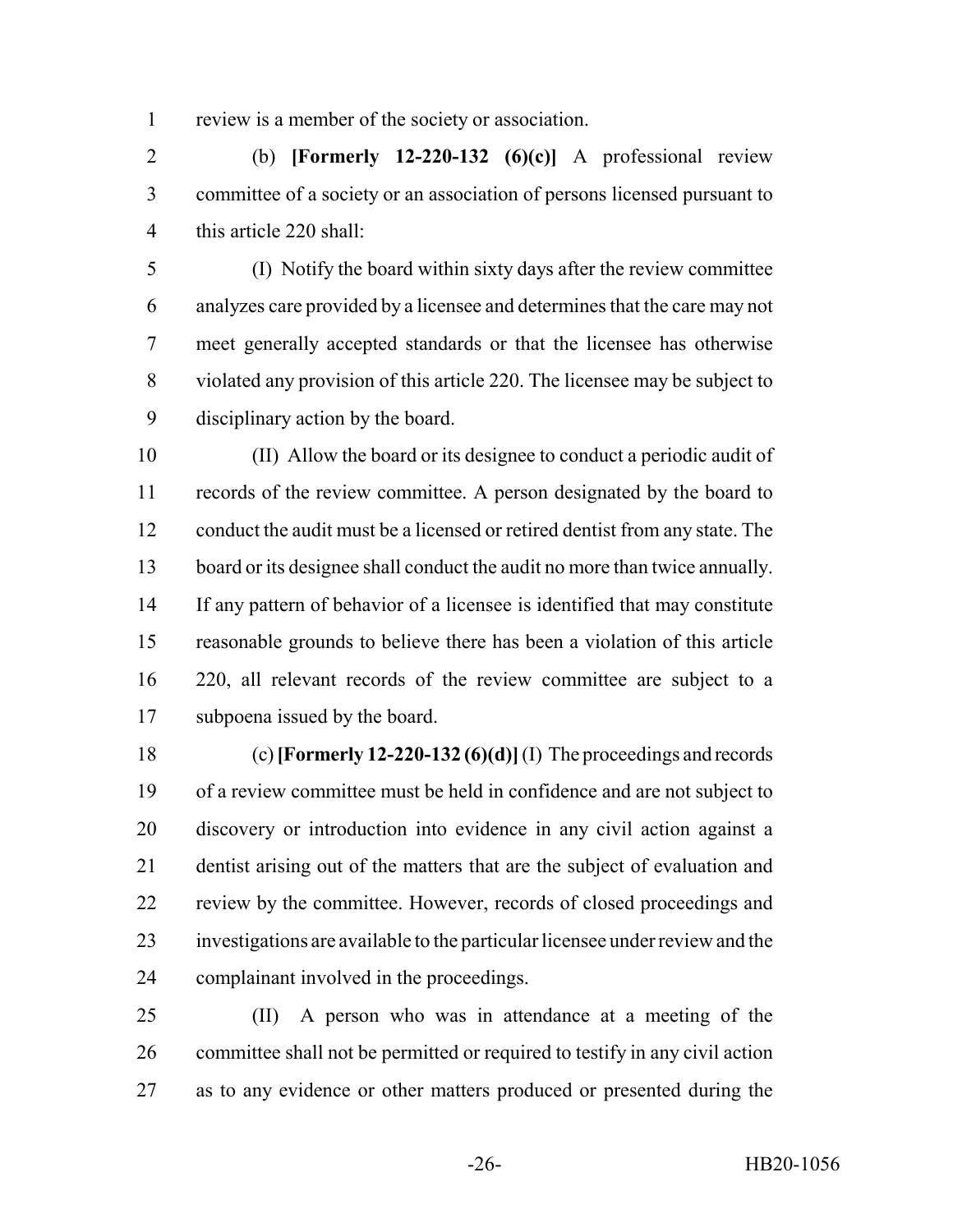proceedings of the committee or as to any findings, recommendations, evaluations, opinions, or other actions of the committee or any members of the committee. However, information, documents, or records otherwise available from original sources are not protected from discovery or use in a civil action merely because they were presented during proceedings of the committee, and any documents or records that have been presented to the review committee by any witness must be returned to the witness, if requested by the witness or if ordered to be produced by a court in any action, with copies to be retained by the committee at its discretion.

 (III) Any person who testifies before the committee or who is a member of the committee is not prevented from testifying as to matters 12 within the person's knowledge, but the person may not be asked about his 13 or her THE PERSON's testimony before the committee or opinions the person formed as a result of the committee hearings.

 (2) **[Formerly 12-220-132 (6)(b)]** Any member of the board or a 16 professional review committee authorized by the board, and ANY MEMBER OF A PROFESSIONAL REVIEW COMMITTEE'S STAFF, any witness or 18 consultant appearing OR TESTIFYING before the **board or** professional review committee, AND ANY PERSON WHO LODGES A COMPLAINT 20 PURSUANT TO THIS ARTICLE 220 is immune from suit in any civil action 21 brought by a licensee who is the subject of a professional review 22 proceeding if the member, witness, or consultant acts in good faith within the scope of the function of the board or committee; has made a reasonable effort to obtain the facts of the matter as to which the member, witness, or consultant acts; and acts in the reasonable belief that his or her 26 action is warranted by the facts GRANTED THE SAME IMMUNITY AND IS SUBJECT TO THE SAME CONDITIONS FOR IMMUNITY AS SPECIFIED IN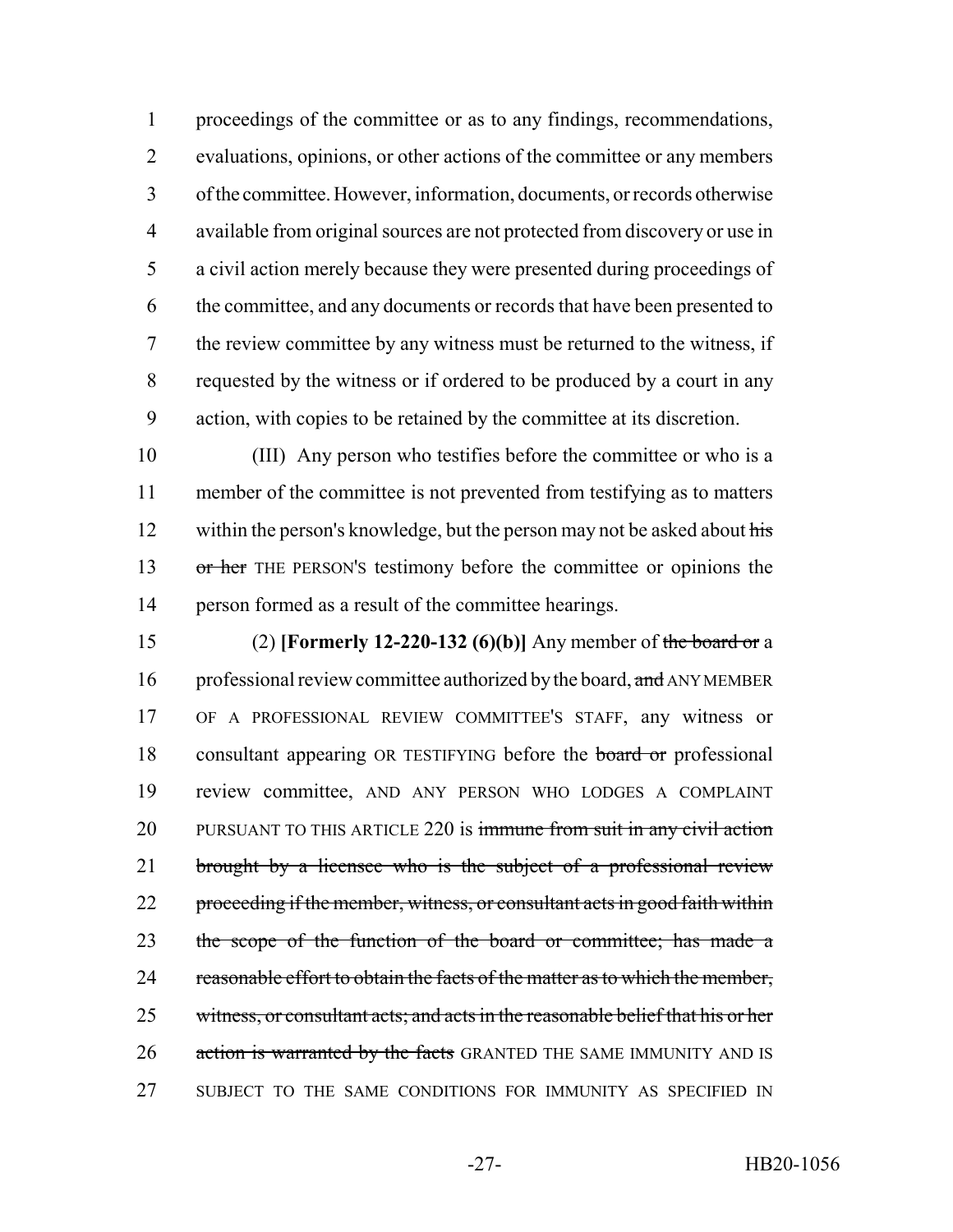1 SECTION 12-20-402. The immunity provided by this subsection  $(6)(b)$  SUBSECTION (2) extends to the members of an authorized professional review committee of a society or an association of persons licensed pursuant to this article 220 and witnesses or consultants appearing before the committee if the committee is authorized to act as provided in 6 subsection  $(6)(a)(H)$  SUBSECTION  $(1)(a)(H)$  of this section.

 **12-220-210. [Formerly 12-220-138] Use or sale of forged or invalid diploma or license certificate.** (1) (a) It is unlawful for any person to use or attempt to use:

10 (I) As his or her THE PERSON'S own a diploma of FROM a dental college or school or school of dental hygiene, or a license or license 12 renewal certificate, of any other THAT WAS ISSUED OR GRANTED TO ANOTHER person; or

14 (II) to use or attempt to use A forged diploma, license, license renewal certificate, or identification.

 (b) It is also unlawful for any person to file with the board a forged document in response to a request by the board for documentation of an applicant's qualifications for licensure.

 (2) It is unlawful to sell or offer to sell a diploma conferring a dental or dental hygiene degree or a license or license renewal certificate granted pursuant to this article 220 or prior dental practice laws, or to procure such diploma or license or license renewal certificate:

 (a) With the intent that it be used as evidence of the right to practice dentistry or dental hygiene by a person other than the one upon whom it was conferred or to whom the license or license renewal certificate was granted; or

(b) With fraudulent intent to alter the document and use or attempt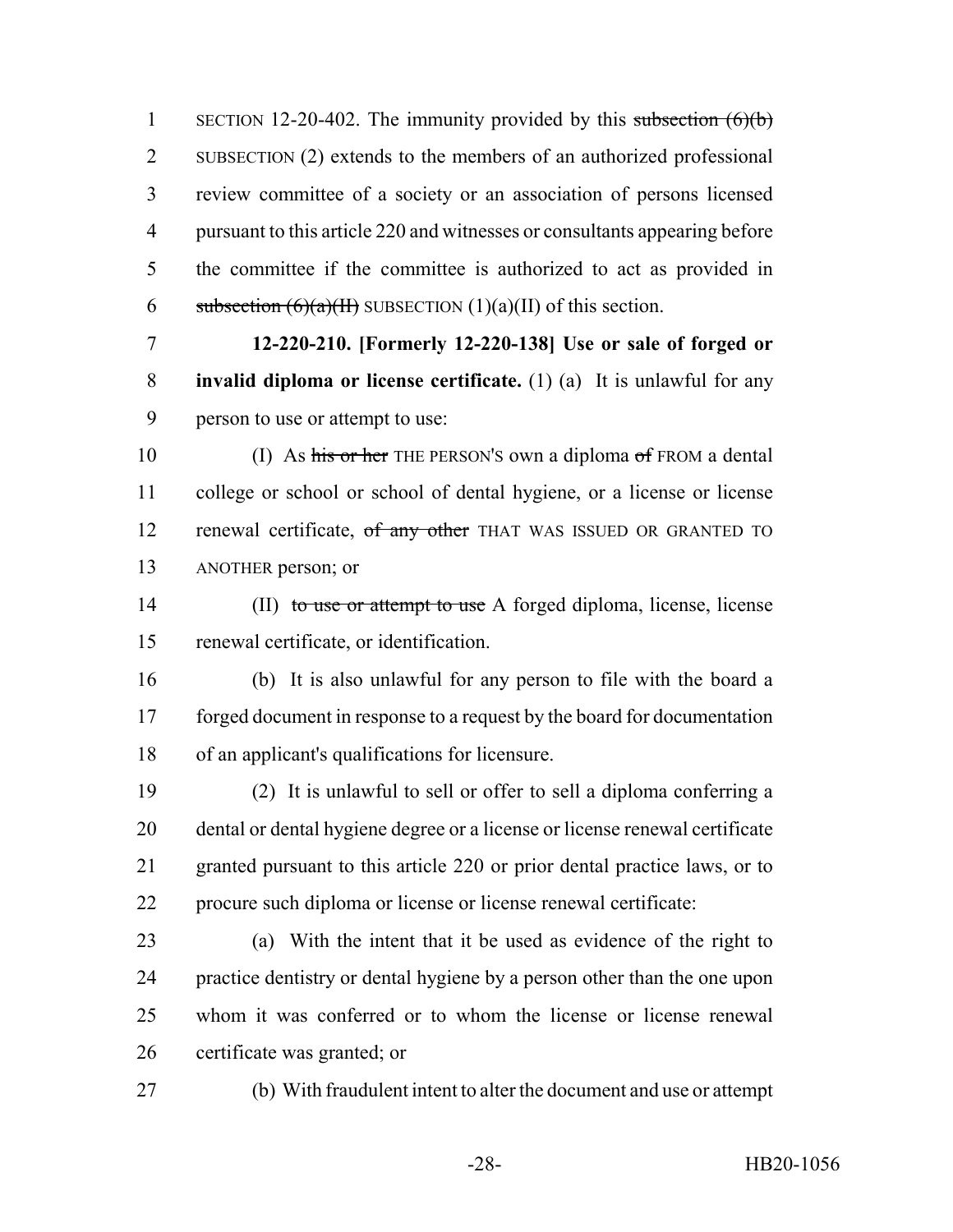to use it when it is so altered.

 **12-220-211. [Formerly 12-220-141] Unauthorized practice - penalties.** Any person who practices or offers or attempts to practice dentistry or dental hygiene without an active license issued under this article 220 is subject to penalties pursuant to section 12-20-407 (1)(a). **12-220-212. [Formerly 12-220-140] Soliciting or advertisements by unlicensed persons.** It is unlawful for any unlicensed person, corporation, entity, partnership, or group of persons to solicit or advertise to the general public to construct, reproduce, or repair prosthetic dentures, bridges, plates, or other appliances to be used or worn as substitutes for natural teeth. PART 3 DENTAL PRACTICE **12-220-301. [Formerly 12-220-109] Persons entitled to practice dentistry or dental hygiene.** (1) It is unlawful for any person to practice dentistry or dental hygiene in this state except those: (a) Who are duly licensed as dentists or dental hygienists pursuant to this article 220; (b) Who are designated by this article 220 as dental assistants, but only to the extent of the procedures authorized by this article 220 and the rules adopted by the board. **12-220-302. [Formerly 12-220-112] Persons exempt from operation of this article.** (1) This article 220 does not apply to the following practices, acts, and operations: 25 (a) Practice of his or her THE profession OF PHYSICIAN OR 26 SURGEON by a physician or surgeon licensed as such under the laws of this state TO PRACTICE THE PROFESSION unless the physician or surgeon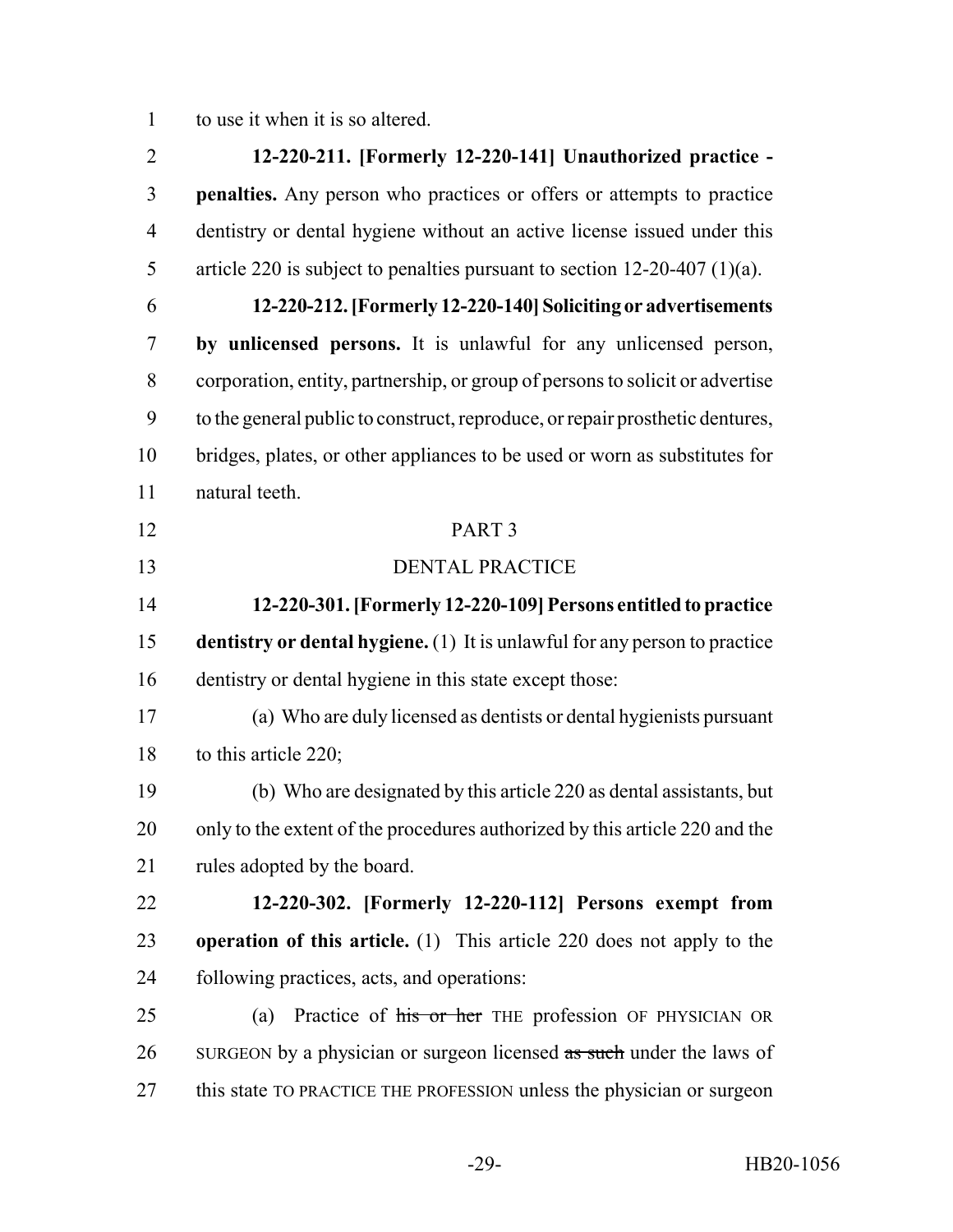practices dentistry as a specialty;

 (b) The administration of an anesthetic by a qualified anesthetist or registered nurse for a dental operation;

 (c) The practice of dentistry or dental hygiene in the discharge of their official duties by graduate dentists or dental surgeons or dental hygienists in the United States armed forces, public health service, Coast Guard, or veterans administration;

 (d) Students or residents regularly employed by a private hospital or by a city, county, city and county, or state hospital under an advanced dental education program accredited by the Commission on Dental Accreditation or its successor commission and approved and registered by the board;

 (e) The practice of dental hygiene by instructors and students or the practice of dentistry by students or residents in schools or colleges of dentistry, schools of dental hygiene, or schools of dental assistant education while the instructors, students, or residents are participating in accredited programs of the schools or colleges;

 (f) The practice of dentistry or dental hygiene by dentists or dental hygienists licensed in good standing by other states or countries while appearing in programs of dental education or research at the invitation of any group of licensed dentists or dental hygienists in this state who are in good standing, so long as the practice is limited to five consecutive days in a twelve-month period and the name of each person engaging in the practice is submitted to the board, in writing and on a form approved by the board, at least ten days before the person performs the practice;

 (g) The filling of laboratory work orders of a licensed dentist, as 27 provided by section 12-220-139 SECTION 12-220-502, by any person,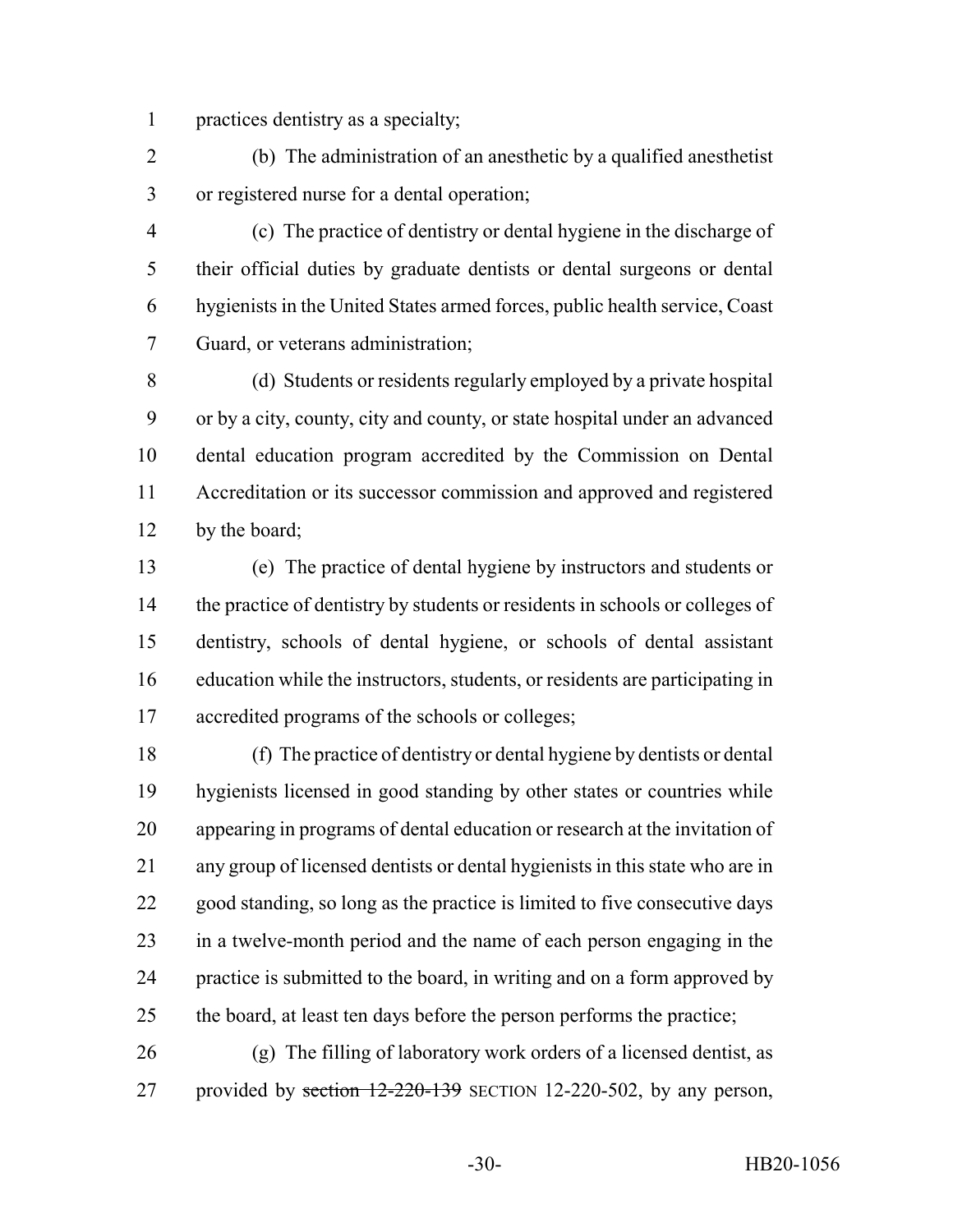association, corporation, or other entity for the construction, reproduction, or repair of prosthetic dentures, bridges, plates, or appliances to be used or worn as substitutes for natural teeth or for restoration of natural teeth, or replacement of structures relating to the jaws, maxillofacial area, or adjacent and associated structures;

 (h) The performance of acts by a person under the direct or indirect supervision of a dentist licensed in Colorado when authorized pursuant to the rules of the board or when authorized under other provisions of this article 220;

 (i) The practicing of dentistry or dental hygiene by an examiner representing a testing agency approved by the board, during the administration of an examination; or

 (j) The practice of dentistry or dental hygiene by dentists or dental hygienists licensed in good standing by other states while providing care as a volunteer, at the invitation of any group of licensed dentists or dental hygienists in this state who are in good standing, so long as the practice is limited to five consecutive days in a twelve-month period and the name of each person engaging in the practice is submitted to the board, in writing and on a form approved by the board, at least ten days before the person performs the practice.

 **12-220-303. [Formerly 12-220-114] Ownership of dental or dental hygiene practice - information to be posted - heir to serve as temporary proprietor - limitations - definitions.** (1) (a) Only a dentist 24 licensed to practice dentistry in this state pursuant to this article 220 may be the proprietor of a dental practice in this state.

 (b) Only a dentist licensed to practice dentistry in this state pursuant to this article 220 or a dental hygienist licensed to practice dental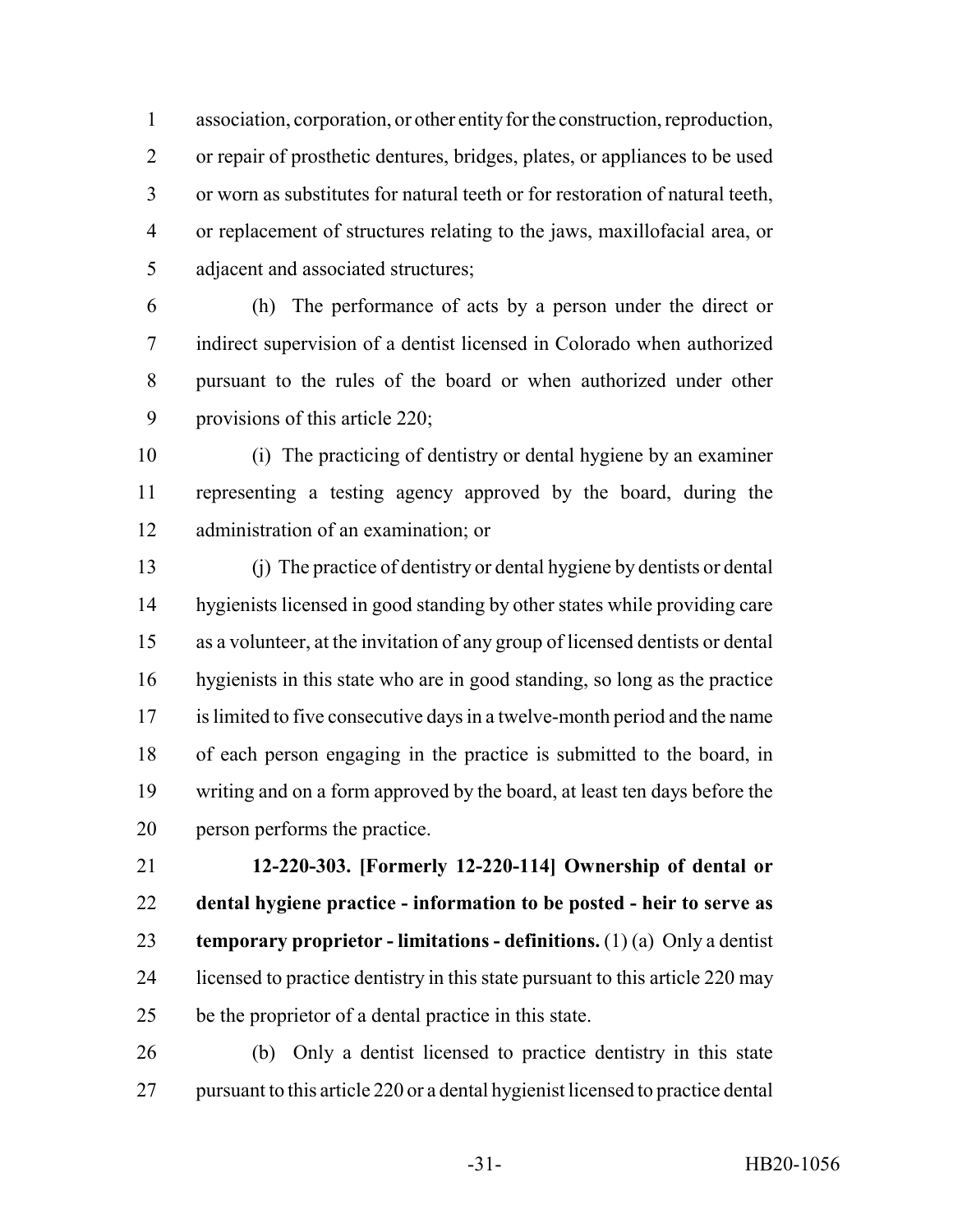hygiene in this state pursuant to this article 220 may be the proprietor of a dental hygiene practice in this state.

 (c) (I) Notwithstanding subsections (1)(a) and (1)(b) of this section, a nonprofit organization may be the proprietor of a dental or dental hygiene practice if:

 (A) The organization is a community health center, as defined in the federal "Public Health Service Act", 42 U.S.C. sec. 254b; or

 (B) At least fifty percent of the patients served by the organization 9 are low income. As used in this subsection  $(1)(c)(I)(B)$ , "low income" means the patient's income does not exceed the income level specified for determining eligibility for the children's basic health plan established in article 8 of title 25.5.

 (II) Notwithstanding subsections (1)(a) and (1)(b) of this section, a political subdivision of the state may be the proprietor of a dental or 15 dental hygiene practice. As used in this subsection  $(1)(c)(II)$ , "political" subdivision of the state" means a county, city and county, city, town, service authority, special district, or any other kind of municipal, quasi-municipal, or public corporation, as defined in section 7-49.5-103.

 (III) The proprietorship of a dental or dental hygiene practice by 20 a nonprofit organization that meets the criteria in subsection  $(1)(c)(I)$  of this section or by a political subdivision of the state shall not affect the exercise of the independent professional judgment of the licensed dentist or dental hygienist providing care to patients on behalf of the organization or political subdivision.

 (d) (I) A dentist may conduct a dental or dental hygiene business collaboratively as a provider network in accordance with part 3 of article 18 of title 6.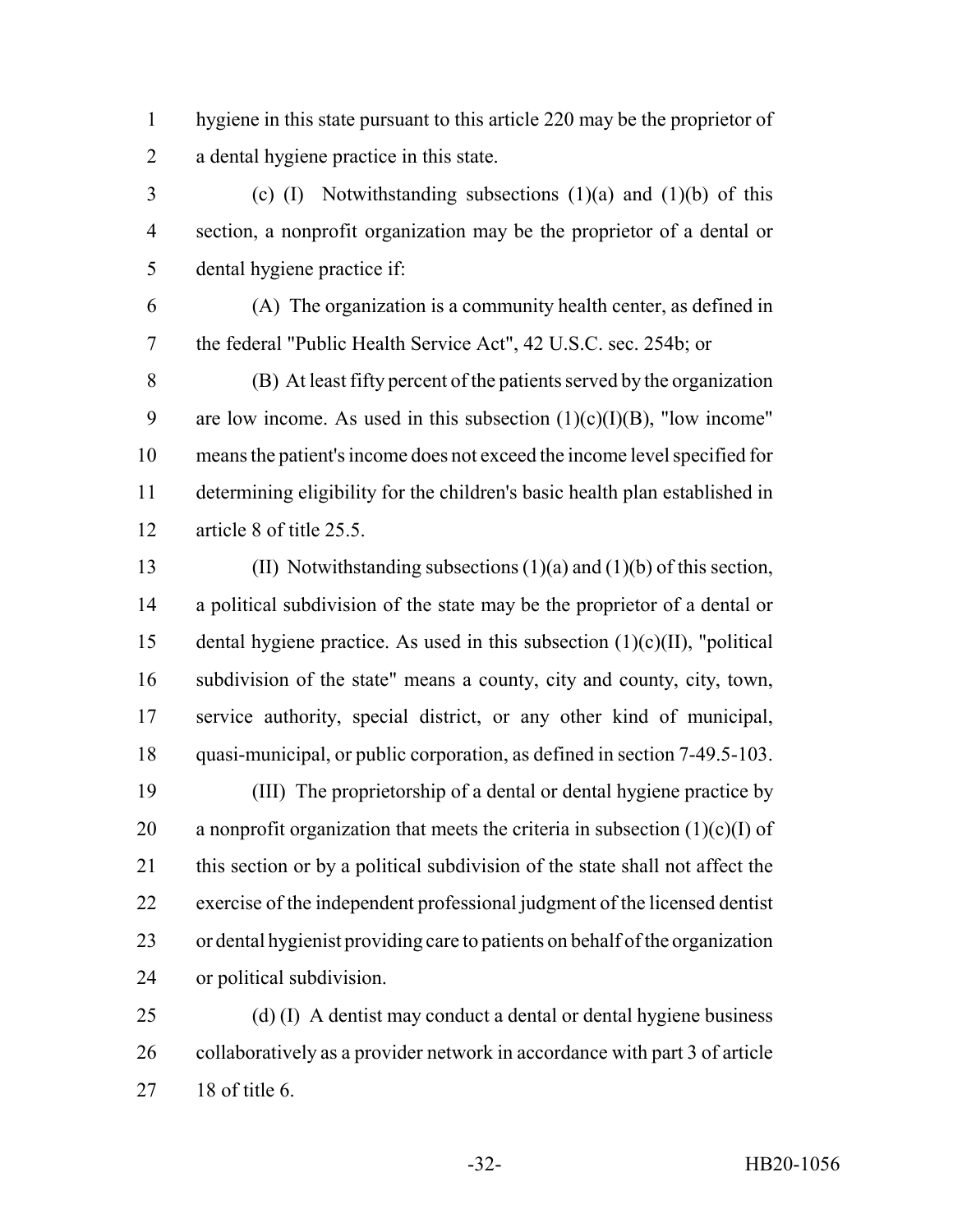(II) A dental hygienist may conduct a dental hygiene business collaboratively as a provider network in accordance with part 3 of article 18 of title 6.

 (2) (a) The name, license number, ownership percentage, and other information, as required by the board, of each proprietor of a dental or dental hygiene practice, including an unlicensed heir who is the temporary proprietor of the practice, as specified in subsection (3) of this section, shall MUST be available at the reception desk of the dental or dental hygiene practice during the practice's hours of operation. The 10 information required by this subsection  $(2)(a)$  shall MUST be available in a format approved by the board.

 (b) Upon request, the dental or dental hygiene practice shall promptly make available to the requesting person a copy of the information required by subsection (2)(a) of this section.

 (c) The dental or dental hygiene practice shall ensure that the information required by subsection (2)(a) of this section is accurate and current. Any change in the information shall be updated within thirty days after the change.

 (3) (a) Notwithstanding sections 12-20-405 (1) and (2) and  $12-220-130$  (1)(h) 12-220-201 (1)(h), if a dentist or dental hygienist who was the proprietor of a dental or dental hygiene practice and was engaged in the active practice of dentistry or dental hygiene dies:

 (I) An heir to the dentist may serve as a proprietor of the deceased dentist's dental or dental hygiene practice for up to one year after the date of the dentist's death, regardless of whether the heir is licensed to practice dentistry or dental hygiene; or

(II) An heir to the dental hygienist may serve as a proprietor of the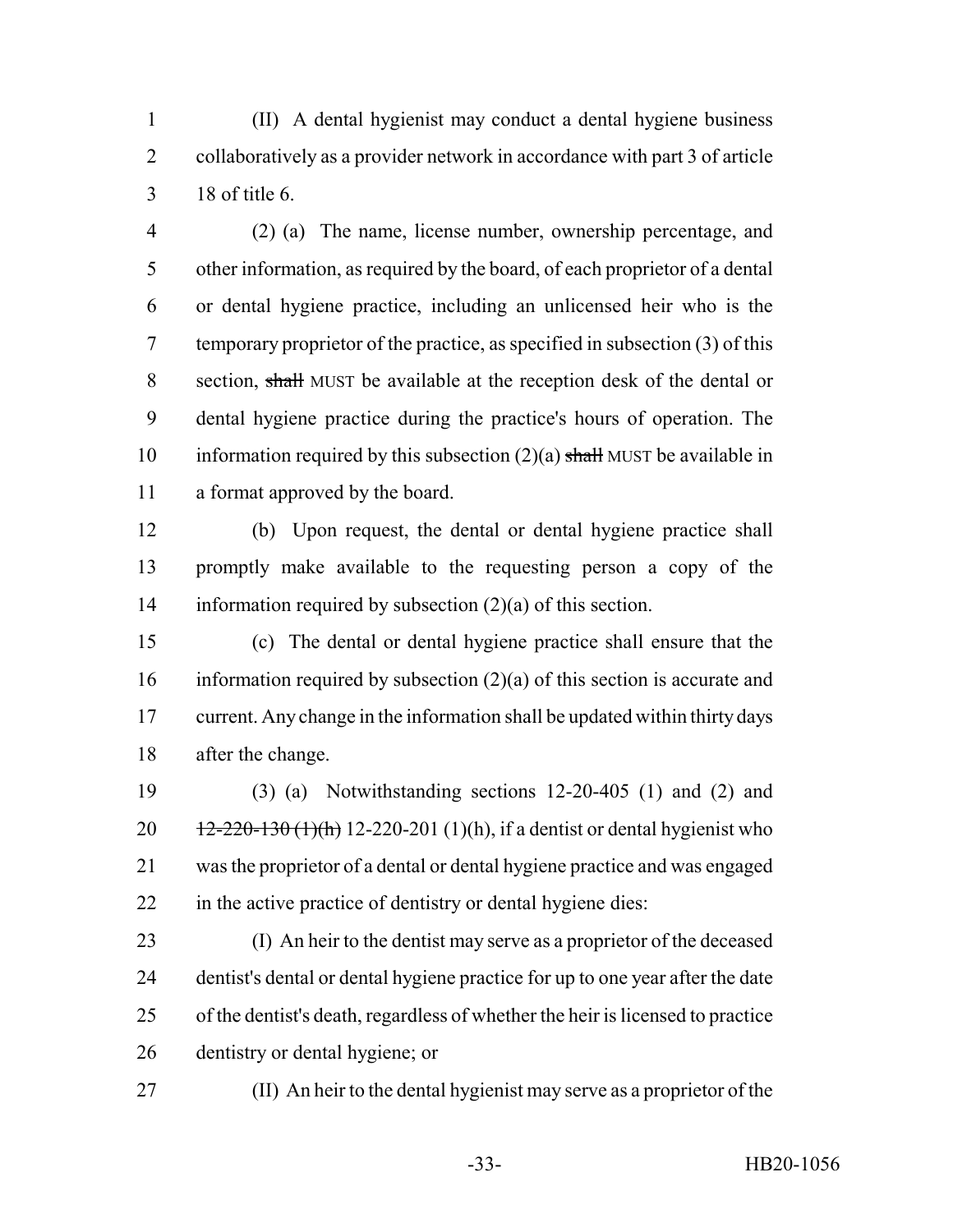deceased dental hygienist's dental hygiene practice for up to one year after the date of the dental hygienist's death, regardless of whether the heir is licensed to practice dentistry or dental hygiene.

 (b) Upon good cause shown by the heir or the heir's representative, the board may extend the period described in subsection  $(3)(a)$  of this section by up to an additional twelve months, if necessary, to allow the heir sufficient time to sell or otherwise dispose of the practice.

 (c) If an heir to a deceased dentist or dental hygienist serves as a proprietor of the deceased dentist's or dental hygienist's practice as specified in subsection (3)(a) of this section, all patient care provided 12 during the time the heir is a proprietor of the practice shall be provided by an appropriately licensed dentist or dental hygienist.

 (d) The temporary proprietorship of a dental or dental hygiene 15 practice by an unlicensed heir shall DOES not affect the exercise of the independent professional judgment of the licensed dentist or dental hygienist providing care to patients on behalf of the practice.

 **12-220-304. [Formerly 12-220-113] Names and status under which dental practice may be conducted.** (1) The conduct of the practice of dentistry or dental hygiene in a corporate capacity is prohibited, but the prohibition shall not be construed to prevent the practice of dentistry or dental hygiene by a professional service corporation of licensees so constituted that they may be treated under the federal internal revenue laws as a corporation for tax purposes only. Any such professional service corporation may exercise such powers and shall be subject to such limitations and requirements, insofar as applicable, as are provided in section 12-240-138, relating to professional service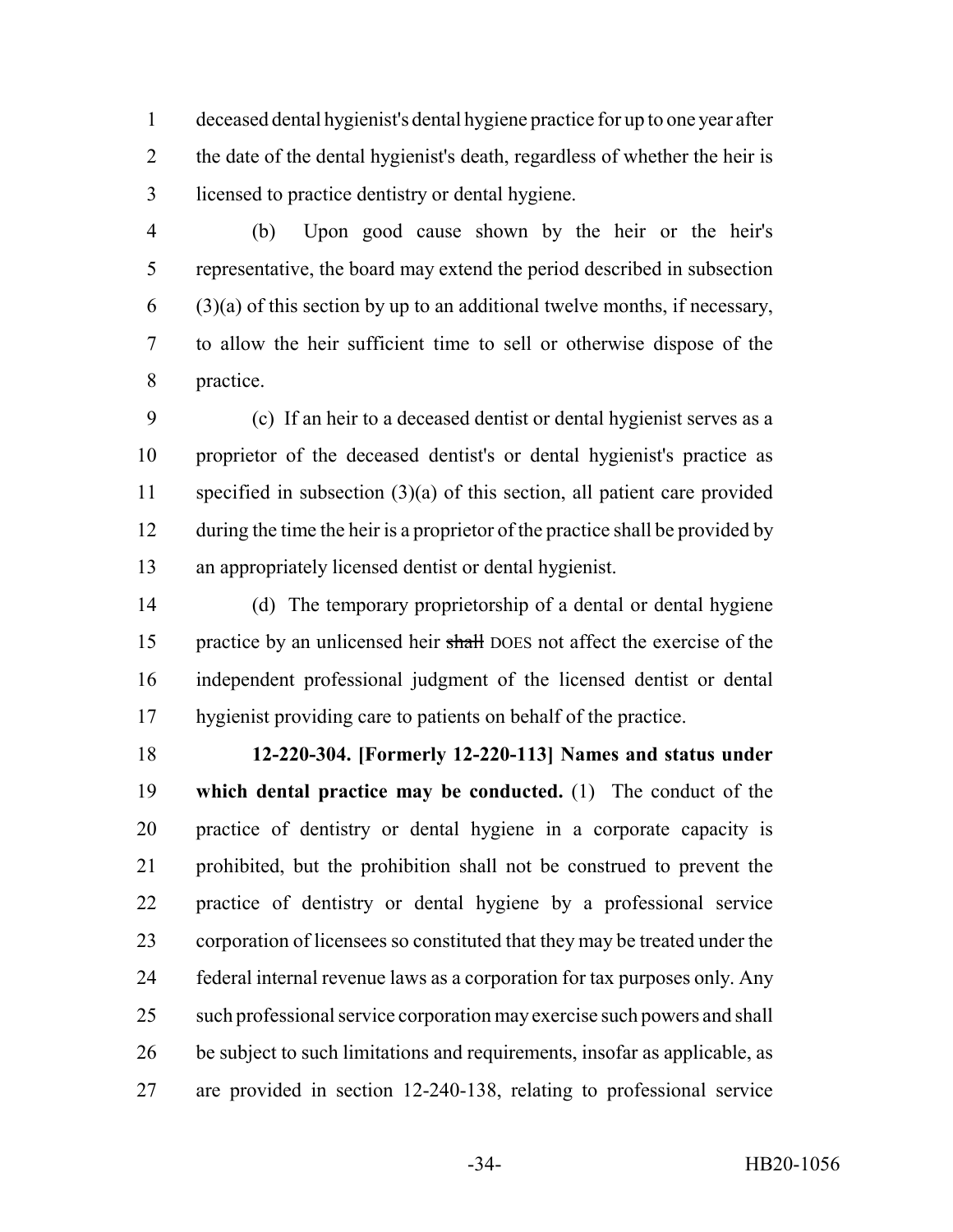corporations for the practice of medicine.

 (2) The group practice of dentistry or dental hygiene is permitted. (3) The practice of dentistry or dental hygiene by a limited liability company of licensees or by a limited liability partnership of licensees is permitted subject to the limitations and requirements, insofar as are applicable, set forth in section 12-240-138, relating to a limited liability company or limited liability partnership for the practice of medicine.

 **12-220-305. [Formerly 12-220-110] What constitutes practicing dentistry - authority to electronically prescribe.** (1) A person is practicing dentistry if the person:

 (a) Performs, or attempts or professes to perform, any dental operation, oral surgery, or dental diagnostic or therapeutic services of any 13 kind; except that nothing in this subsection  $(1)(a)$  shall be construed to 14 prohibit PROHIBITS a dental hygienist or dental assistant from providing preventive dental or nutritional counseling, education, or instruction services;

 (b) Is a proprietor of a place where dental operation, oral surgery, or dental diagnostic or therapeutic services are performed; except that 19 nothing in this subsection  $(1)(b)$  shall be construed to prohibit PROHIBITS a dental hygienist or dental assistant from performing those tasks and 21 procedures consistent with section 12-220-127 SECTION 12-220-501;

 (c) Directly or indirectly, by any means or method, takes impression of the human tooth, teeth, jaws, maxillofacial area, or adjacent and associated structures, performs any phase of any operation incident to the replacement of a part of a tooth, or supplies artificial substitutes for the natural teeth, jaws, or adjacent and associated structures; except that 27 nothing in this subsection  $(1)(c)$  prohibits a dental hygienist or dental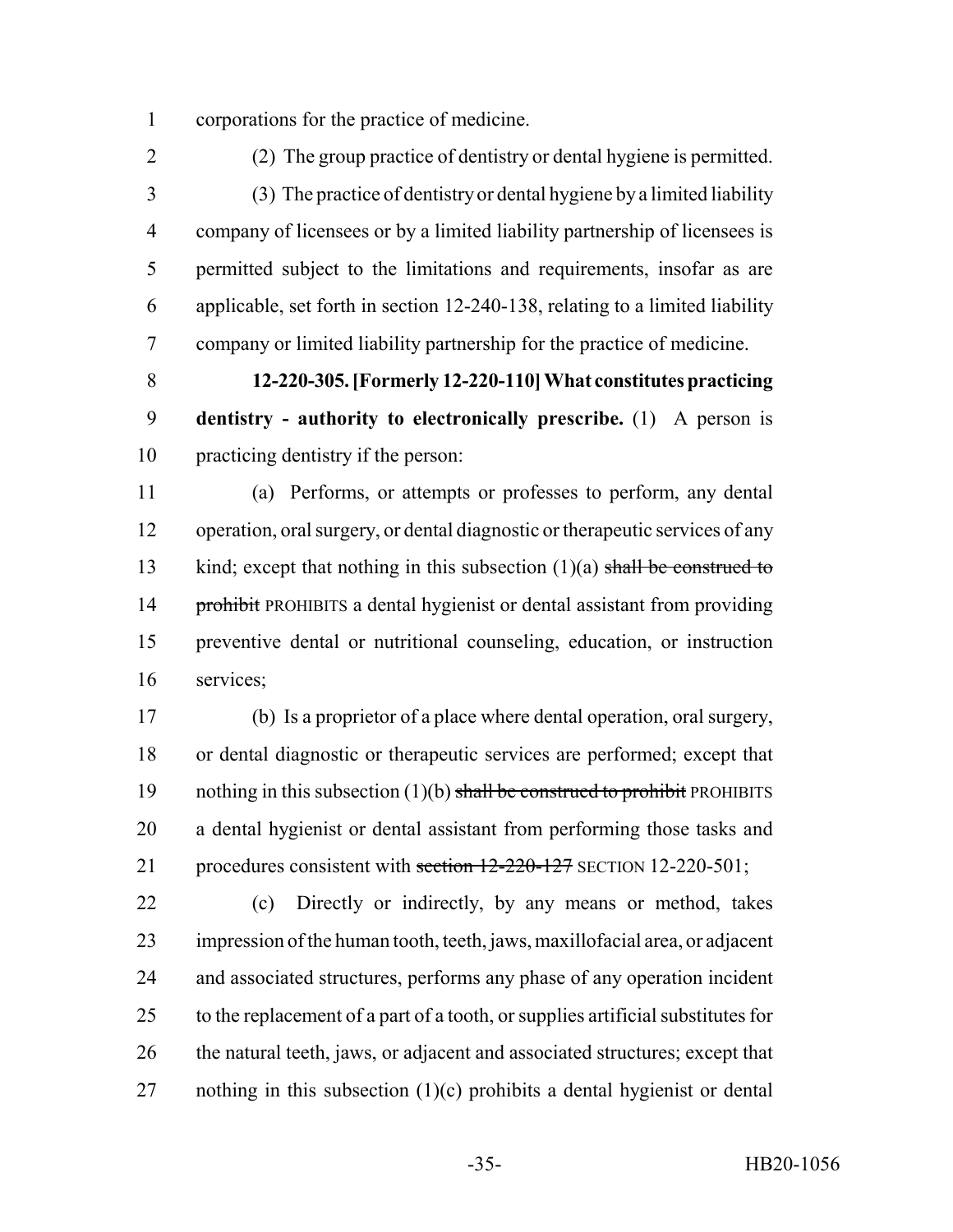assistant from performing tasks and procedures consistent with sections 2 12-220-122 (1)(d) and 12-220-127 (3)(b)(III) SECTIONS 12-220-501 3 (3)(b)(III) AND 12-220-503 (1)(d);

- (d) Furnishes, supplies, constructs, reproduces, or repairs any prosthetic denture, bridge, appliance, or other structure to be worn in the human mouth or upon the jaws, maxillofacial area, or adjacent and associated structures other than on the written laboratory work order of a duly licensed and practicing dentist;
- (e) Places an appliance or structure described in subsection (1)(d) of this section in the human mouth;

 (f) Adjusts or attempts or professes to adjust an appliance or 12 structure described in subsection (1)(d) of this section;

 (g) Delivers an appliance or structure described in subsection (1)(d) of this section to any person other than the dentist upon whose laboratory work order the work was performed;

 (h) Professes to the public by any method to furnish, supply, construct, reproduce, or repair any prosthetic denture, bridge, appliance, or other structure to be worn in the human mouth or upon the jaws, maxillofacial area, or adjacent and associated structures;

 (i) Examines, diagnoses, plans treatment of, or treats natural or artificial structures or conditions associated with, adjacent to, or functionally related to the oral cavity, jaws, maxillofacial area, or adjacent and associated structures and their impact on the human body;

- (j) Extracts, or attempts to extract, human teeth or corrects, or attempts to correct, malformations of human teeth or jaws;
- (k) Repairs or fills cavities in human teeth;
- (l) Prescribes ionizing radiation or the use of an X ray for the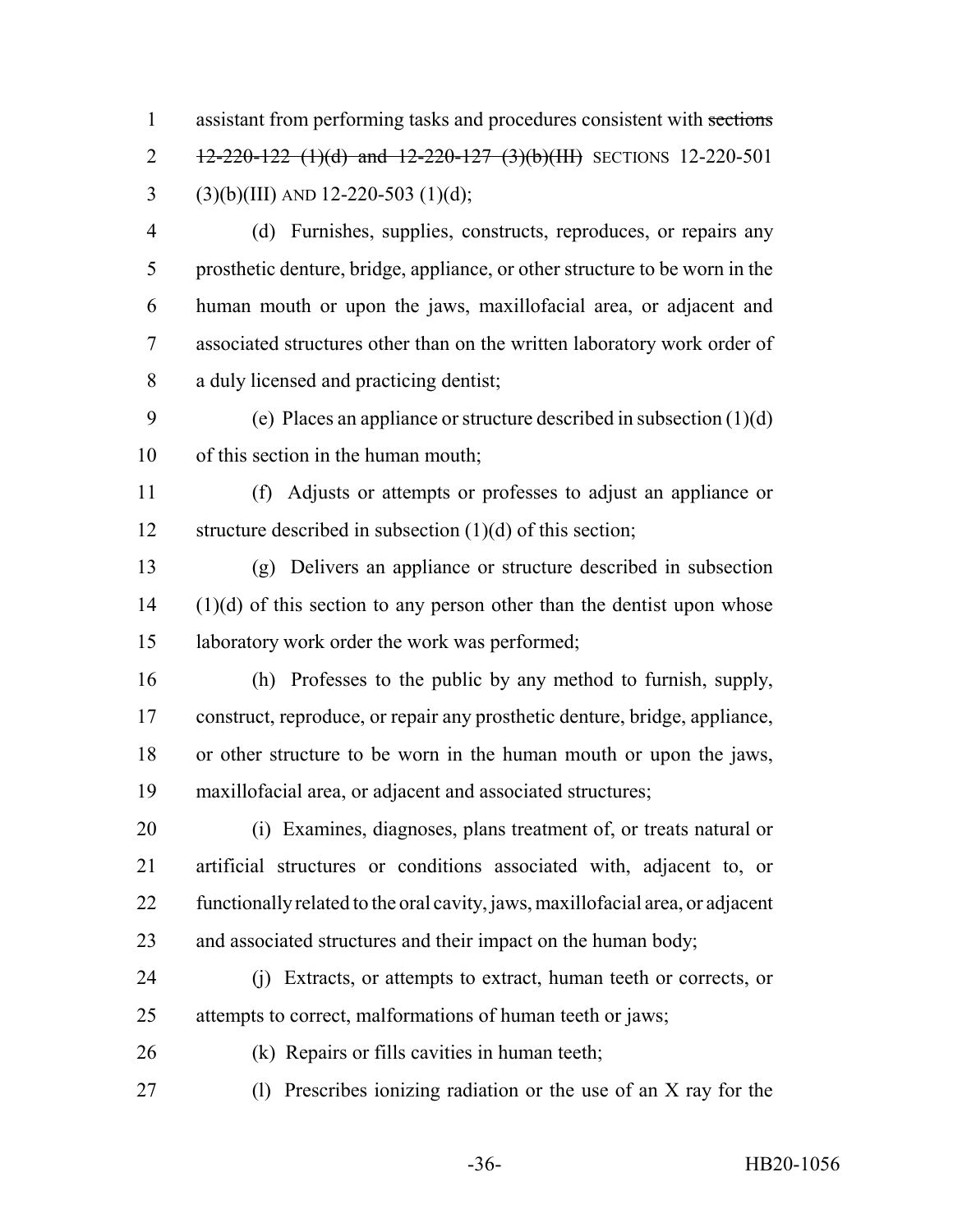purpose of taking dental X rays or roentgenograms; except that nothing 2 in this subsection  $(1)(1)$  shall be construed to prohibit PROHIBITS these procedures from being delegated to appropriately trained personnel in accordance with this article 220 and rules of the board;

 (m) Gives, or professes to give, interpretations or readings of dental X rays or roentgenograms, CT scans, or other diagnostic 7 methodologies; except that nothing in this subsection  $(1)(m)$  shall be construed to prohibit PROHIBITS a dental hygienist from performing tasks and procedures consistent with sections 12-220-122 and 12-220-123 SECTIONS 12-220-503 AND 12-220-504;

 (n) Represents himself or herself to an individual or the general public as practicing dentistry, by using the words "dentist" or "dental surgeon", or by using the letters "D.D.S.", "D.M.D.", "D.D.S./M.D.", or "D.M.D./M.D." Nothing in this subsection (1)(n) prohibits a dental hygienist or dental assistant from performing tasks and procedures 16 consistent with section 12-220-127 (2) or (3)(b) SECTION 12-220-501 (2) 17 OR  $(3)(b)$ .

 (o) States, permits to be stated, or professes by any means or 19 method whatsoever that he or she THE PERSON can perform or will attempt 20 to perform dental operations or render a diagnosis connected therewith WITH DENTAL OPERATIONS;

 (p) Prescribes drugs or medications and administers local anesthesia, analgesia including nitrous oxide/oxygen inhalation, medication prescribed or administered for the relief of anxiety or apprehension, minimal sedation, moderate sedation, deep sedation, or general anesthesia as necessary for the proper practice of dentistry; except 27 that nothing in this subsection  $(1)(p)$  shall be construed to prohibit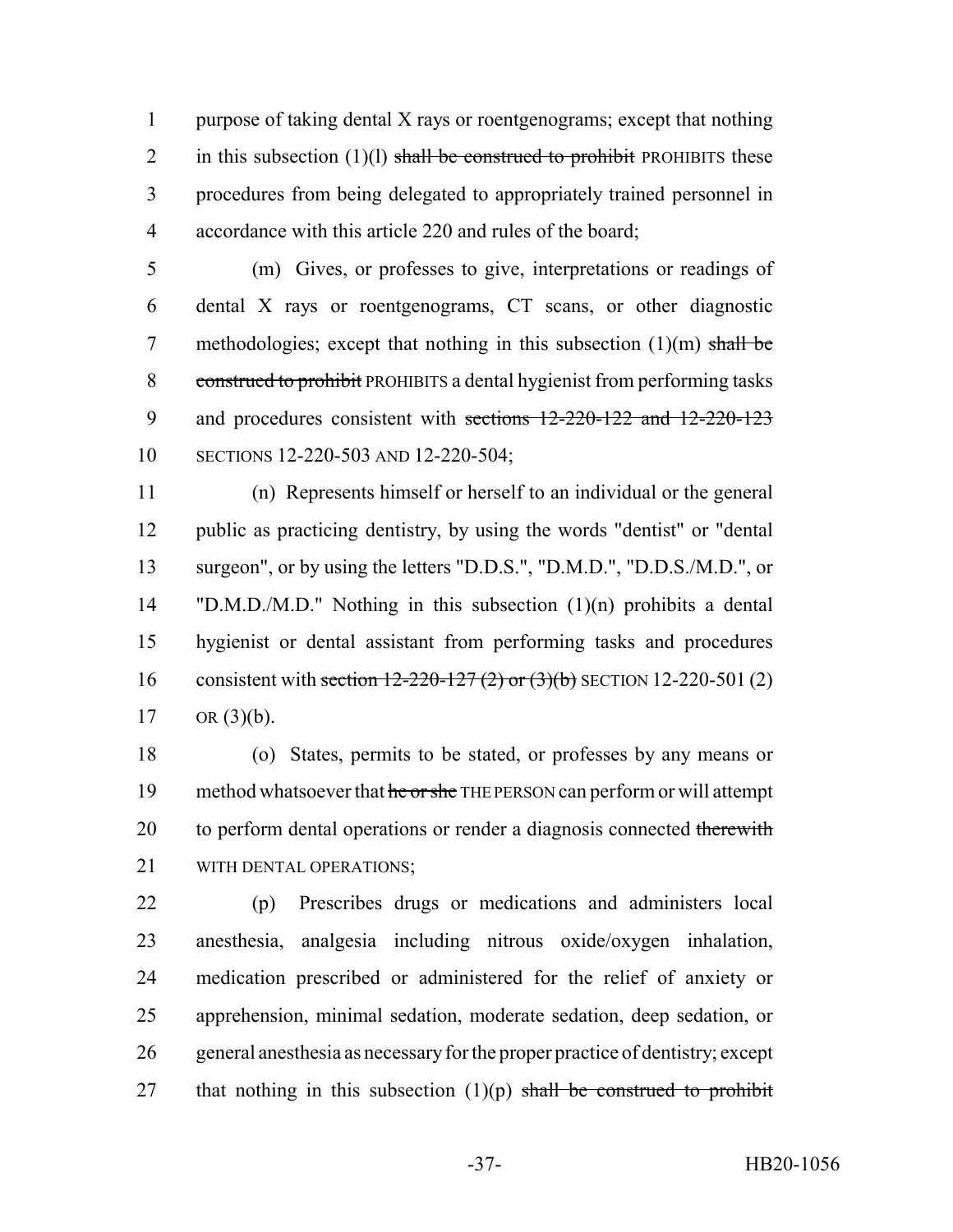PROHIBITS a dental hygienist from performing those tasks and procedures 2 consistent with sections  $12-220-122$  (1)(e) and (1)(g),  $12-220-123$  (1)(c), 3 and  $12-220-127$  SECTIONS 12-220-501, 12-220-503 (1)(c) AND (1)(g), AND 12-220-504 (1)(c), and in accordance with rules promulgated by the board;

 (q) Prescribes, induces, and sets dosage levels for inhalation 7 anesthesia; except that nothing in this subsection  $(1)(q)$  shall be construed to prohibit PROHIBITS the delegation of monitoring and administration to appropriately trained personnel in accordance with this article 220 and rules of the board;

 (r) Gives or professes to give interpretations or readings of dental charts or records or gives treatment plans or interpretations of treatment plans derived from examinations, patient records, dental X rays, or 14 roentgenograms; except that nothing in this subsection  $(1)(r)$  shall be construed to prohibit PROHIBITS a dental hygienist or dental assistant from 16 performing tasks and procedures consistent with sections 12-220-122,  $12-220-123$ , and  $12-220-127$  (2) and (3) SECTIONS 12-220-501 (2) AND (3), 12-220-503, AND 12-220-504.

(2) A licensed dentist may prescribe orders electronically.

 **12-220-306. [Formerly 12-220-111] Dentists may prescribe drugs - surgical operations - anesthesia - limits on opioid prescriptions - repeal.** (1) (a) A licensed dentist is authorized to:

- (I) Prescribe drugs or medicine;
- (II) Perform surgical operations;

 (III) Administer, pursuant to board rules, local anesthesia, analgesia including nitrous oxide/oxygen inhalation, medication prescribed or administered for the relief of anxiety or apprehension,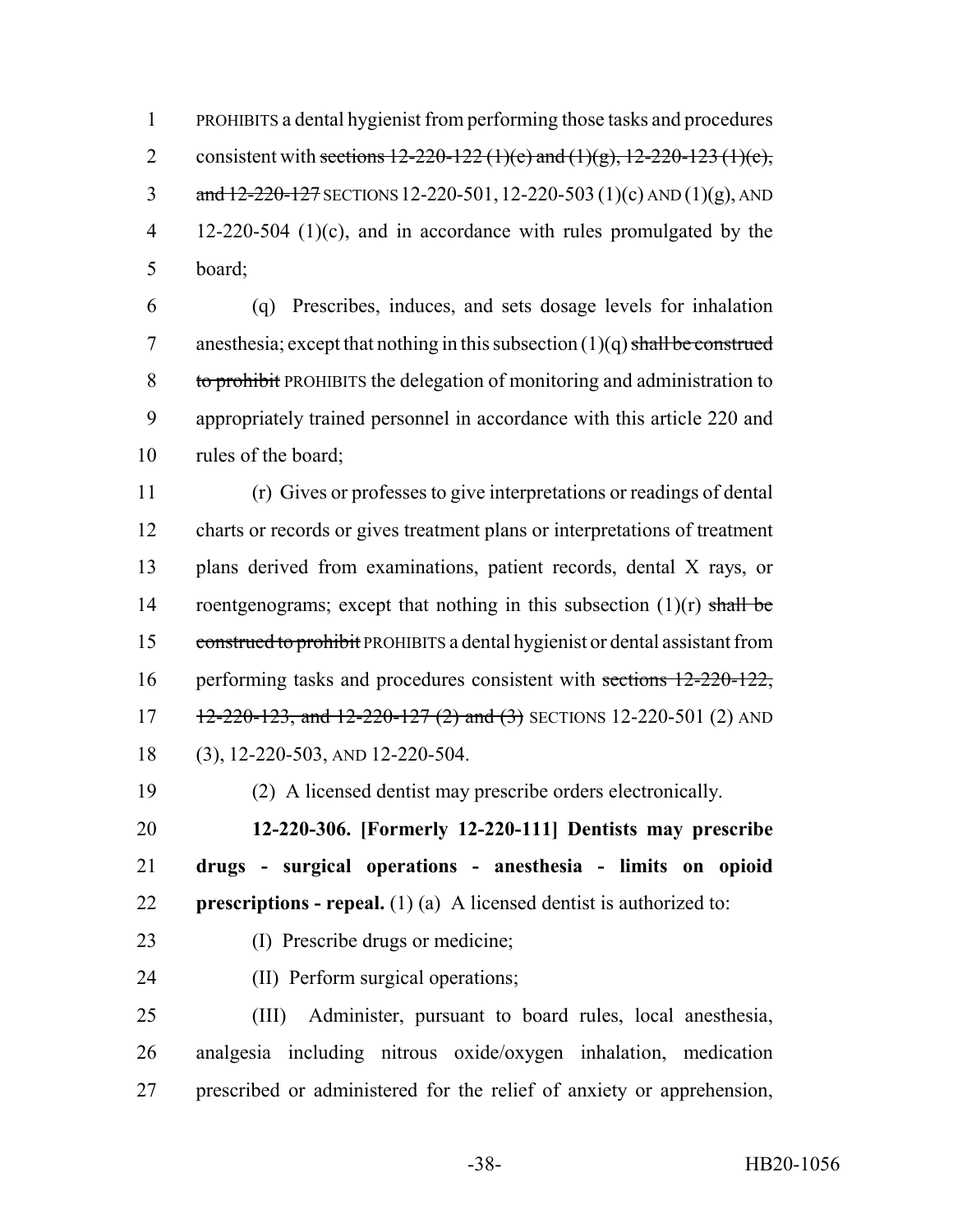minimal sedation, moderate sedation, deep sedation, or general anesthesia; and

 (IV) Use appliances as necessary to the proper practice of dentistry.

 (b) A dentist shall not prescribe, distribute, or give to any person, including himself or herself THE DENTIST, any habit-forming drug or any controlled substance, as defined in section 18-18-102 (5) or as contained in schedule II of 21 U.S.C. sec. 812, other than in the course of legitimate dental practice and pursuant to the rules promulgated by the board regarding controlled substance record keeping.

 (2) (a) A dentist is subject to the limitations on prescribing opioids specified in section 12-30-109.

 (b) This subsection (2) is repealed, effective September 1, 2021. **12-220-307. [Formerly 12-220-147] Professional liability**

 **insurance required - rules.** (1) A licensed dentist and a licensed dental hygienist must meet the financial responsibility requirements established 17 by the board pursuant to section 13-64-301 (1)(a).

 (2) Upon request of the board, a licensed dentist or licensed dental hygienist shall provide proof of professional liability insurance to the board.

 (3) The board may, by rule, exempt from or establish lesser financial responsibility standards for licensed dentists and licensed dental 23 hygienists who meet the criteria in section  $13-64-301$  (1)(a)(II).

 **12-220-308. [Formerly 12-220-145] Continuing education requirements - rules.** (1) As a condition of renewing, reactivating, or reinstating a license issued under this article 220, every dentist and dental 27 hygienist shall MUST obtain at least thirty hours of continuing education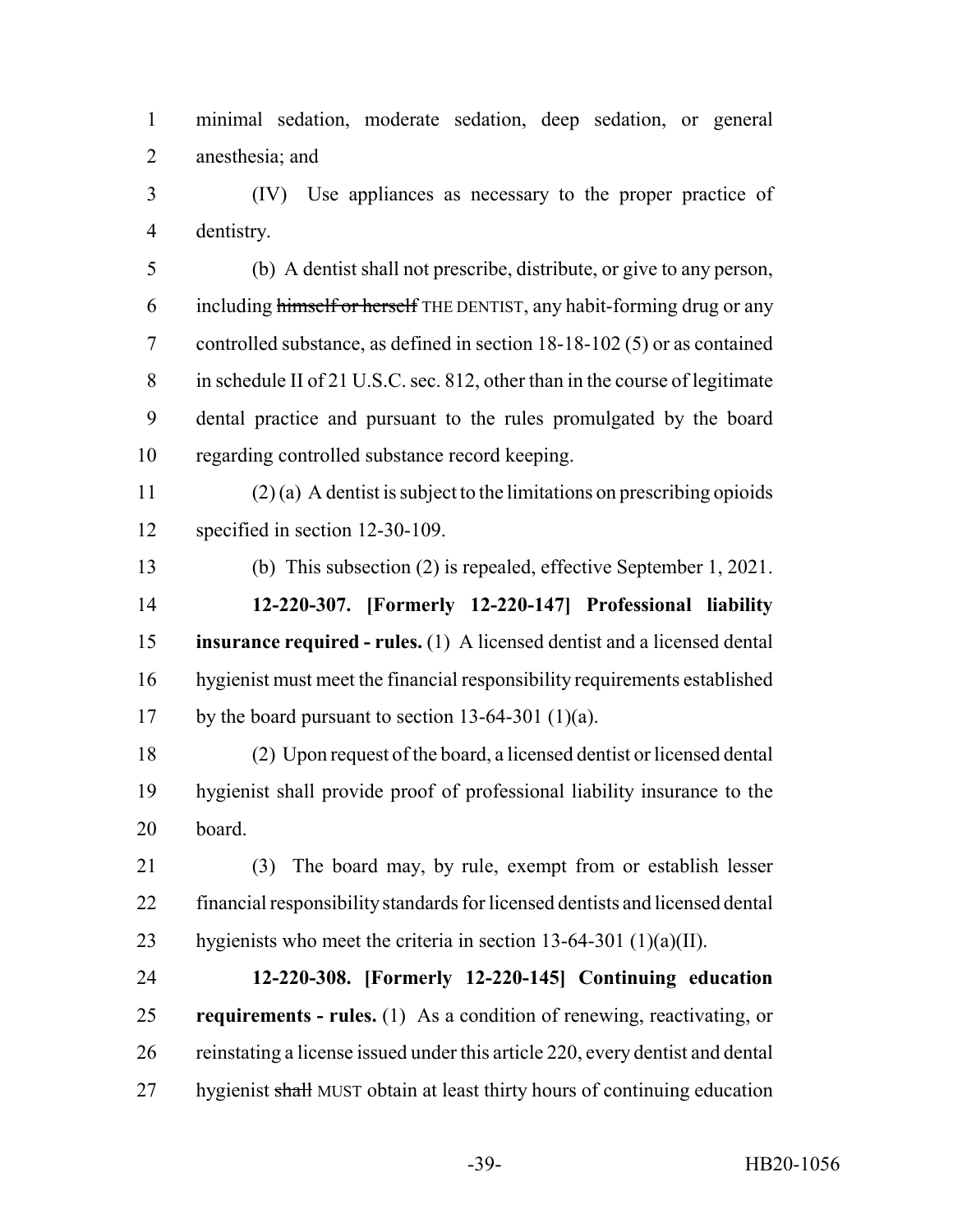every two years to ensure patient safety and professional competency.

 (2) The board may adopt rules establishing the basic requirements for continuing education, including the types of programs that qualify, exemptions for persons holding an inactive or retired license, requirements for courses designed to enhance clinical skills for certain licenses, and the manner by which dentists and dental hygienists are to report compliance with the continuing education requirements.

 **12-220-309. [Formerly 12-220-143]. Independent advertising or marketing agent - injunctive proceedings.** (1) Notwithstanding 10 section 12-220-130 (1)(t) SECTION 12-220-201 (1)(t), a licensed dentist or dental hygienist may employ an independent advertising or marketing agent to provide advertising or marketing services on the dentist's or 13 dental hygienist's behalf, and the same shall not be THAT ACTIVITY IS NOT considered unprofessional conduct.

 (2) The board shall DOES not have the authority to regulate, directly or indirectly, advertising or marketing activities of independent advertising or marketing agents except as provided in this section. The board may, in the name of the people of the state of Colorado, apply for an injunction in district court to enjoin any independent advertising or marketing agent from the use of advertising or marketing that the court finds on the basis of the evidence presented by the board to be misleading, deceptive, or false; except that a licensed dentist or dental 23 hygienist shall not be IS NOT subject to discipline by the board, injunction, or prosecution in the courts under this article 220 or any other law for advertising or marketing by an independent advertising or marketing agent if the factual information that the licensed dentist or dental hygienist provides to the independent advertising or marketing agent is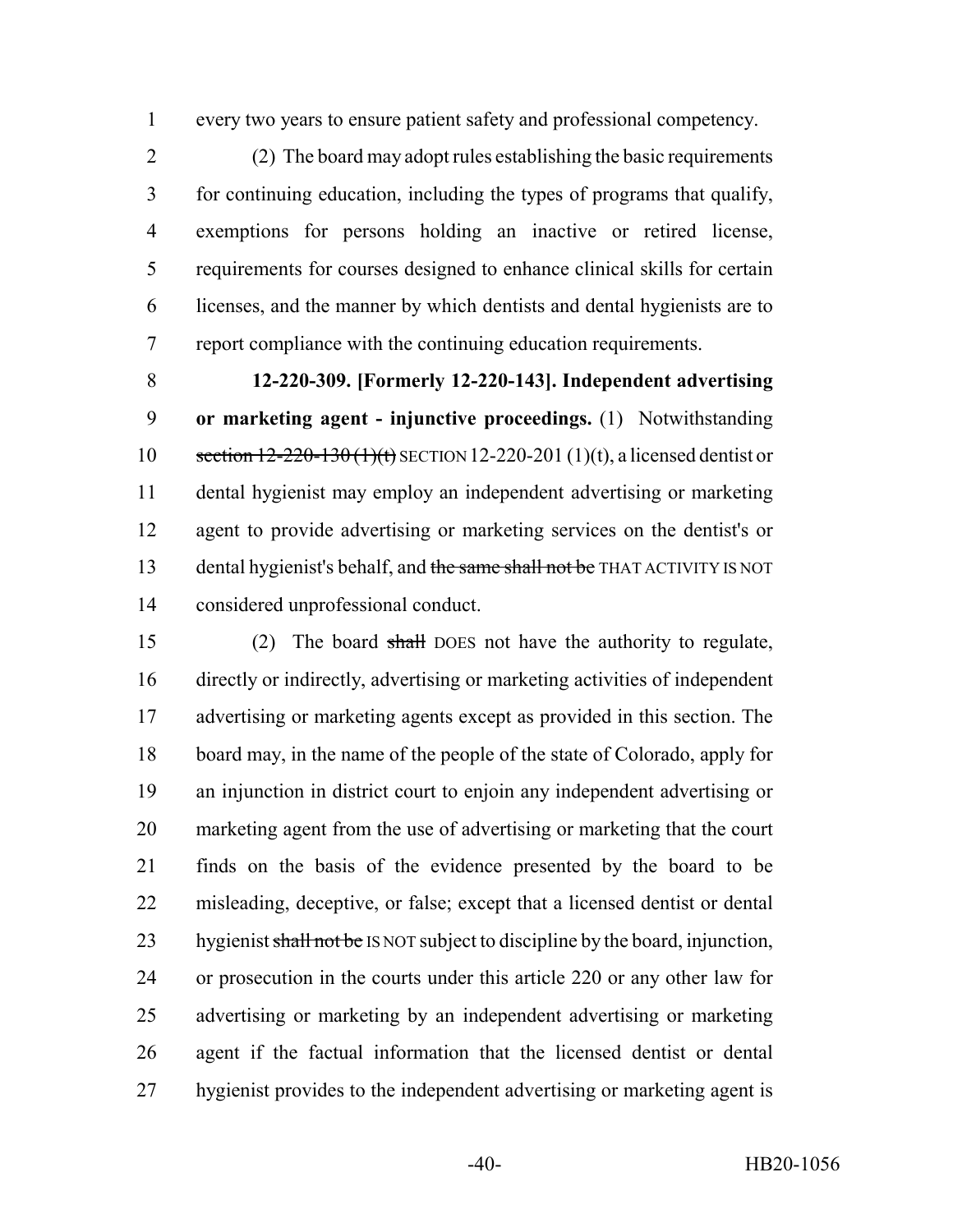accurate and not misleading, deceptive, or false.

 **12-220-310. [Formerly 12-220-144] Dentist peer health assistance program - fees - rules.** (1) (a) Effective July 1, 2004, as a condition of renewal in this state, every renewal applicant shall pay to the 5 administering entity that has been selected by the board pursuant to the 6 provisions of subsection  $(1)(b)$  of this section an amount not to exceed fifty-nine dollars per year, which maximum amount may be adjusted on January 1, 2005, and annually thereafter by the board to reflect changes in the United States department of labor, bureau of labor statistics, consumer price index for Denver-Aurora-Lakewood for all urban consumers or goods, or its successor index. The fee shall be used to support designated providers that have been selected by the board to provide assistance to dentists needing help in dealing with physical, emotional, or psychological problems that may be detrimental to their ability to practice dentistry. The fee shall not exceed one hundred dollars per year per licensee.

 (b) The board shall select one or more peer health assistance programs as designated providers. To be eligible for designation by the board, a peer health assistance program shall MUST:

 (I) Provide for the education of dentists with respect to the recognition and prevention of physical, emotional, and psychological problems and provide for intervention when necessary or under circumstances that may be established by rules promulgated by the board; (II) Offer assistance to a dentist in identifying physical, emotional,

or psychological problems;

 (III) Evaluate the extent of physical, emotional, or psychological problems and refer the dentist for appropriate treatment;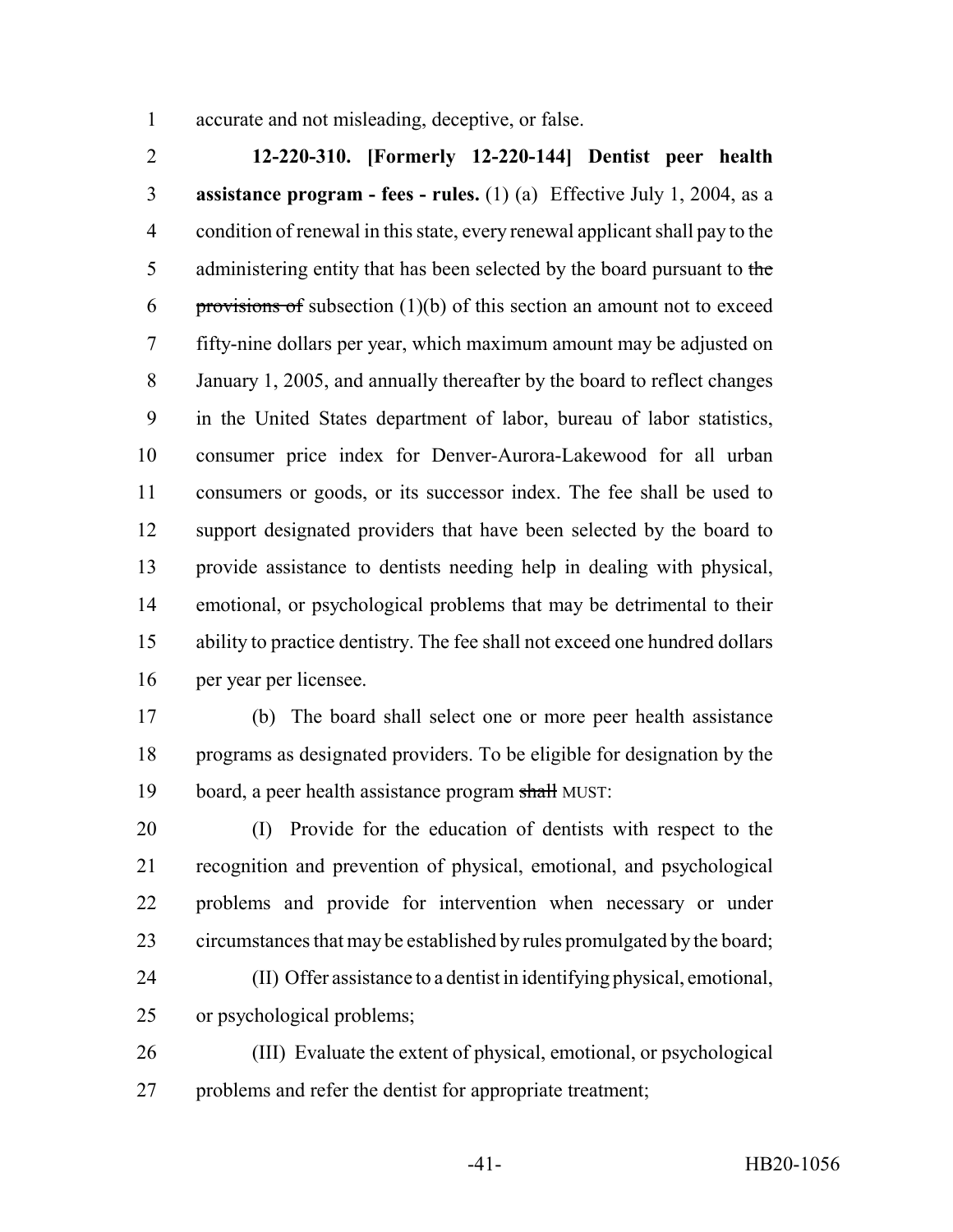(IV) Monitor the status of a dentist who has been referred for treatment;

- (V) Provide counseling and support for the dentist and for the family of any dentist referred for treatment;
- (VI) Agree to receive referrals from the board;
- (VII) Agree to make its services available to all licensed Colorado dentists.

 (c) The administering entity shall MUST be a qualified, nonprofit 9 private foundation that is qualified under section 501  $(c)(3)$  of the federal "Internal Revenue Code of 1986", as amended, and shall MUST be dedicated to providing support for charitable, benevolent, educational, and scientific purposes that are related to dentistry, dental education, dental research and science, and other dental charitable purposes.

14 (d) The responsibilities of the administering entity shall: be to: (I) Collect the required annual payments, directly or through the board;

 (II) Verify to the board, in a manner acceptable to the board, the names of all dentist applicants who have paid the fee set by the board;

 (III) Distribute the money collected, less expenses, to the designated provider, as directed by the board;

- (IV) Provide an annual accounting to the board of all amounts collected, expenses incurred, and amounts disbursed; and
- (V) Post a surety performance bond in an amount specified by the board to secure performance under the requirements of this section. The administering entity may recover the actual administrative costs incurred in performing its duties under this section in an amount not to exceed ten percent of the total amount collected.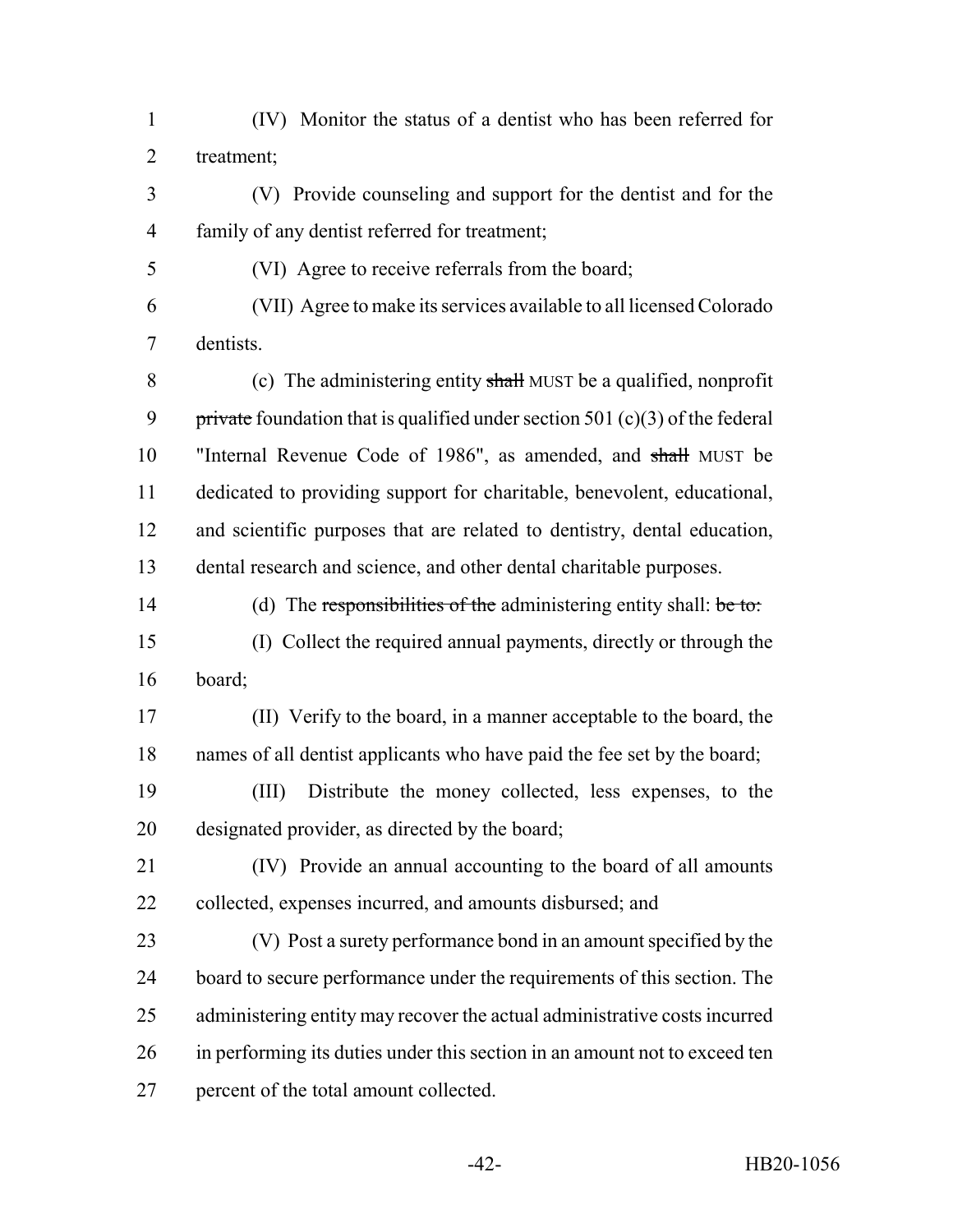(e) The board at its discretion, may collect the required annual payments payable to the administering entity for the benefit of the administering entity and shall transfer the payments to the administering entity. All required annual payments collected or due to the board for 5 each fiscal year shall be ARE deemed custodial funds that are not subject to appropriation by the general assembly, and the funds shall DO not constitute state fiscal year spending for purposes of section 20 of article X of the state constitution.

 (2) (a) Any dentist who is a referred participant in a peer health assistance program shall enter into a written agreement with the board prior to the dentist becoming a participant in the program. The agreement 12 shall MUST contain specific requirements and goals to be met by the participant, including the conditions under which the program will be successfully completed or terminated, and a provision that a failure to comply with the requirements and goals shall be promptly reported to the 16 board and that the failure shall result RESULTS in disciplinary action by the board.

 (b) Notwithstanding section 12-220-130 and section 24-4-104 SECTIONS 12-220-201 AND 24-4-104, the board may immediately suspend the license of any dentist who is referred to a peer health assistance 21 program by the board and who fails to attend or  $\theta$  complete the program. If the dentist objects to the suspension, the dentist may submit a written request to the board for a formal hearing on the suspension within ten days after receiving notice of the suspension, and the board shall grant the 25 request. In the hearing the dentist shall bear BEARS the burden of proving that the dentist's license should not be suspended.

(c) Any dentist who is accepted into a peer health assistance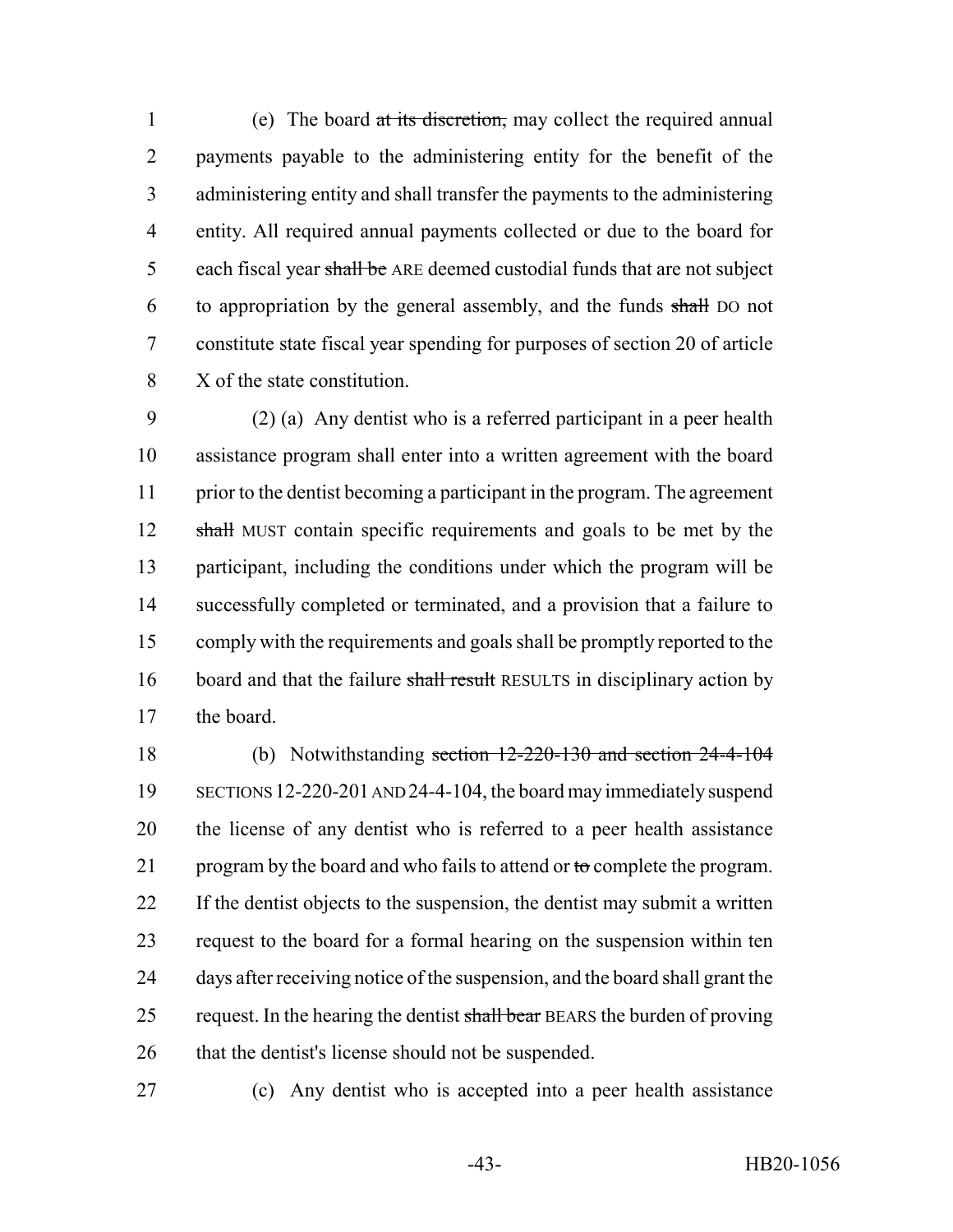program in lieu of disciplinary action by the board shall affirm that, to the best of the dentist's knowledge, information, and belief, the dentist knows of no instance in which the dentist has violated this article 220 or the rules of the board, except in those instances affected by the dentist's physical, emotional, or psychological problems.

 (3) If a dentist is arrested for a drug- or alcohol-related offense, 7 the dentist shall refer himself or herself SELF-REFER to the peer health assistance program within thirty days after the arrest for an evaluation and referral for treatment as necessary. If the dentist self-refers, the evaluation by the program is confidential and cannot be used as evidence in any proceeding other than before the board. If a dentist fails to comply with this subsection (3), the failure, alone, is not grounds for discipline under 13 sections 12-220-130 and 12-220-131 SECTIONS 12-220-201 AND 12-220-202 unless the dentist has also committed an act or omission 15 specified in section 12-220-130 SECTION 12-220-201, other than an act or 16 omission specified in section  $12-220-130$  (1)(e) or (1)(f) SECTION 17 12-220-201 (1)(e) OR (1)(f).

18 (4) Nothing in this section shall be construed to create CREATES any liability on behalf of the board or the state of Colorado for the actions of the board members in making grants to peer assistance programs, and no civil action may be brought or maintained against the board or the state for an injury alleged to have been the result of the activities of any 23 state-funded peer assistance program or the result of an act or omission of a dentist participating in or referred by a state-funded peer assistance 25 program. However, the state shall remain REMAINS liable under the provisions of the "Colorado Governmental Immunity Act", article 10 of title 24, if an injury alleged to have been the result of an act or omission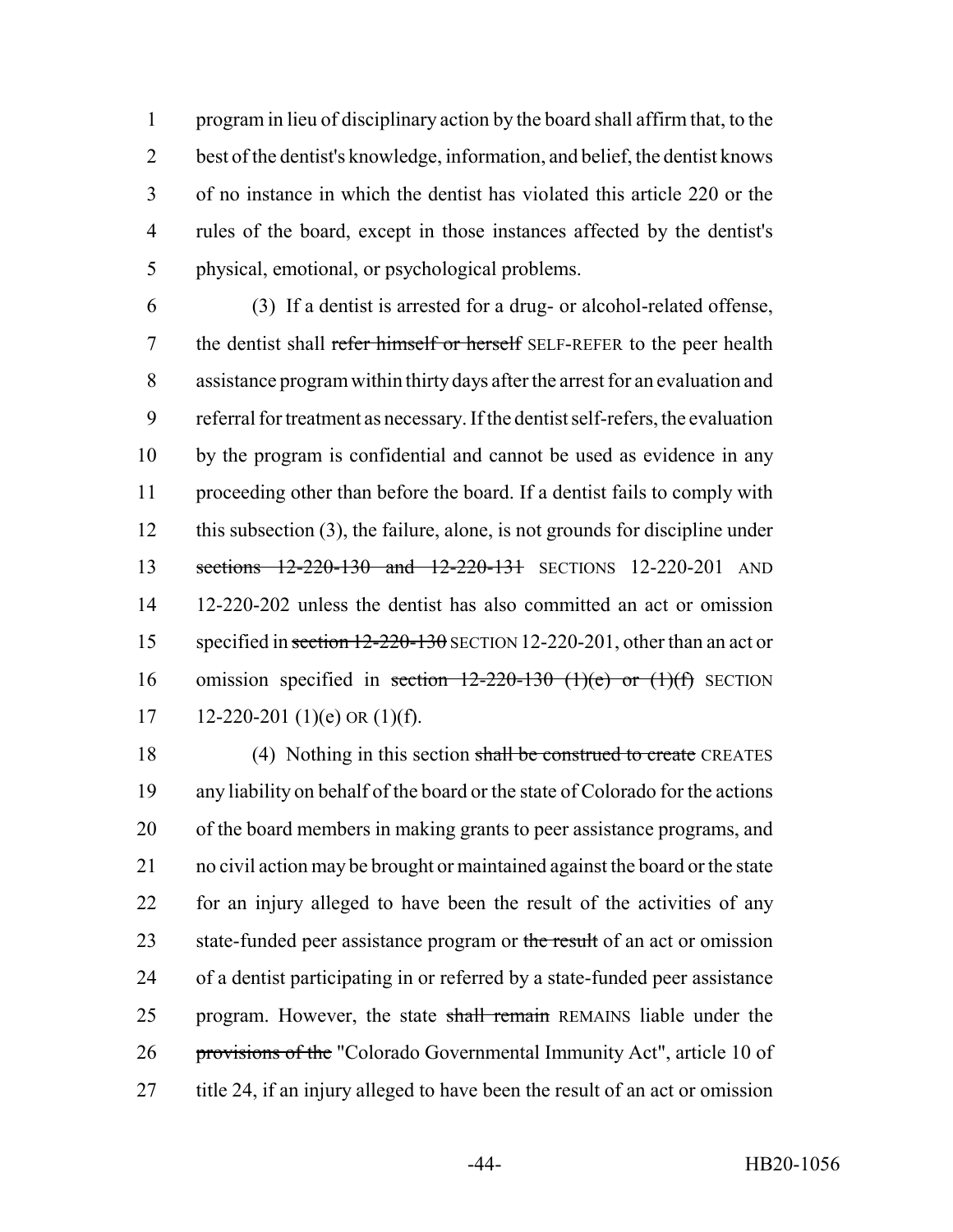| $\mathbf{1}$   | of a dentist participating in or referred by a state-funded peer assistance        |
|----------------|------------------------------------------------------------------------------------|
| $\overline{2}$ | program occurred while the dentist was performing duties as an employee            |
| 3              | of the state.                                                                      |
| $\overline{4}$ | (5) The board is authorized to promulgate rules necessary to                       |
| 5              | implement the provisions of this section.                                          |
| 6              | PART <sub>4</sub>                                                                  |
| 7              | <b>LICENSES AND PERMITS</b>                                                        |
| 8              | 12-220-401. [Formerly 12-220-115] Application for dentist                          |
| 9              | <b>license</b> - fee. (1) Every person not currently holding a license to practice |
| 10             | dentistry in this state who desires to practice dentistry in this state shall      |
| 11             | MUST file with the board an application for a license on a form provided           |
| 12             | by the board, verified by the oath of the applicant, and accompanied by            |
| 13             | a fee required by section $12-220-144$ (1)(a) or established pursuant to           |
| 14             | section 12-20-105, indicating that the applicant:                                  |
| 15             | (a) Has attained the age of twenty-one years;                                      |
| 16             | (b) Is a graduate of a dental school or college that, at the time of               |
| 17             | the applicant's graduation, was accredited. An official transcript prepared        |
| 18             | by the dental college or school attended shall be submitted to the board.          |
| 19             | (c) Has listed any act the commission of which would be grounds                    |
| 20             | for disciplinary action under section $12-220-130$ SECTION 12-220-201              |
| 21             | against a licensed dentist, along with an explanation of the circumstances         |
| 22             | of the act;                                                                        |
| 23             | (d) Has proof that the applicant has not been subject to final or                  |
| 24             | pending disciplinary action by any state in which the applicant is or has          |
| 25             | been previously licensed; except that, if the applicant has been subject to        |
| 26             | disciplinary action, the board may review the disciplinary action to               |
| 27             | determine whether it warrants grounds for refusal to issue a license; and          |
|                |                                                                                    |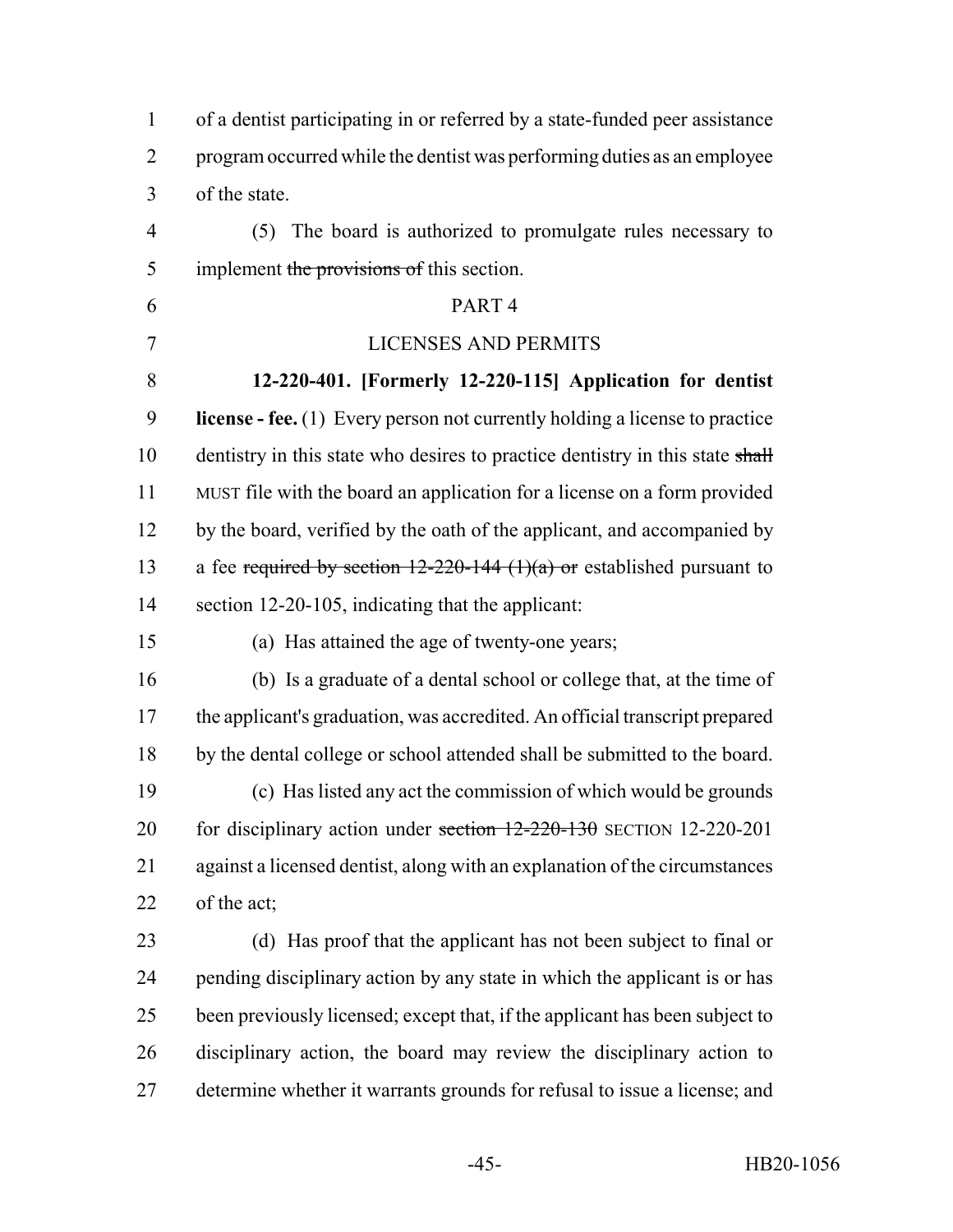- (e) Has proof that the applicant has met any more stringent criteria established by the board.
- (2) An applicant for licensure shall MUST demonstrate to the board 4 that he or she THE APPLICANT has maintained the professional ability and knowledge required by this article 220 when the applicant has not graduated from an accredited dental school or college within the twelve months immediately preceding the application and has not, for at least one year of the five years immediately preceding the application, engaged in:
- 
- (a) The active clinical practice of dentistry;
- 
- (b) Teaching dentistry in an accredited program; or
- - (c) Service as a dentist in the military.

 (3) The board may require other pertinent information on the 14 application that the board deems necessary to process the application, including demonstration of compliance with the financial responsibility requirements set forth in section 13-64-301 (1)(a).

## **12-220-402. [Formerly 12-220-116] Dentist academic license.**

 (1) (a) A dentist who is employed at an accredited school or college of 19 dentistry in this state and who practices dentistry in the course of his or 20 her THE DENTIST's employment responsibilities shall MUST either make written application to the board for an academic license in accordance 22 with this section or shall otherwise become licensed pursuant to sections 23 12-220-115 and 12-220-117 SECTIONS 12-220-401 AND 12-220-403, as applicable.

25 (b) Nothing in this section shall require REQUIRES a dentist who appears in a program of dental education or research, as described in 27 section  $12-220-112$  (1)(f) SECTION 12-220-302 (1)(f), to obtain an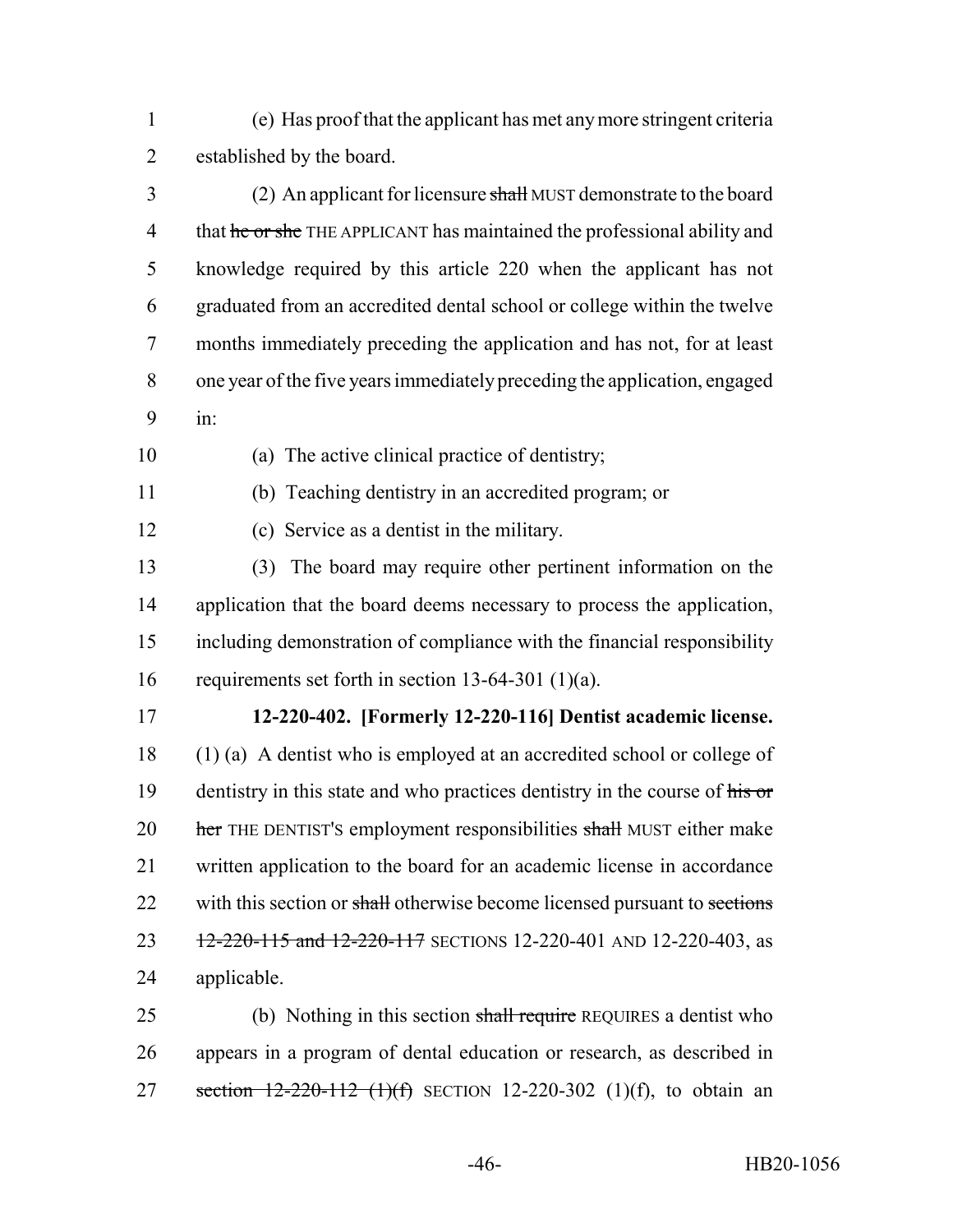academic license pursuant to this section.

2 (2) A person who applies for an academic license shall MUST submit proof to the board that the person:

 (a) Graduated from a school of dentistry located in the United States or another country; and

 (b) Is employed by an accredited school or college of dentistry in this state.

8 (3) An applicant for an academic license shall MUST satisfy the credentialing standards of the accredited school or college of dentistry that employs the applicant.

 (4) An academic license shall authorize AUTHORIZES the licensee 12 to practice dentistry only while engaged in the performance of his or her THE LICENSEE'S official duties as an employee of the accredited school or college of dentistry and only in connection with programs affiliated or endorsed by the school or college. An academic licensee may not use an 16 academic license to practice dentistry outside of his or her THE LICENSEE's academic responsibilities.

 (5) In addition to the requirements of this section, an applicant for 19 an academic license shall MUST complete all procedures for academic licensing established by the board to become licensed, including payment 21 of any fee imposed pursuant to section 12-220-115 (1) SECTION  $22 \quad 12 - 220 - 401 \quad (1)$ .

 **12-220-403. [Formerly 12-220-117] Examination - how conducted - dentist license issued to successful applicants.** 25 (1) Applicants AN APPLICANT for dental licensure shall MUST submit to 26 the board proof of having THAT THE APPLICANT successfully passed the following: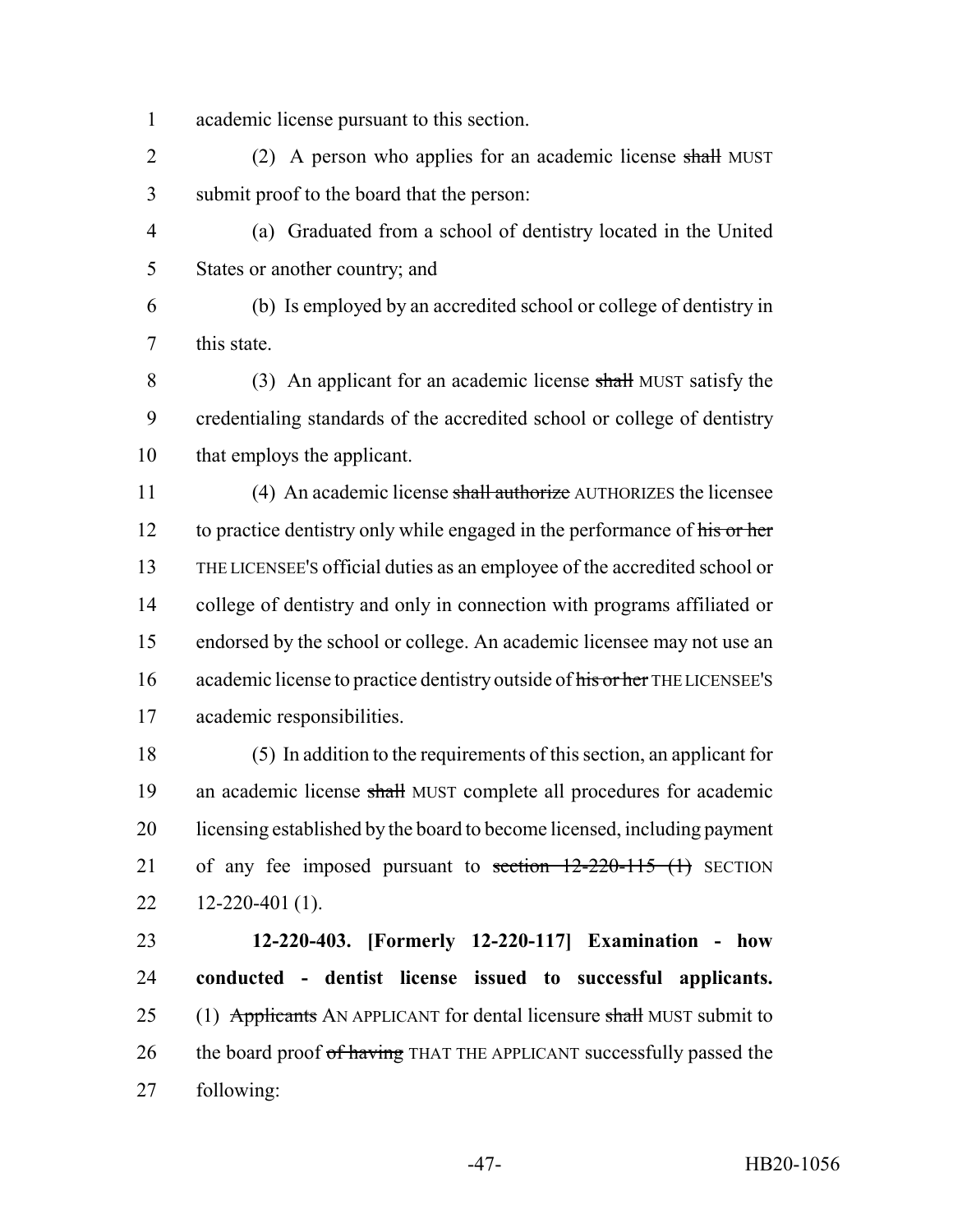- (a) The examination administered by the Joint Commission on National Dental Examinations; and
- (b) An examination or other methodology, as determined by the board, designed to test the applicant's clinical skills and knowledge, which may include residency and portfolio models.
- (2) All examination results required by the board must be filed with the board and kept for reference for a period of not less than one year. If the applicant successfully completes the examinations and is otherwise qualified, the board shall grant a license to the applicant and shall issue a license certificate to the applicant.
- **12-220-404. [Formerly 12-220-118] Dentist licensure by endorsement.** (1) The board shall provide for licensure upon application of any person licensed in good standing to practice dentistry in another state or territory of the United States who provides the credentials and meets the qualifications set forth in this section in the manner prescribed by the board.
- (2) The board shall issue a license to an applicant licensed as a dentist in another state or territory of the United States if the applicant has submitted credentials and qualifications for licensure that include:
- 

(a) Proof of graduation from an accredited dental school;

- (b) Proof the applicant is currently licensed in another state or United States territory;
- (c) Proof the applicant has been in practice or teaching dentistry, which involves personally providing care to patients for not less than three hundred hours annually in an accredited dental school, for a minimum of five years out of the seven years immediately preceding the date of the receipt of the application, or evidence that the applicant has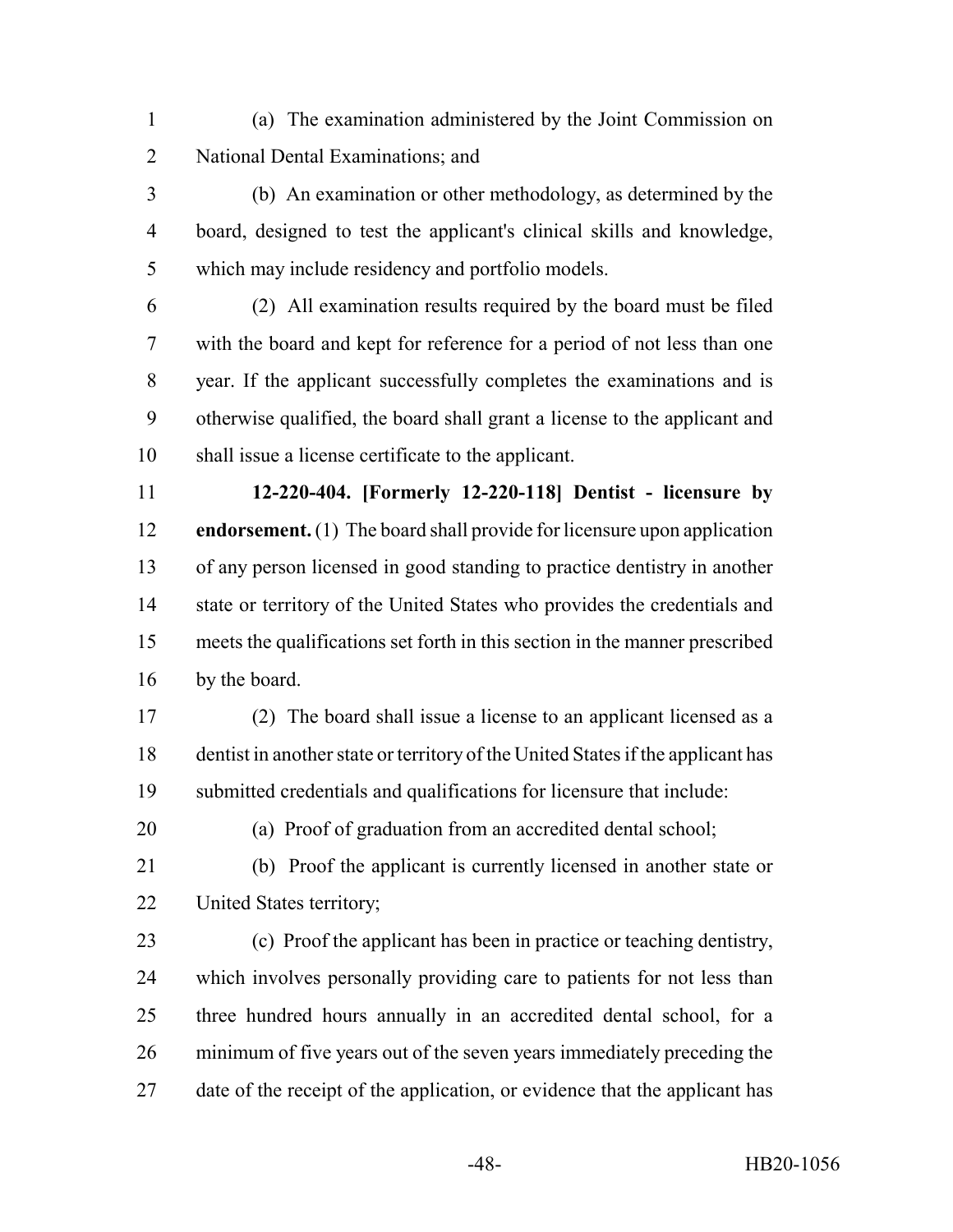demonstrated competency as a dentist as determined by the board;

 (d) Proof the applicant has not been subject to final or pending disciplinary action by any state in which the applicant is or has been previously licensed; except that, if the applicant has been subject to disciplinary action, the board may review the disciplinary action to determine whether the underlying conduct warrants refusal to issue a license;

 (e) Proof the applicant has passed an entry level examination acceptable to the board; and

 (f) Proof the applicant has met any more stringent criteria established by the board.

 **12-220-405. [Formerly 12-220-124] Application for dental hygienist license - fee.** (1) Every person who desires to qualify for 14 practice as a dental hygienist within this state shall MUST file with the board:

 (a) A written application for a license, on which application the applicant shall list:

 (I) Any act the commission of which would be grounds for disciplinary action under section 12-220-130 SECTION 12-220-201 against a licensed dental hygienist; and

21 (II) An explanation of the circumstances of such THE act; and (b) Satisfactory proof of graduation from a school of dental hygiene that, at the time of the applicant's graduation, was accredited, and proof that the program offered by the accredited school of dental hygiene was at least two academic years or the equivalent of two academic years. 26 (2) The application must be APPLICANT MUST APPLY FOR A DENTAL

HYGIENIST LICENSE on the form prescribed and furnished by the board,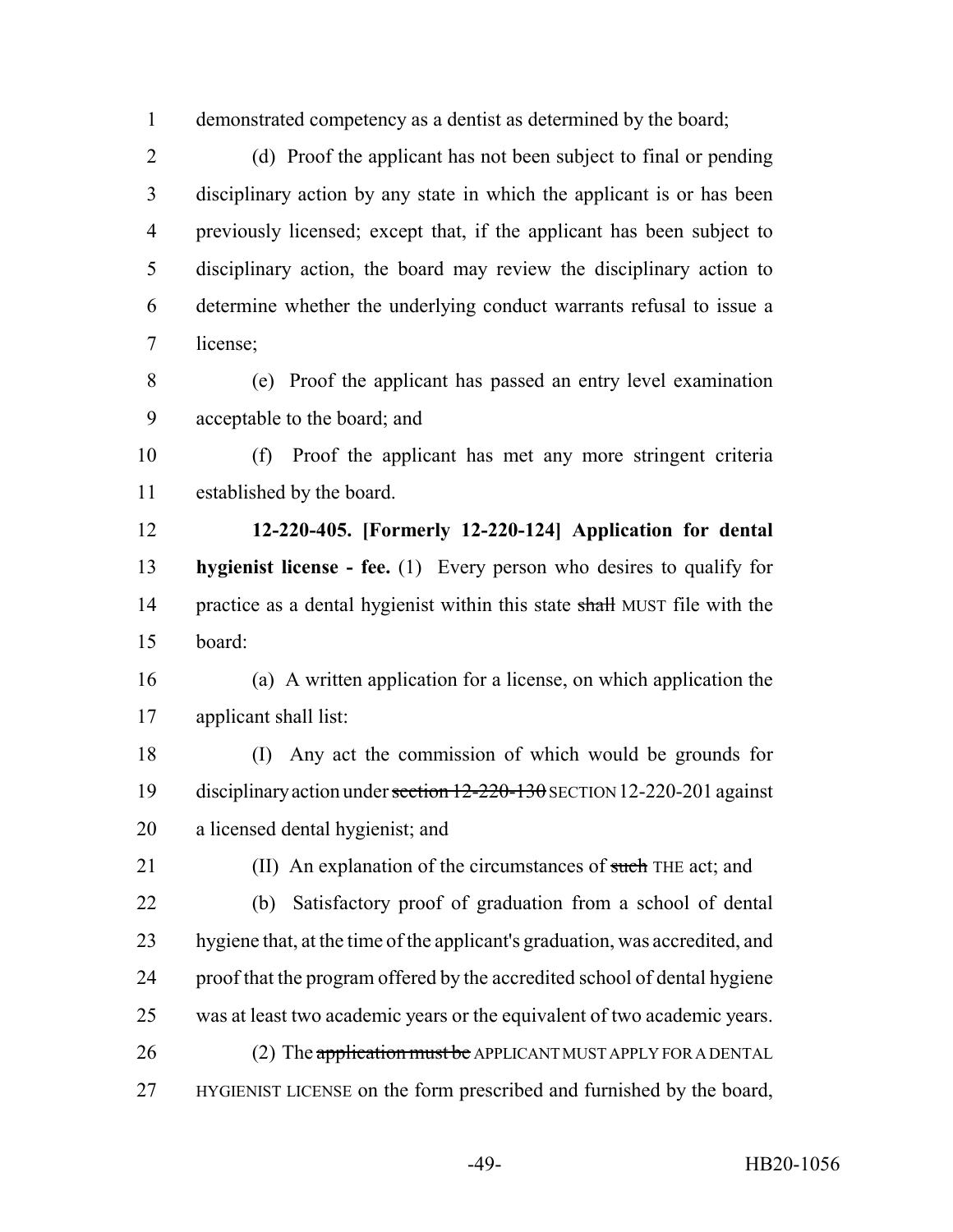1 verified MUST VERIFY THE APPLICATION by the oath, of the applicant, and 2 accompanied by a MUST SUBMIT THE fee established pursuant to section 12-20-105 WITH THE APPLICATION.

 (3) An applicant for licensure who has not graduated from an accredited school or program of dental hygiene within the twelve months immediately preceding application, or who has not engaged either in the active clinical practice of dental hygiene or in teaching dental hygiene in an accredited program for at least one year during the five years 9 immediately preceding the application, shall MUST demonstrate to the board that the applicant has maintained the professional ability and knowledge required by this article 220.

 **12-220-406. [Formerly 12-220-125] Dental hygienist examinations - license.** (1) Every applicant for dental hygiene licensure 14 shall MUST submit to the board proof of having THAT THE APPLICANT successfully completed the following:

 (a) An examination administered by the Joint Commission on National Dental Examinations; and

 (b) An examination designed to test the applicant's clinical skills and knowledge, which must be administered by a regional testing agency composed of at least four states or an examination of another state, or a methodology adopted by the board by rule that is designed to test the applicant's clinical skills and knowledge.

 (2) All examination results required by the board must be filed with the board and kept for reference for a period of not less than one year. If an applicant successfully completes the examinations and is otherwise qualified, the board shall grant a license to the applicant and shall issue a license certificate signed by the officers of the board.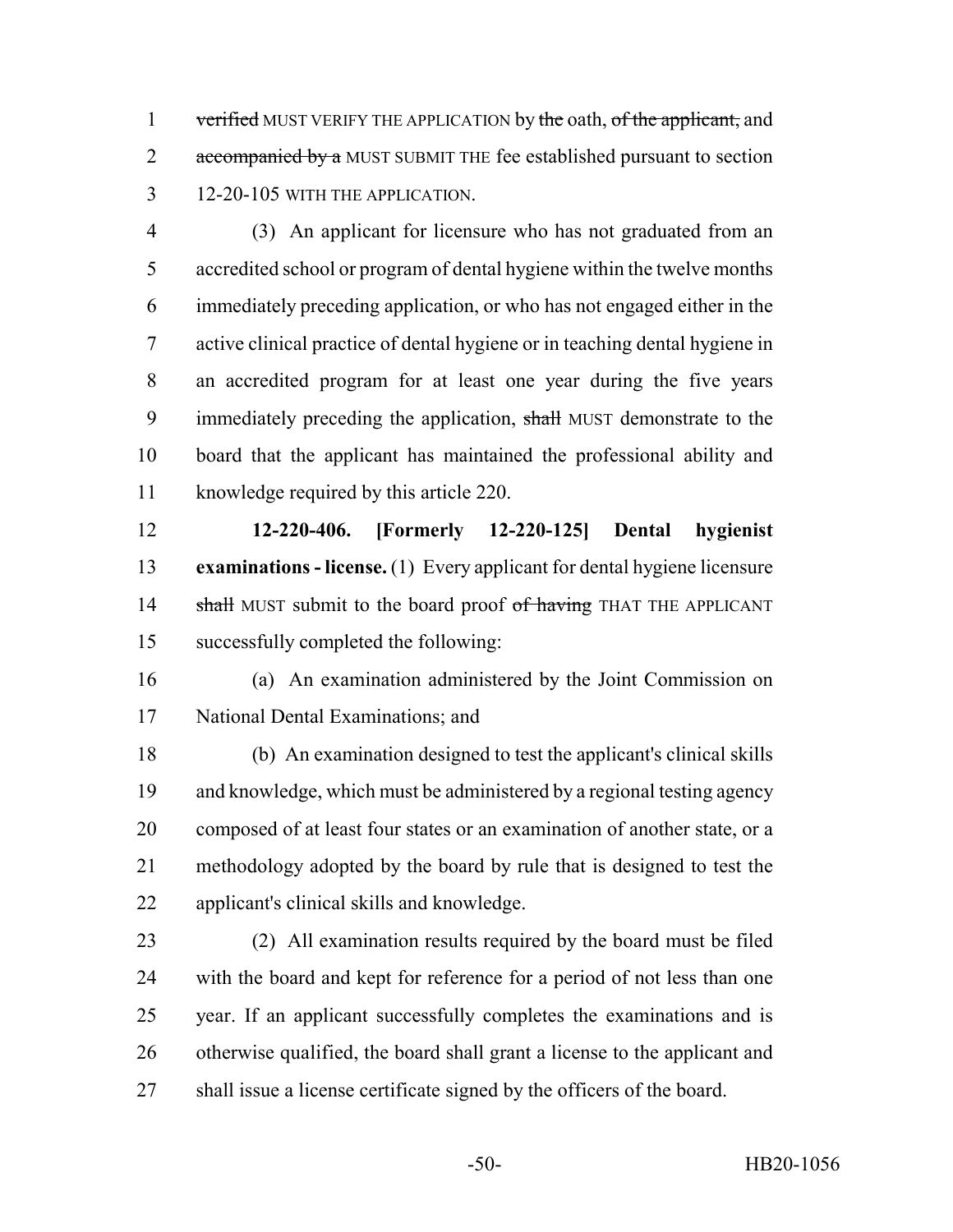**12-220-407. [Formerly 12-220-126] Dental hygienist - licensure by endorsement.** (1) The board shall provide for licensure upon application of any person licensed in good standing to practice dental hygiene in another state or territory of the United States who has met the 5 requirements of section 12-220-124 SECTION 12-220-405 and provides the credentials and meets the qualifications set forth in this section in the manner prescribed by the board.

 (2) The board shall issue a license to an applicant duly licensed as a dental hygienist in another state or territory of the United States who has submitted credentials and qualifications for licensure in Colorado that include:

 (a) Verification of licensure from any other jurisdiction where the applicant has held a dental hygiene or other health care license;

 (b) Evidence of the applicant's successful completion of the national board dental examination administered by the Joint Commission on National Dental Examinations;

 (c) (I) Verification that the applicant has been engaged either in clinical practice or in teaching dental hygiene or dentistry in an accredited program for at least one year during the three years immediately preceding the date of the receipt of the application; or

 (II) Evidence that the applicant has demonstrated competency as a dental hygienist as determined by the board;

 (d) A report of any pending or final disciplinary actions against any health care license held by the applicant at any time; and

 (e) A report of any pending or final malpractice actions against the applicant.

**12-220-408. [Formerly 12-220-119 as it is effective until July 1,**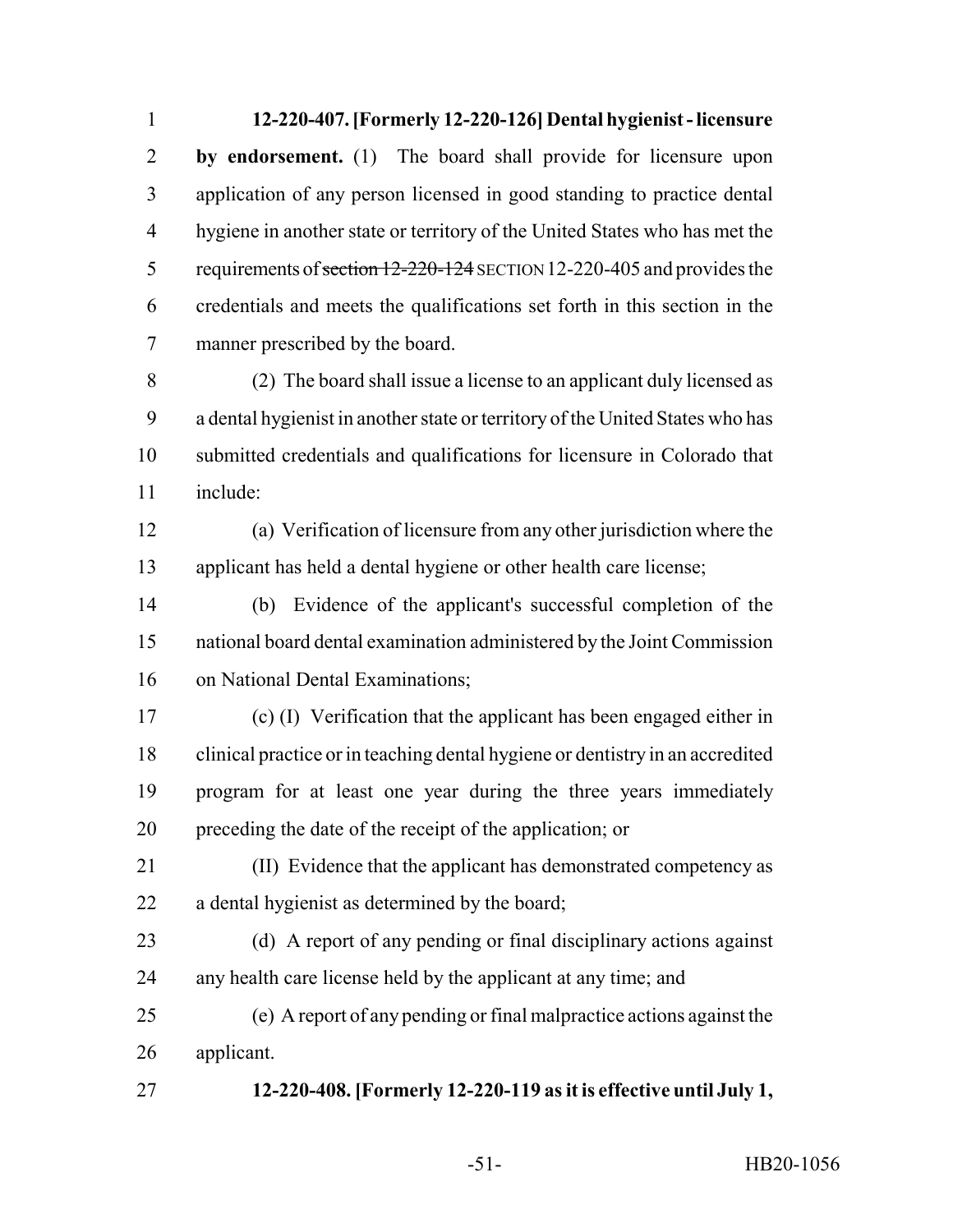**2023] Renewal of dental and dental hygienist licenses - fees.** Licenses issued pursuant to this article 220 are subject to the renewal, expiration, reinstatement, and delinquency fee provisions specified in section 12-20-202 (1) and (2). Any person whose license expires is subject to the penalties provided in this article 220 or section 12-20-202 (1).

 **12-220-408. [Formerly 12-220-119 as it will become effective July 1, 2023] Renewal of dental and dental hygienist licenses - fees - questionnaire.** (1) Licenses issued pursuant to this article 220 are subject to the renewal, expiration, reinstatement, and delinquency fee provisions specified in section 12-20-202 (1) and (2). Any person whose license expires is subject to the penalties provided in this article 220 or section  $12 - 12 - 20 - 202$  (1).

 (2) On and after July 1, 2023, the board shall require a dentist who applies for license renewal to complete a questionnaire that requires the dentist to indicate whether the dentist has complied with section 12-30-111. The failure of an applicant to answer the questionnaire 17 accurately constitutes grounds for discipline pursuant to section 18 12-220-130 SECTION 12-220-201.

 **12-220-409. [Formerly 12-220-120] Inactive dental or dental hygienist license.** (1) Any person licensed to practice dentistry or dental hygiene pursuant to this article 220 may apply to the board to be 22 transferred to an inactive status. The licensee shall MUST submit an application in the form and manner designated by the board. The board may grant inactive status by issuing an inactive license or deny the 25 application for any of the causes set forth in section 12-220-130 SECTION 12-220-201.

27 (2) Any person applying for a license under this section shall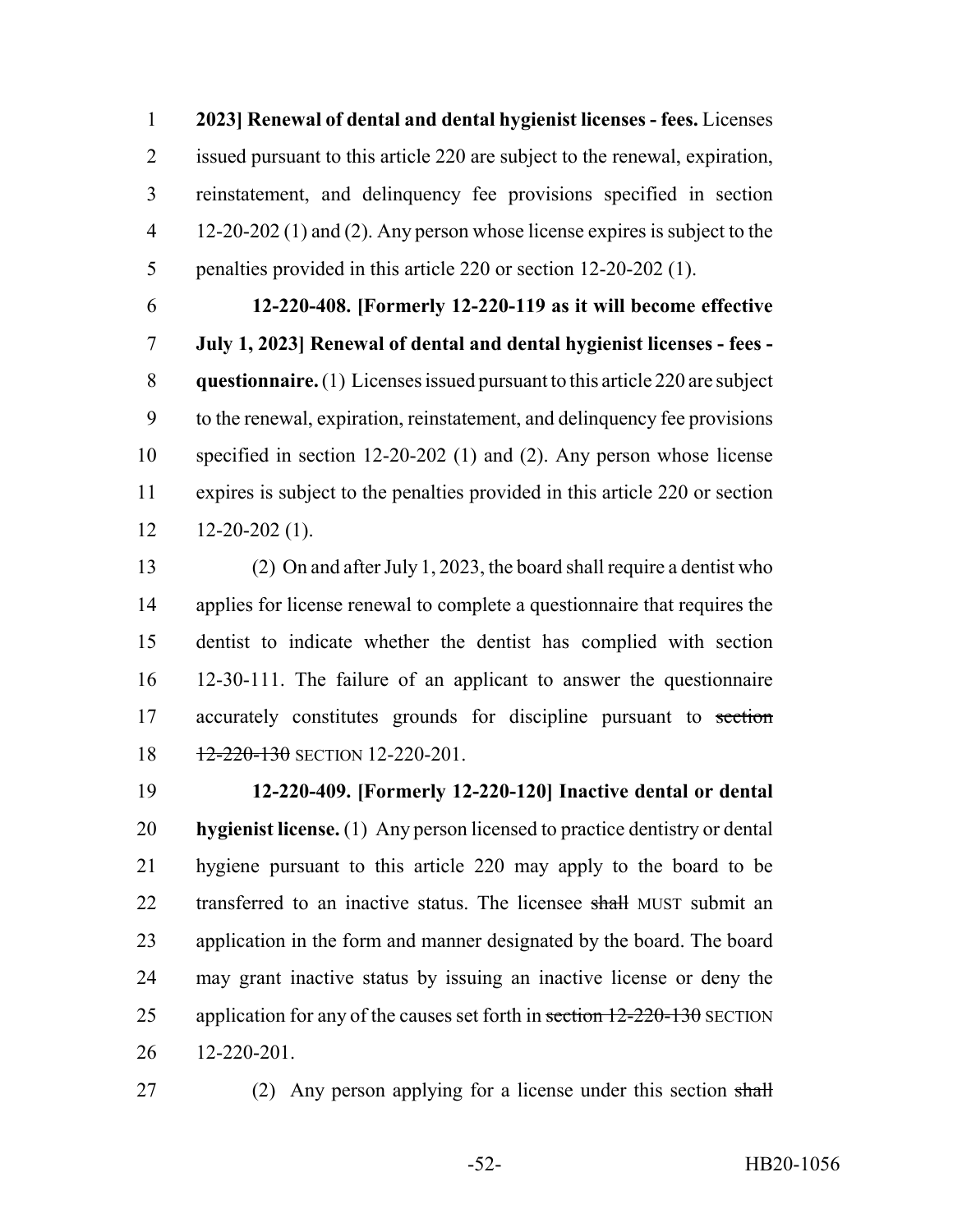MUST:

 (a) Provide an affidavit to the board that the applicant, after a date 3 certain, will not practice dentistry or dental hygiene in this state unless he 4 or she THE APPLICANT is issued a license to practice dentistry or dental hygiene pursuant to subsection (5) of this section;

 (b) Pay the license fee as authorized pursuant to section 12-20-105; and

 (c) Comply with any financial responsibility or professional 9 liability insurance requirements established by the board under section 12-220-147 PURSUANT TO SECTIONS 12-220-307 AND 13-64-301 (1)(a), as applicable.

12 (3) The inactive status shall MUST be plainly indicated on the face of any inactive license certificate issued under this section.

14 (4) The board is authorized to conduct MAY TAKE disciplinary 15 proceedings as set forth in section 12-220-130 ACTION PURSUANT TO SECTIONS 12-220-202 TO 12-220-206 against any person licensed under this section for any act committed while the person was licensed pursuant to this article 220.

 (5) Any person licensed under this section who wishes to resume 20 the practice of dentistry or dental hygiene shall MUST file an application in the form and manner the board designates, pay the license fee promulgated by the board pursuant to section 12-20-105, and meet the financial responsibility requirements or the professional liability 24 insurance requirements in section 12-220-147 ESTABLISHED BY THE BOARD PURSUANT TO SECTIONS 12-220-307 AND 13-64-301 (1)(a), as applicable. The board may approve the application and issue a license to practice dentistry or dental hygiene or may deny the application for any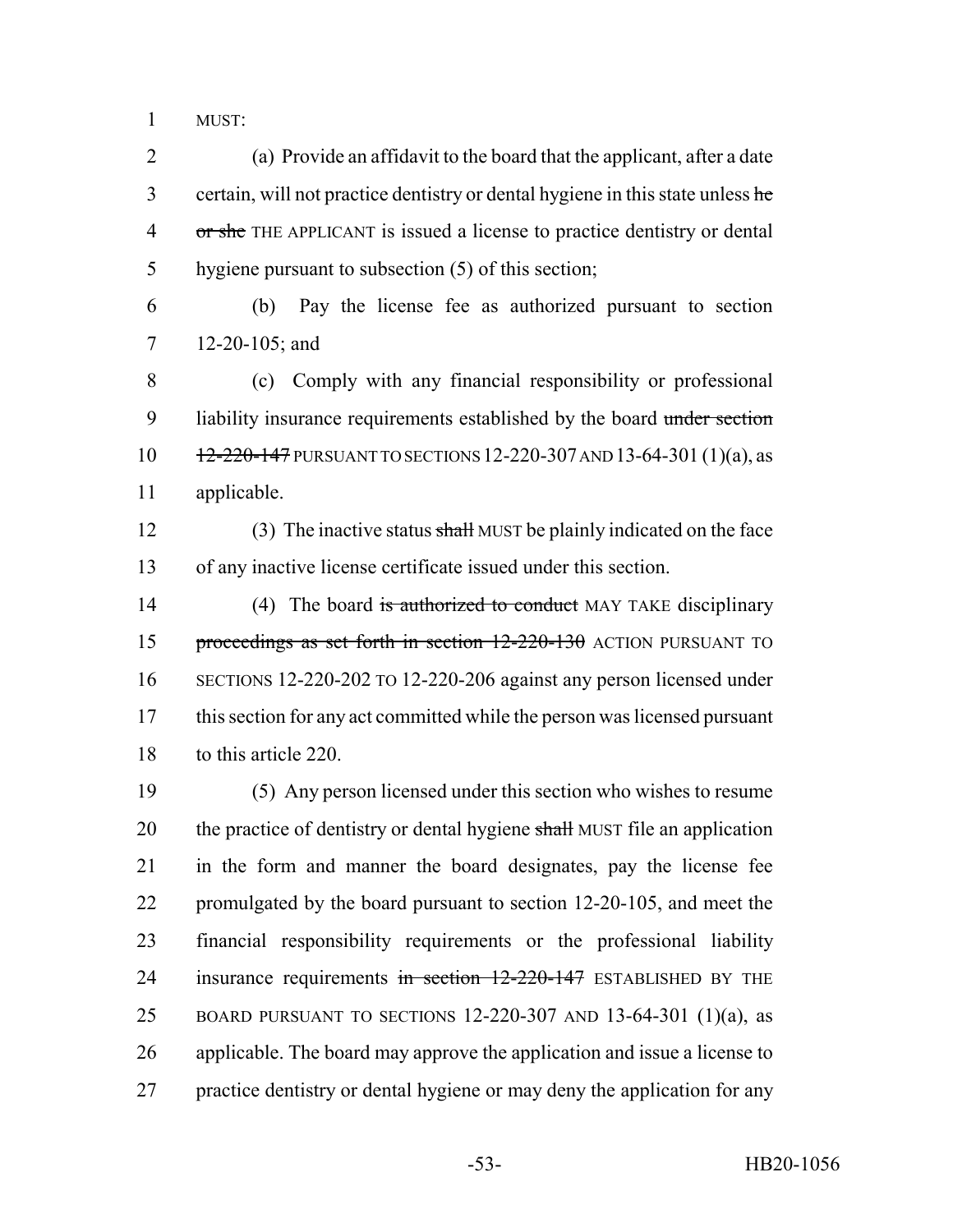1 of the causes set forth in section  $12-220-130$  SECTION 12-220-201.

 **12-220-410. [Formerly 12-220-121] Retired dental and dental hygienist licenses.** (1) Any person licensed to practice dentistry or dental hygiene pursuant to this article 220 may apply to the board for retired 5 licensure status. The application shall MUST be in the form and manner designated by the board. The board may grant retired licensure status by issuing a retired license, or it may deny the application if the licensee has 8 been disciplined for any of the causes set forth in section 12-220-130 SECTION 12-220-201.

10 (2) Any person applying for a license under this section shall 11 MUST:

12 (a) Provide an affidavit to the board stating that, after a date 13 certain, the applicant shall WILL not practice dentistry or dental hygiene, 14 shall WILL no longer earn income as a dentist or dental hygiene 15 administrator or consultant, and shall WILL not perform any activity that 16 constitutes practicing dentistry or dental hygiene pursuant to sections 17 12-220-110, 12-220-122, and 12-220-123 SECTIONS 12-220-305, 18 12-220-503, AND 12-220-504 unless the applicant is issued a license to 19 practice dentistry or dental hygiene pursuant to subsection (5) of this 20 section; and

21 (b) Pay the license fee authorized by section 12-20-105, which fee 22 shall MUST not exceed fifty dollars.

23 (3) The retired status of a licensee shall MUST be plainly indicated 24 on the face of any retired license certificate issued under this section.

25 (4) The board may take disciplinary action pursuant to sections 26 12-220-131 to 12-220-135 SECTIONS 12-220-202 TO 12-220-206 against 27 any person licensed under this section for an act committed while the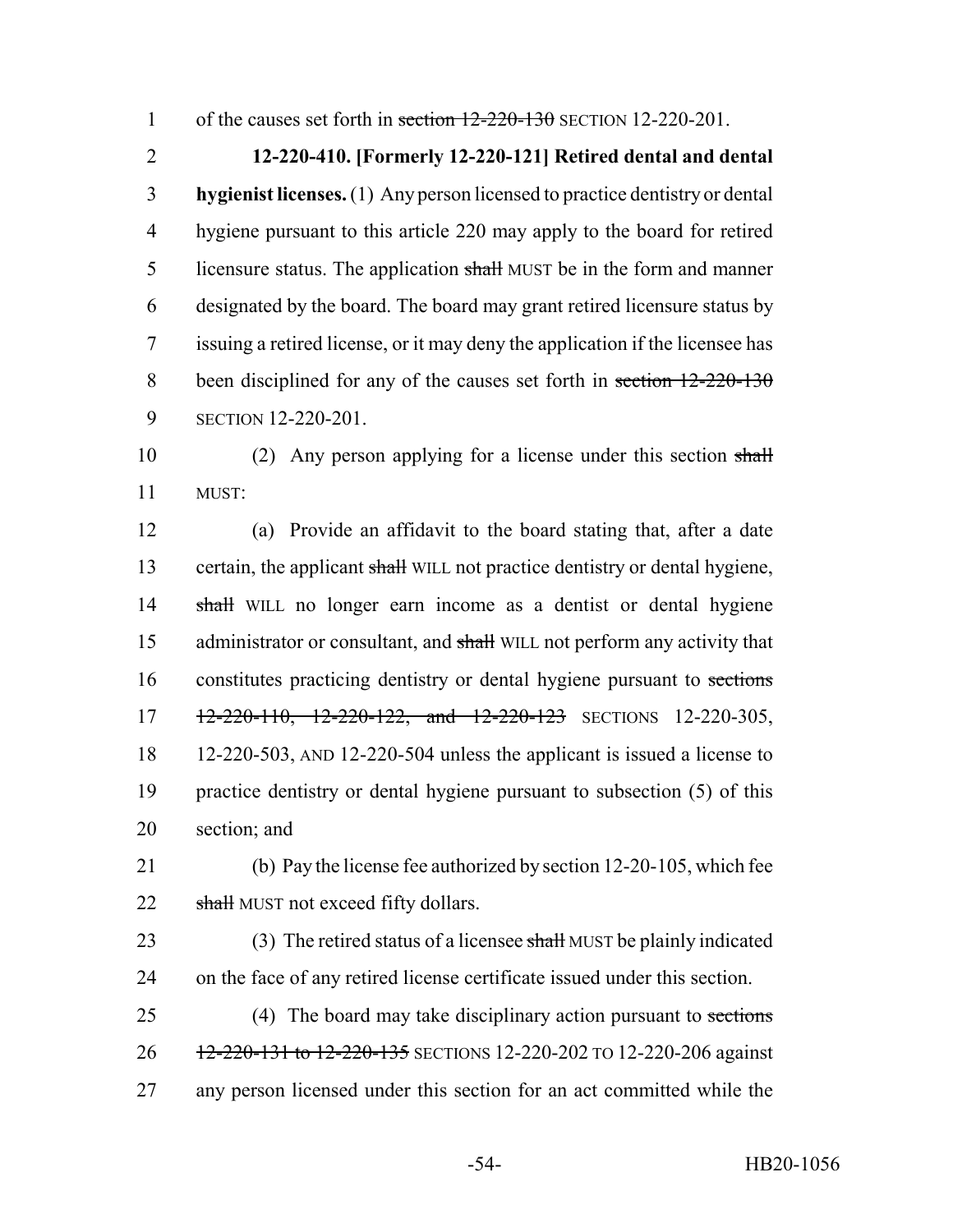person was licensed pursuant to this article 220.

 (5) Any person licensed under this section may apply to the board for a return to active licensure status by filing an application in the form and manner the board designates, paying the appropriate license fee established pursuant to section 12-20-105, and meeting the financial responsibility requirements or the professional liability insurance 7 requirements in section 12-220-147 ESTABLISHED BY THE BOARD PURSUANT TO SECTIONS 12-220-307 AND 13-64-301 (1)(a), as applicable. The board may approve the application and issue a license to practice dentistry or dental hygiene or may deny the application if the licensee has 11 been disciplined for any of the causes set forth in section 12-220-130 SECTION 12-220-201.

 (6) A dentist or dental hygienist on retired status may provide dental or dental hygiene services on a voluntary basis to the indigent if the retired dentist or dental hygienist provides the services on a limited basis and does not charge a fee for the services. A retired dentist or dental hygienist providing voluntary care pursuant to this subsection (6) is 18 immune from any liability resulting from the voluntary care he or she THE RETIRED DENTIST OR DENTAL HYGIENIST provided.

 **12-220-411. [Formerly 12-220-146] Anesthesia and sedation permits - dentists and dental hygienists - training and experience requirements - office inspections - rules.** (1) Upon application in a form and manner determined by the board and payment of the applicable fees established by the board, the board may issue an anesthesia or sedation permit to a licensed dentist or a local anesthesia permit to a dental hygienist in accordance with this section.

(2) (a) A licensed dentist who obtains an anesthesia or sedation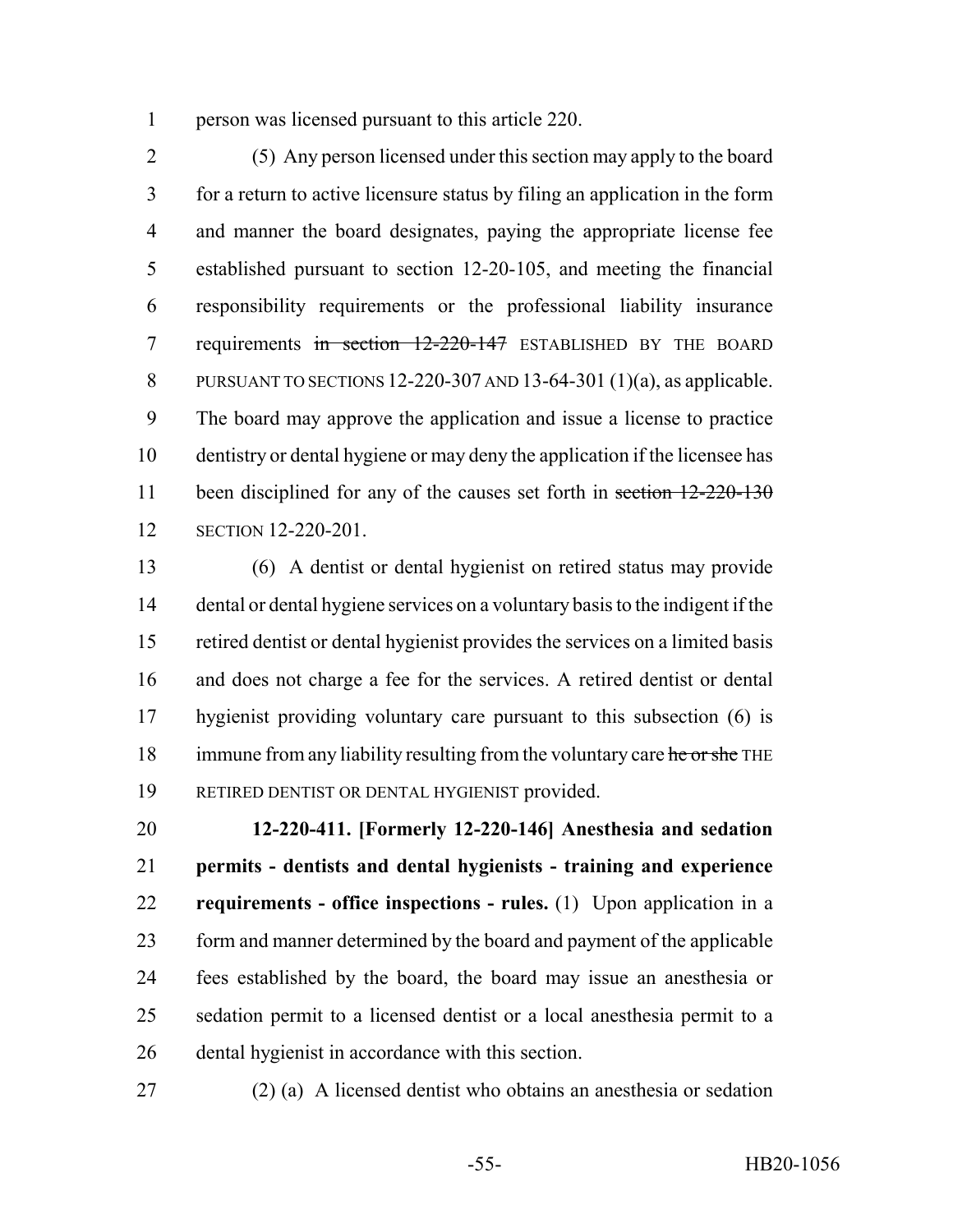permit pursuant to this section may administer minimal sedation, moderate sedation, or deep sedation/general anesthesia.

 (b) A licensed dentist who administers minimal sedation, moderate sedation, or deep sedation/general anesthesia to pediatric dental patients shall obtain a permit designated by the board to allow for administration to pediatric dental patients.

 (c) An anesthesia or sedation permit issued to a licensed dentist is valid for five years, unless the dentist's license expires. As a condition 9 of renewing an anesthesia or sedation permit, a licensed dentist shall 10 MUST attest, when applying to renew the permit, that he or she THE LICENSED DENTIST completed seventeen continuing education credits specific to anesthesia or sedation administration during the five-year permit period. Continuing education credits obtained as required by this 14 section may be used to satisfy the continuing education requirements in 15 section 12-220-145 SECTION 12-220-308.

 (3) (a) A licensed dental hygienist who obtains a local anesthesia permit pursuant to this section may administer local anesthesia.

 (b) A local anesthesia permit issued to a dental hygienist is valid as long as the dental hygienist's license is active.

 (4) (a) The board shall establish, by rule, minimum training, experience, and equipment requirements for the administration of local anesthesia, analgesia including nitrous oxide/oxygen inhalation, and medication prescribed or administered for the relief of anxiety or apprehension, minimal sedation, moderate sedation, deep sedation, or general anesthesia, including procedures that may be used by and minimum training requirements for dentists, dental hygienists, and dental assistants.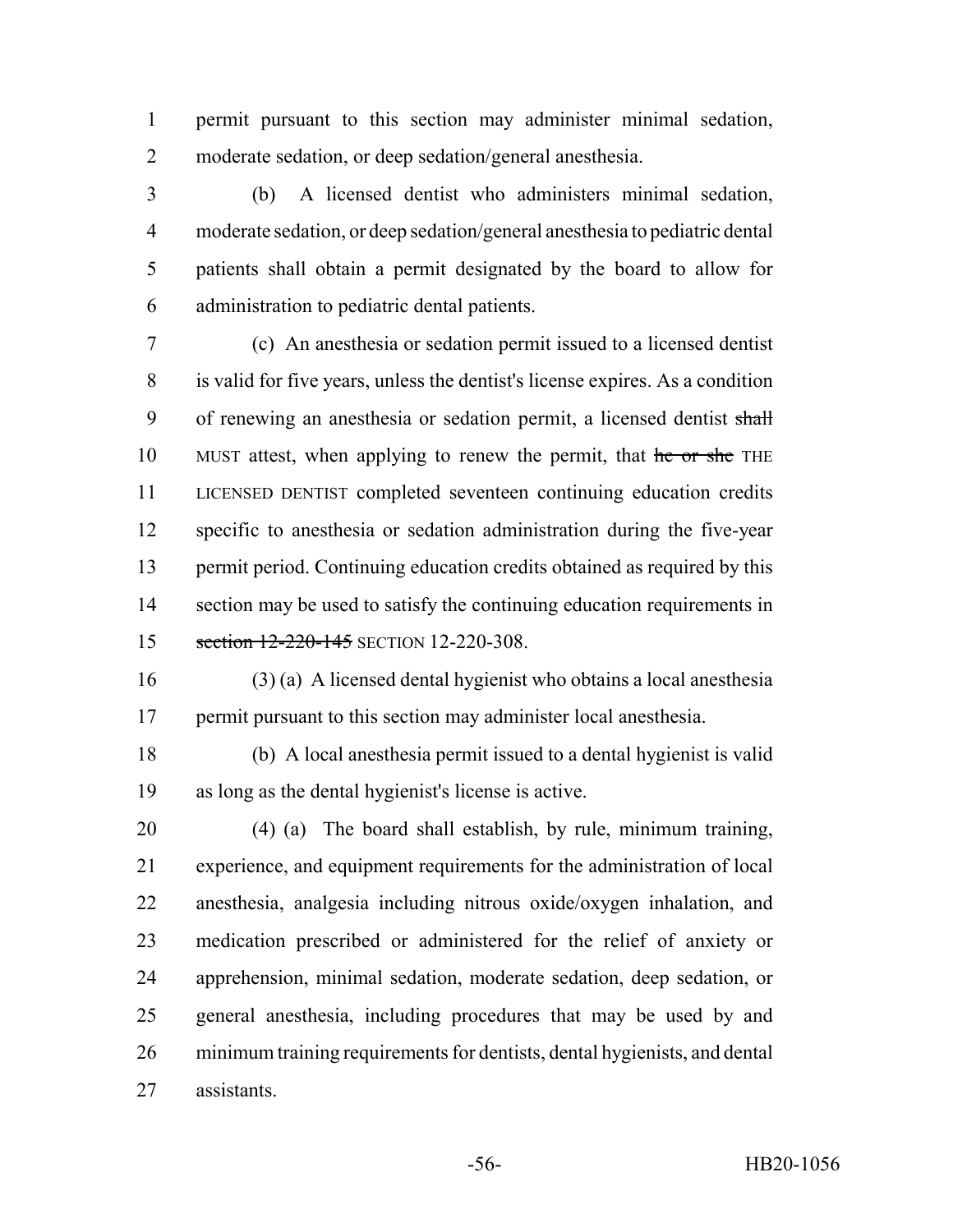(b) In order to fulfill the training and experience requirements for an anesthesia or sedation permit, an applicant must be the primary provider and directly provide care for all required case work.

 (c) The rules relating to anesthesia and sedation are not intended to:

 (I) Permit administration of local anesthesia, analgesia, medication prescribed or administered for the relief of anxiety or apprehension, minimal sedation, moderate sedation, deep sedation, or general anesthesia by dental assistants; except that this section does not prohibit a dental assistant from monitoring and administering nitrous oxide/oxygen inhalation performed under the supervision of a licensed 12 dentist pursuant to section  $12-220-110$  (1)(q) SECTION 12-220-305 (1)(q) and board rules; or

 (II) Reduce competition or restrain trade with respect to the dentistry needs of the public.

 (5) The board shall establish, by rule, criteria and procedures for an office inspection program to be completed upon application and renewal of anesthesia or sedation permits, which must include:

 (a) Designation of qualified inspectors who are experts in dental outpatient deep sedation/general anesthesia and moderate sedation;

- (b) A requirement for each licensee that is inspected to bear the cost of inspection by allowing designated inspectors to charge a reasonable fee as established by the board;
- (c) A requirement that an inspector notify the board in writing of the results of an inspection; and
- (d) A requirement for reinspection of an office prior to the renewal of a moderate sedation or deep sedation/general anesthesia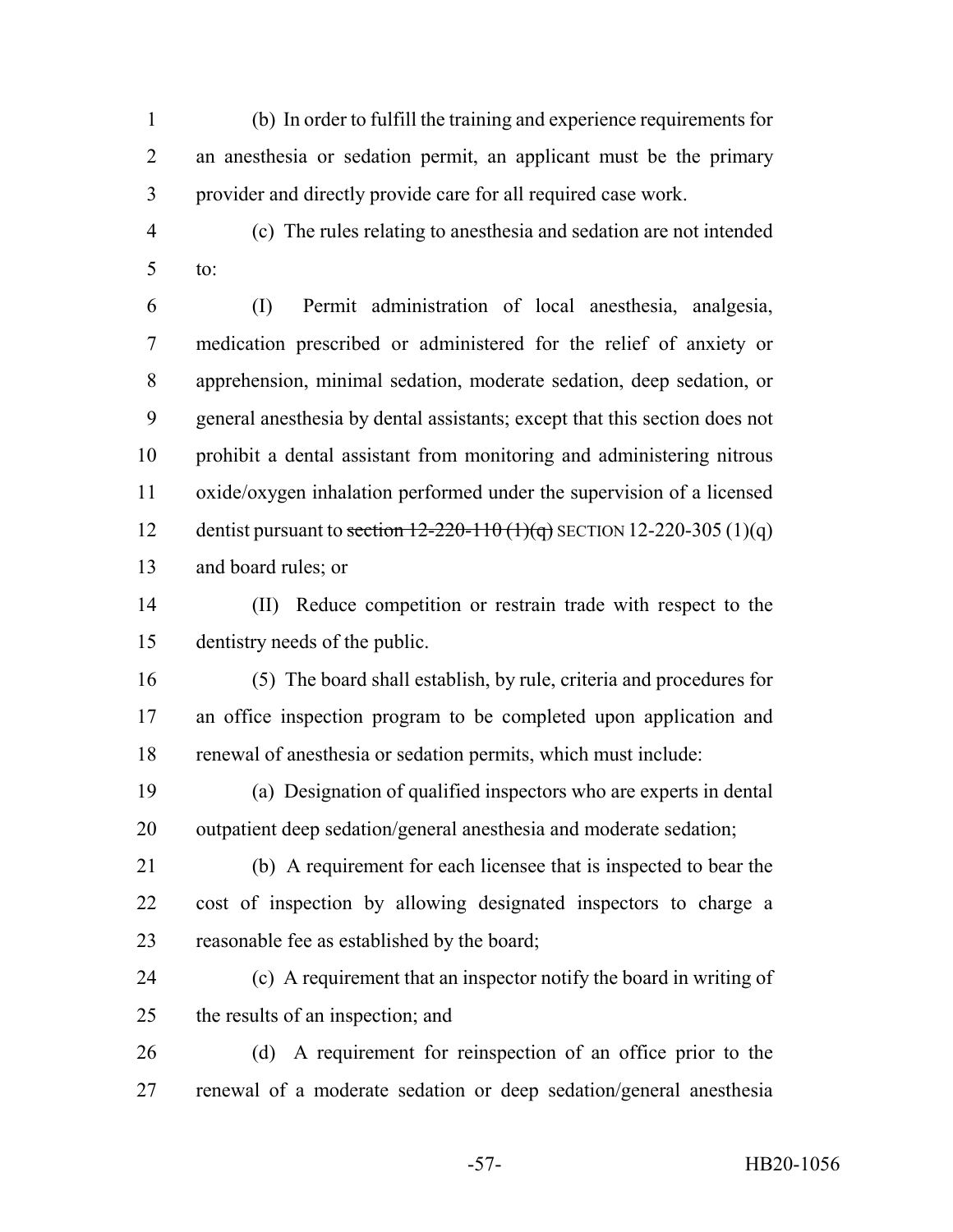permit.

 **12-220-412. [Formerly 12-220-108] Change of address - duplicate licenses and certificates.** (1) Every person licensed under this article 220, upon changing the licensee's place of business, shall furnish to the board the licensee's new mailing address within thirty days AFTER THE CHANGE. (2) The board may issue a duplicate of any license upon attestation by the licensee of loss or destruction and shall charge a fee established pursuant to section 12-20-105 for a duplicate. PART 5 PRACTICE BY DENTAL HYGIENISTS AND NONLICENSED DENTAL PERSONNEL **12-220-501. [Formerly 12-220-127] Tasks authorized to be performed by dental assistants or dental hygienists - rules.** 15 (1) (a) (I) Except as provided in subsection (1)(a)(II) of this section, the responsibility for dental diagnosis, dental treatment planning, or the prescription of therapeutic measures in the practice of dentistry remains with a licensed dentist and may not be assigned to any dental hygienist. (II) A dental hygienist may: (A) Perform dental hygiene assessment, dental hygiene diagnosis, and dental hygiene treatment planning for dental hygiene services 22 pursuant to section  $12-220-122$  (1)(f) SECTION 12-220-503 (1)(f); (B) Identify dental abnormalities for immediate referral to a 24 dentist as described in section  $12-220-122$  (1)(f) SECTION 12-220-503 25  $(1)(f)$ ; (C) In collaboration with a licensed dentist, prescribe, administer, 27 and dispense, as described in section  $12-220-122$  (1)(g) SECTION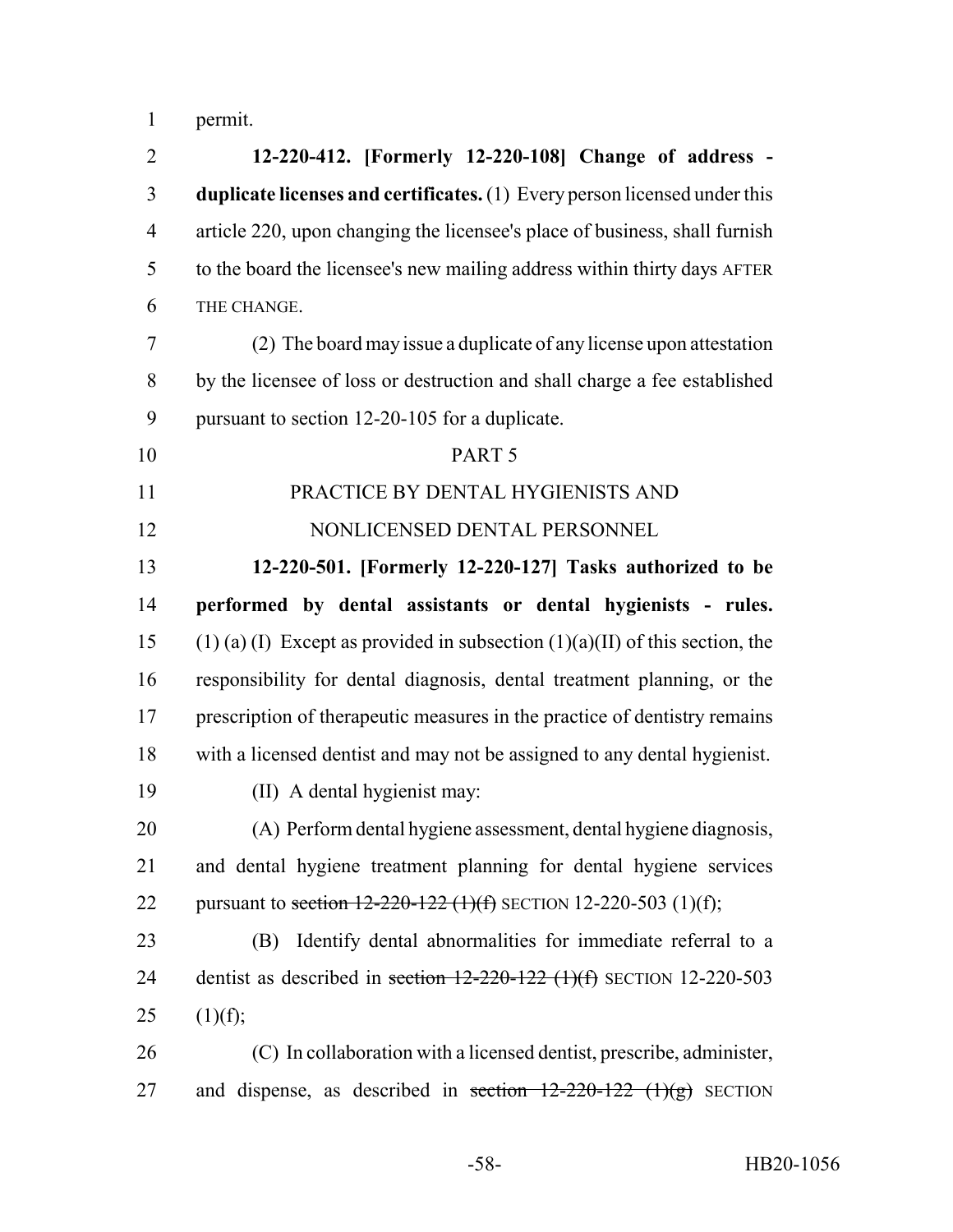12-220-503 (1)(g): Fluoride, fluoride varnish, antimicrobial solutions for mouth rinsing, other nonsystemic antimicrobial agents, and resorbable antimicrobial agents pursuant to rules of the board; and

- (D) In collaboration with a licensed dentist, apply silver diamine 5 fluoride pursuant to section 12-220-129 SECTION 12-220-506.
- (b) A dental procedure that involves surgery or that will contribute to or result in an irremediable alteration of the oral anatomy shall not be assigned to anyone other than a licensed dentist.
- (2) Except as provided in subsection (1) of this section, a dental hygienist may perform any dental task or procedure assigned to the hygienist by a licensed dentist that does not require the professional skill of a licensed dentist; except that the dental hygienist may perform the task or procedure only under the indirect supervision of a licensed dentist or 14 as authorized in sections 12-220-122 and 12-220-123 SECTIONS 12-220-503 AND 12-220-504.
- 
- (3) (a) A dental assistant shall not perform the following tasks:
- (I) Diagnosis;
- (II) Treatment planning;
- (III) Prescription of therapeutic measures;
- (IV) Any procedure that contributes to or results in an irremediable alteration of the oral anatomy;
- (V) Administration of local anesthesia;
- (VI) Scaling (supra and sub-gingival), as it pertains to the practice
- of dental hygiene;
- (VII) Root planing;
- (VIII) Soft tissue curettage;
- (IX) Periodontal probing.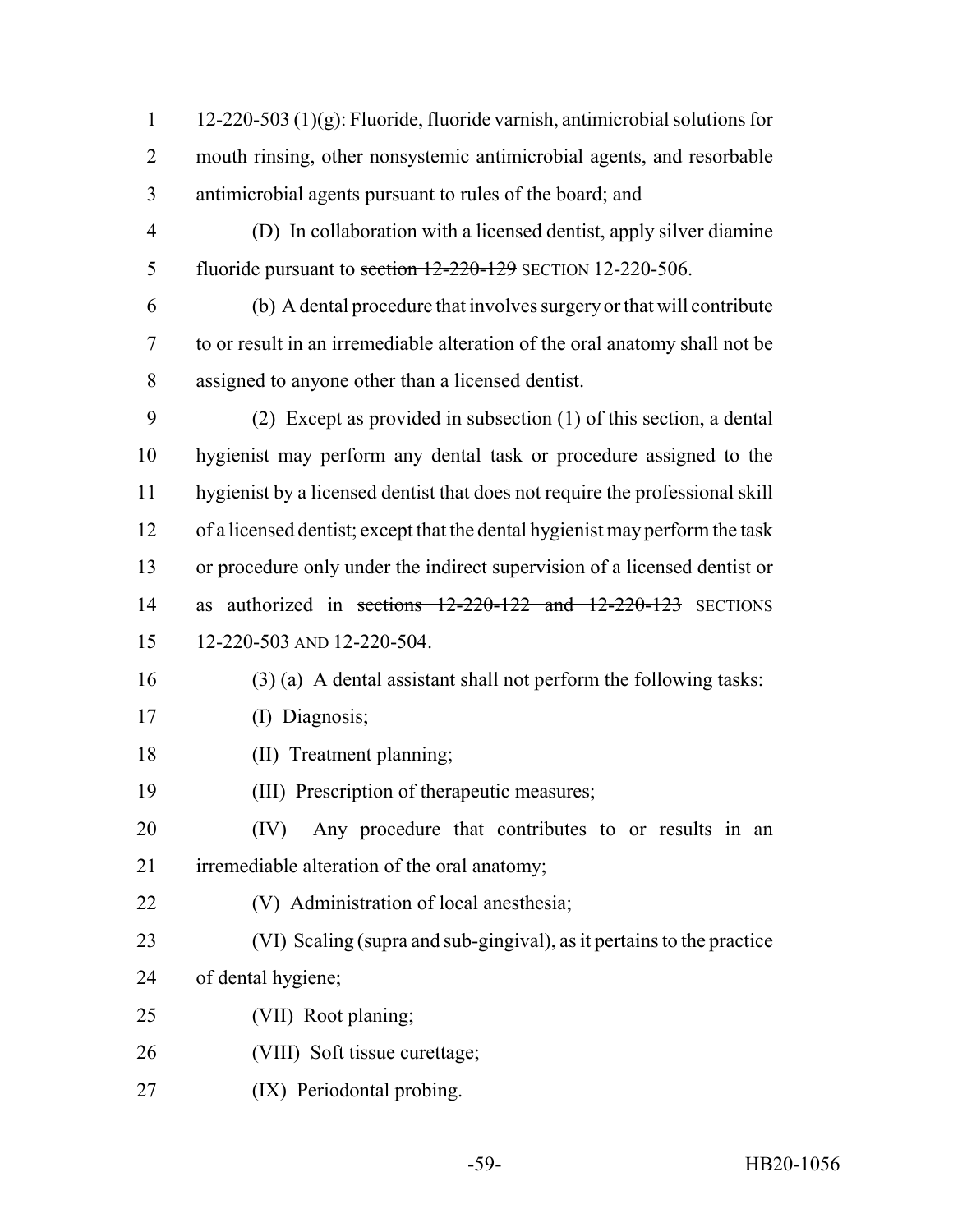(b) A dental assistant may perform the following tasks under the indirect supervision of a licensed dentist: (I) Smoothing and polishing natural and restored tooth surfaces; (II) Provision of preventive measures, including the application of fluorides and other recognized topical agents for the prevention of oral disease; (III) Gathering and assembling information including, but not

 limited to, fact-finding and patient history, oral inspection, and dental and periodontal charting;

 (IV) Administering topical anesthetic to a patient in the course of providing dental care;

 (V) Any other task or procedure that does not require the 13 professional skill of a licensed dentist;

14 (V<sub>I</sub>) (V) Repairing and relining dentures pursuant to a dental laboratory work order signed by a licensed dentist; OR

16 (VI) ANY OTHER TASK OR PROCEDURE THAT DOES NOT REQUIRE THE PROFESSIONAL SKILL OF A LICENSED DENTIST.

 (c) A dental assistant may, under the direct supervision of a licensed dentist in accordance with rules promulgated by the board, administer and monitor the use of nitrous oxide on a patient.

 (d) (I) A dental assistant may perform intraoral and extraoral tasks and procedures necessary for the fabrication of a complete or partial denture under the direct supervision of a licensed dentist. These tasks and procedures shall include:

- (A) Making of preliminary and final impressions;
- (B) Jaw relation records and determination of vertical dimensions;
- (C) Tooth selection;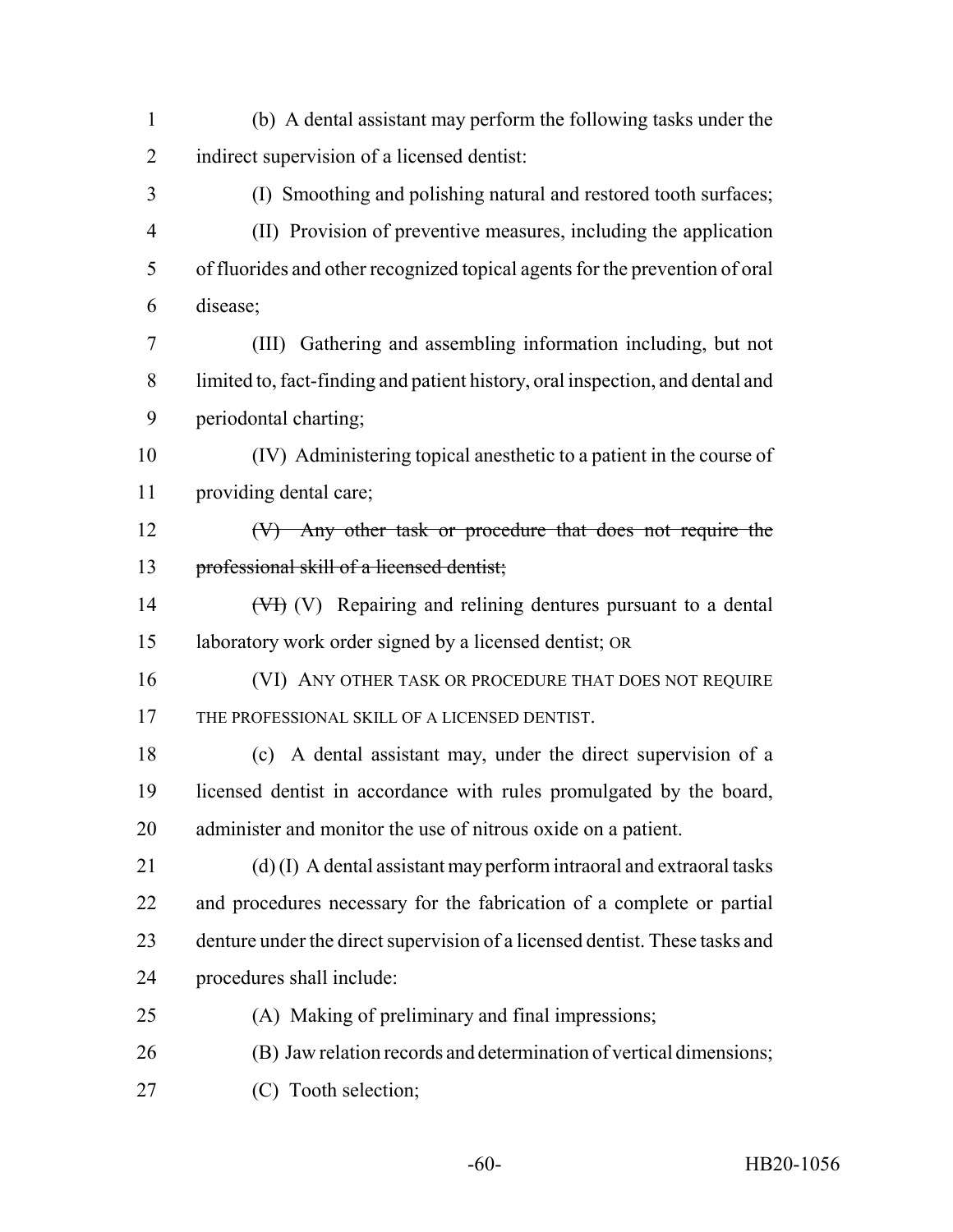(D) A preliminary try-in of the wax-up trial denture prior to and subject to a try-in and approval in writing of the wax-up trial denture by the licensed dentist;

 (E) Denture adjustments that involve the periphery, occlusal, or tissue-bearing surfaces of the denture prior to the final examination of the denture.

 (II) IF A DENTAL ASSISTANT IS PERFORMING the tasks and 8 procedures SPECIFIED in subsection  $(3)(d)(I)$  of this section, shall be **performed** THE DENTAL ASSISTANT SHALL PERFORM THE TASKS AND PROCEDURES in the regularly announced office location of a licensed 11 practicing dentist, and the dentist shall be IS personally liable for all treatment rendered to the patient. A dental assistant performing these 13 tasks and procedures shall be properly identified as a dental assistant. No A dentist shall NOT utilize more DENTAL ASSISTANTS than the number of dental assistants the dentist can reasonably supervise.

 (III) Prior to any work being performed pursuant to subsection (3)(d)(I) of this section, the patient shall first be examined by the treating 18 dentist licensed to practice in this state who shall FIRST EXAMINE THE PATIENT AND certify that the patient has no pathologic condition that requires surgical correction or other treatment prior to complete denture service.

22 (4) The board may make such ADOPT reasonable rules as may be 23 necessary to implement and enforce the provisions of this section.

 **12-220-502. [Formerly 12-220-139] Construction of dental devices by unlicensed technician.** (1) (a) A licensed dentist who uses the services of an unlicensed technician for the purpose of constructing, altering, repairing, or duplicating any denture, bridge, splint, or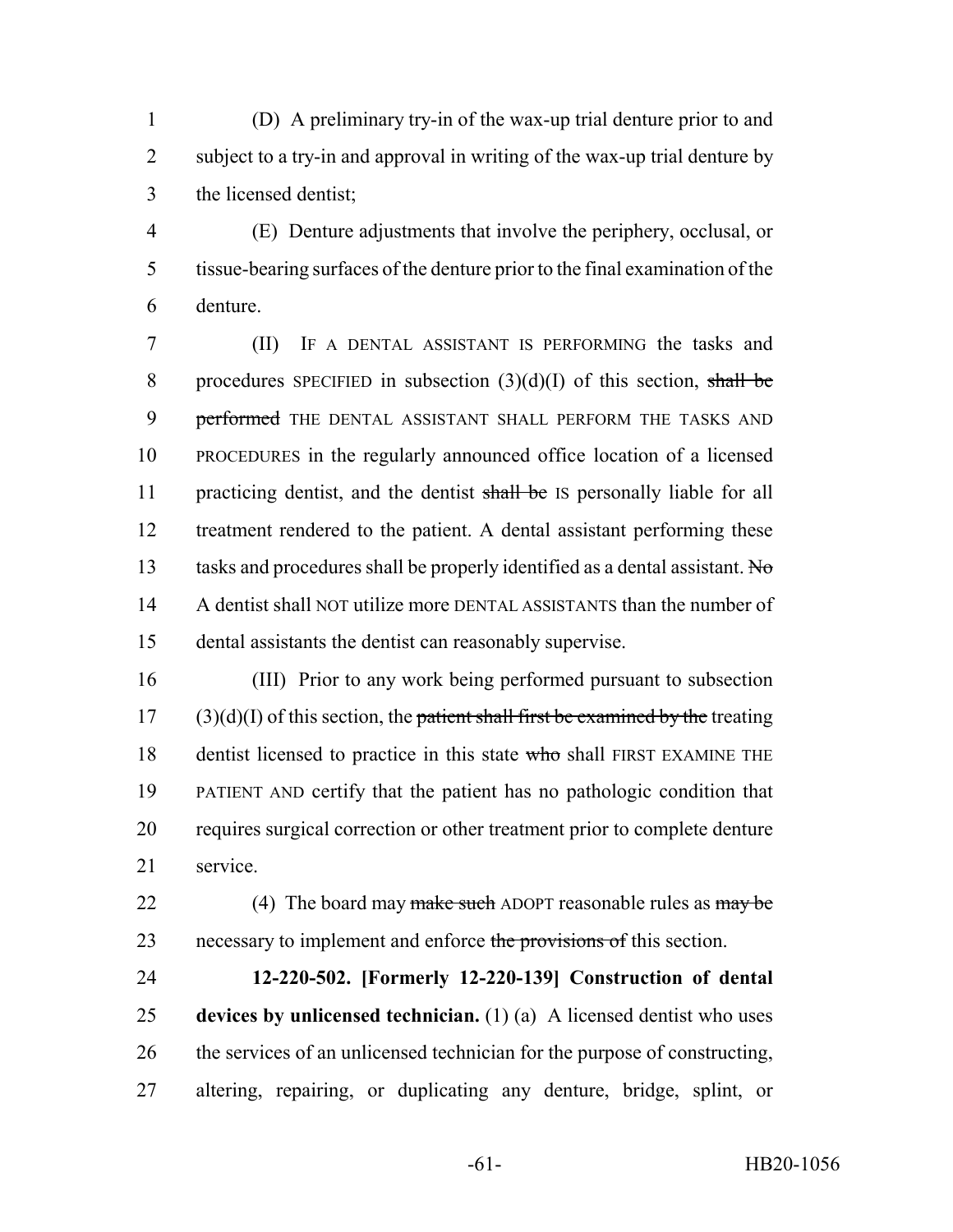orthodontic or prosthetic appliance shall furnish the unlicensed technician 2 with a written or electronic laboratory work order in a form approved by 3 the board, which form must SHALL be dated and signed by the dentist for each separate and individual piece of work. The dentist shall make the laboratory work order in a reproducible form, and the dentist and the unlicensed technician shall each retain a copy in a permanent file for two years. The permanent files of the licensed dentist and the unlicensed technician shall MUST be open to inspection at any reasonable time by the board or its duly constituted agent. The licensed dentist that furnishes the 10 laboratory work order shall MUST have appropriate training, education, and experience related to the prescribed treatment and is responsible for directly supervising all intraoral treatment rendered to the patient.

 (b) An unlicensed technician that possesses a valid laboratory work order may provide extraoral construction, manufacture, fabrication, supply, or repair of identified dental and orthodontic devices but shall not provide intraoral service in a human mouth except under the direct 17 supervision of a licensed dentist in accordance with section 12-220-127  $(3)(d)$  SECTION 12-220-501 (3)(d).

 (2) If the dentist fails to keep permanent records of laboratory 20 work orders as required in subsection  $(1)(a)$  of this section, the dentist is subject to disciplinary action as deemed appropriate by the board.

22 (3) If an unlicensed technician fails to have in his or her THE TECHNICIAN'S possession a laboratory work order signed by a licensed dentist with each denture, bridge, splint, or orthodontic or prosthetic 25 appliance in his or her THE TECHNICIAN's possession, the absence of the laboratory work order is prima facie evidence of a violation of this section and constitutes the practice of dentistry without an active license in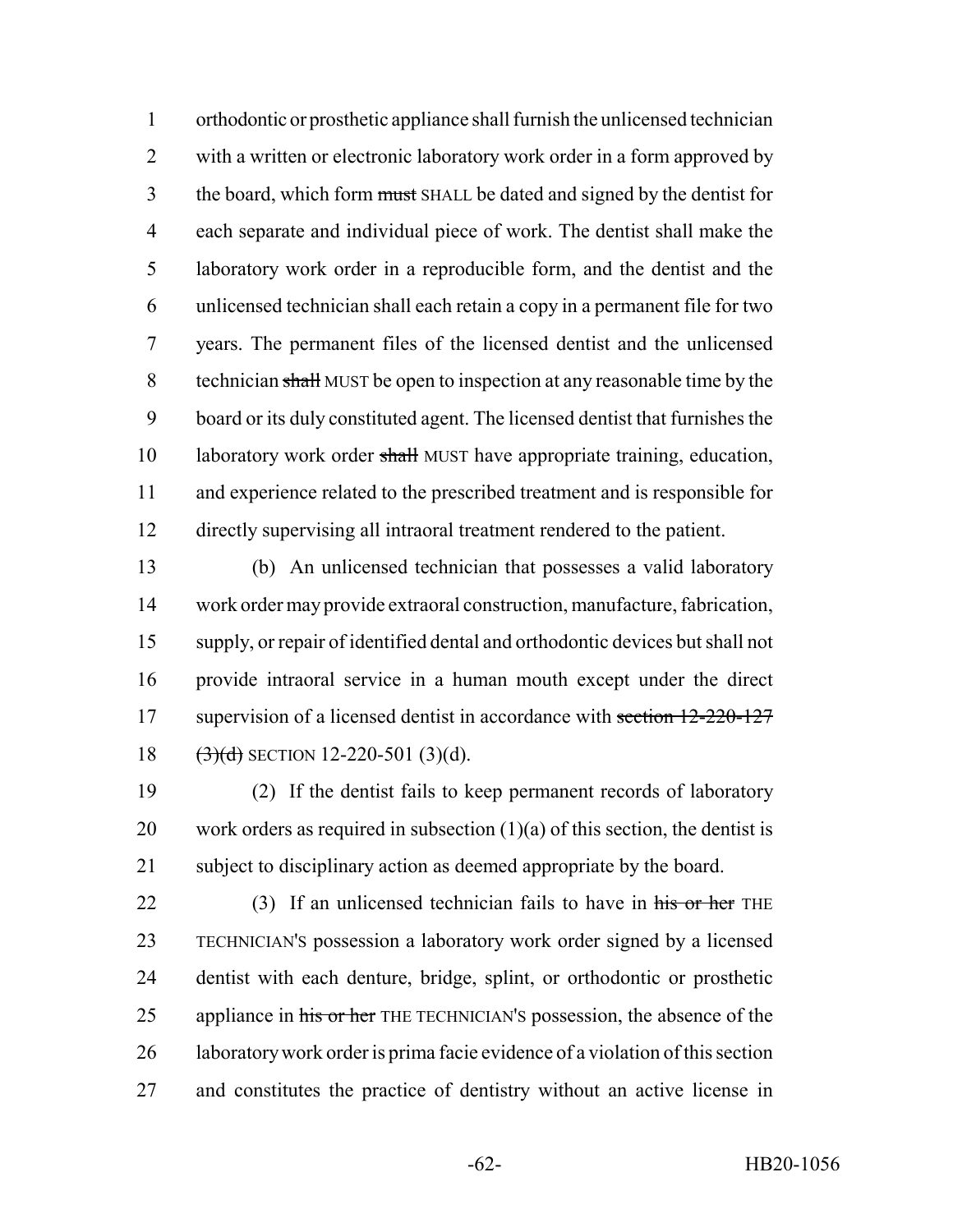1 violation of, and subject to the penalties specified in, section 12-220-141 SECTION 12-220-211.

 **12-220-503. [Formerly 12-220-122] What constitutes practicing unsupervised dental hygiene - rules.** (1) Unless licensed to practice 5 dentistry, a person shall be IS deemed to be practicing unsupervised dental hygiene who WHEN THE PERSON, within the scope of the person's education, training, and experience:

 (a) Removes deposits, accretions, and stains by scaling with hand, ultrasonic, or other devices from all surfaces of the tooth and smooths and polishes natural and restored tooth surfaces, including root planing;

 (b) Removes granulation and degenerated tissue from the gingival wall of a periodontal pocket;

 (c) Provides preventive measures including the application of fluorides, sealants, and other recognized topical agents for the prevention of oral disease;

 (d) Gathers and assembles information including, but not limited to:

(I) Fact-finding and patient history;

 (II) Preparation of study casts for the purpose of fabricating a permanent record of the patient's present condition; as a visual aid for patient education, dental hygiene diagnosis, and dental hygiene treatment planning; and to provide assistance during forensic examination;

(III) Extra- and intra-oral inspection;

(IV) Dental and periodontal charting; and

25 (V) Radiographic and  $\overline{X}$  ray X-RAY survey for the purpose of assessing and diagnosing dental hygiene-related conditions for treatment planning for dental hygiene services as described in this section and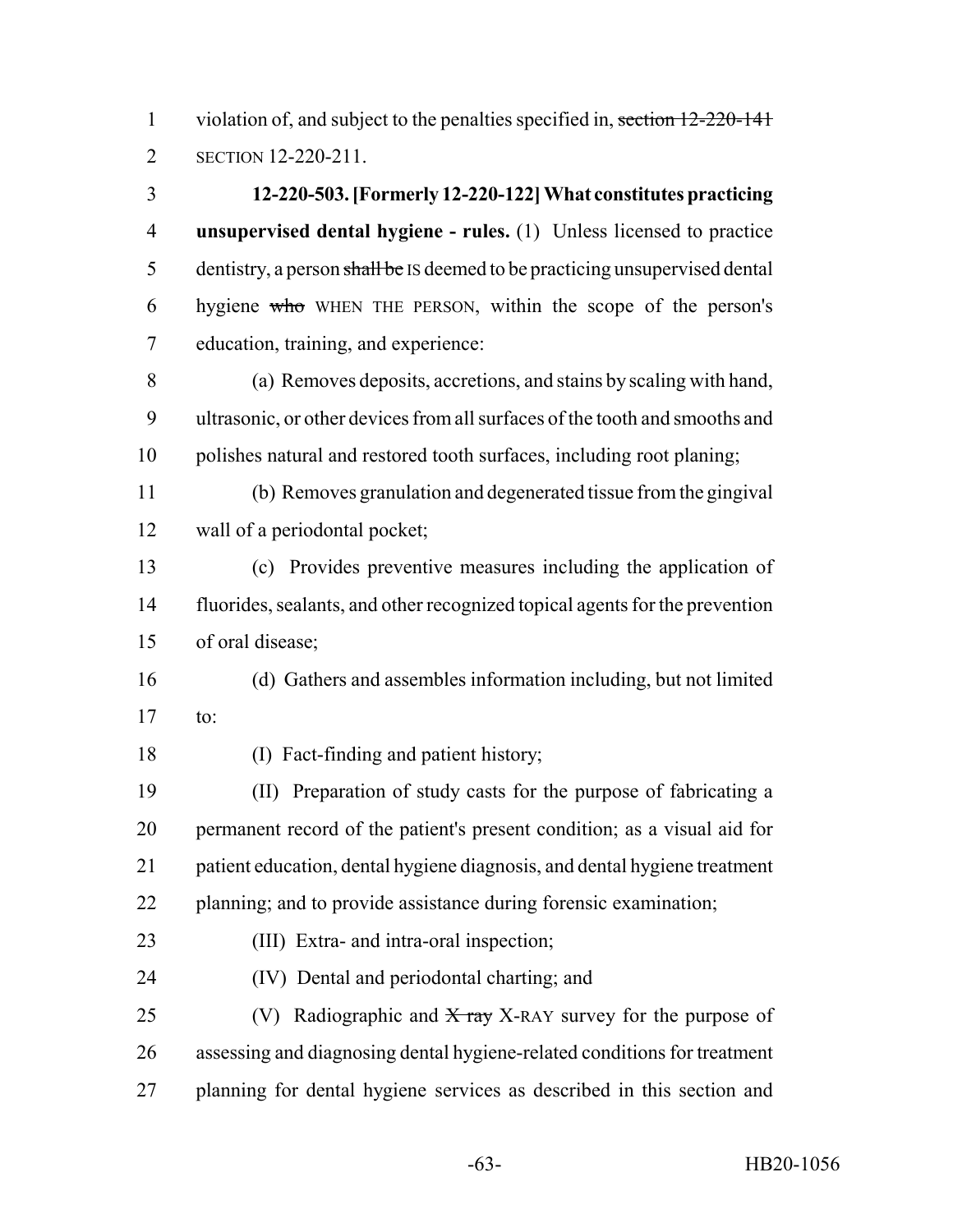identifying dental abnormalities for immediate referral to a dentist;

 (e) Administers a topical anesthetic to a patient in the course of providing dental care;

 (f) Performs dental hygiene assessment, dental hygiene diagnosis, and dental hygiene treatment planning for dental hygiene services as described in this section and identifies dental abnormalities for immediate referral to a dentist; or

 (g) (I) Prescribes, administers, and dispenses fluoride, fluoride varnish, antimicrobial solutions for mouth rinsing, other nonsystemic antimicrobial agents, and related emergency drugs and reversal agents in 11 collaboration with a licensed dentist. The board, BY RULE, may by rule, further define the permissible and appropriate emergency drugs and reversal agents. Dental hygienists shall maintain clear documentation in the patient record of the drug or agent prescribed, administered, or dispensed; the date of the action; and the rationale for prescribing, administering, or dispensing the drug or agent.

 (II) A dental hygienist shall not prescribe, administer, or dispense the following:

 (A) Drugs whose primary effect is systemic, with the exception of 20 fluoride supplements permitted under subsection  $(1)(g)(III)(A)$  of this section; and

- (B) Dangerous drugs or controlled substances, as defined in section 18-18-102 (5).
- (III) A dental hygienist may prescribe the following:

 (A) Fluoride supplements as follows, all using sodium fluoride: Tablets: 0.5 mg, 1.1 mg, or 2.2 mg; lozenges: 2.21 mg; and drops: 1.1 mL;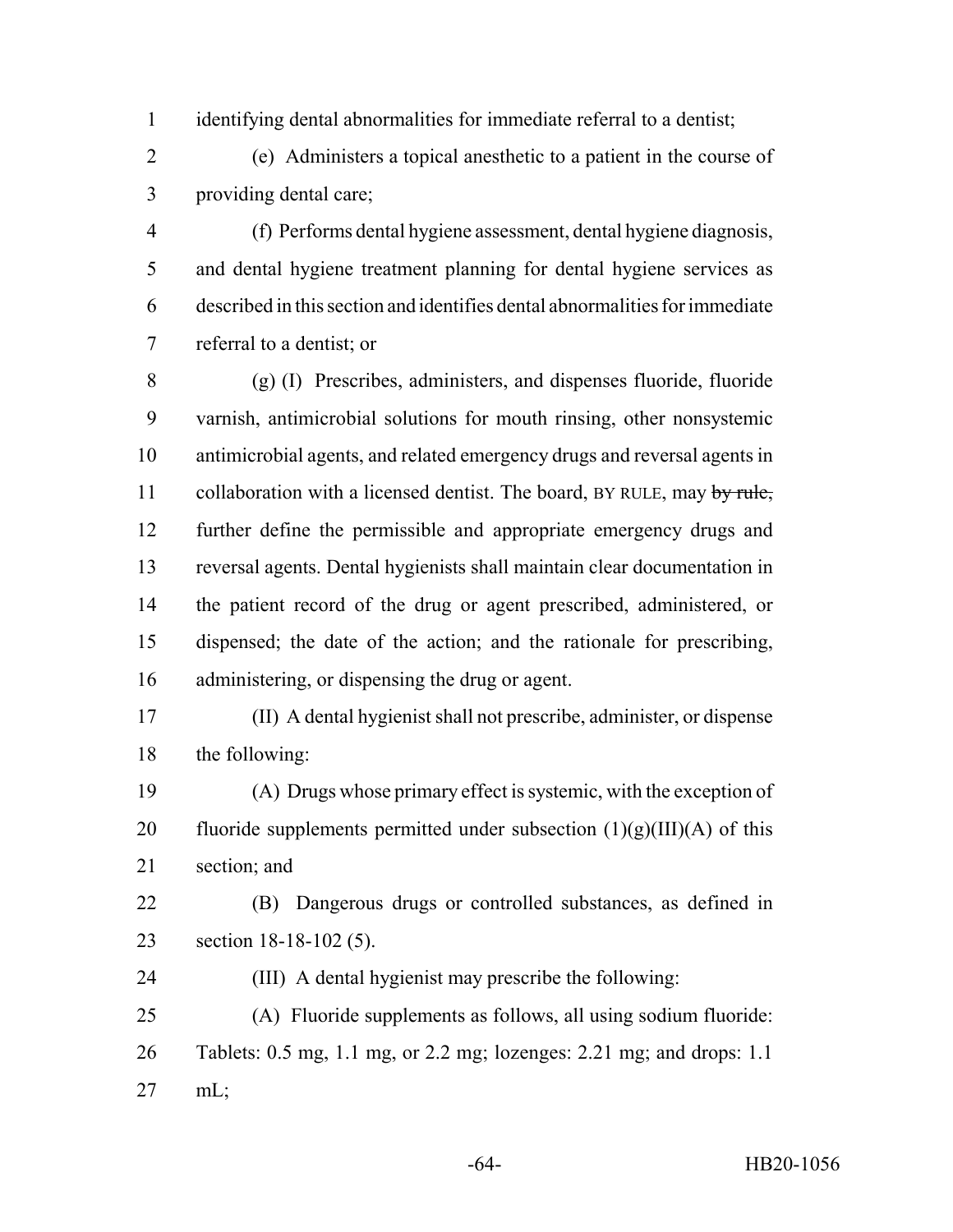(B) Topical anti-caries treatments as follows, all using sodium fluoride unless otherwise indicated: Toothpastes: 1.1 % or less (or stannous fluoride 0.4%); topical gels: 1.1% or less (or stannous fluoride 0.4%); oral rinses: 0.05%, 0.2%, 0.44%, or 0.5%; oral rinse concentrate used in periodontal disease: 0.63% stannous fluoride; fluoride varnish: 5%; and prophy pastes containing approximately 1.23% sodium fluoride and used for polishing procedures as part of professional dental prophylaxis treatment;

 (C) Topical anti-infectives as follows: Chlorhexidine gluconate rinses: 0.12%; chlorhexidine gluconate periodontal chips for subgingival insertion into a periodontal pocket/sulcus; tetracycline impregnated fibers, inserted subgingivally into a periodontal pocket/sulcus; doxycycline hyclate periodontal gel, inserted subgingivally into a periodontal pocket/sulcus; and minocycline hydrochloride periodontal powder, inserted subgingivally into a periodontal pocket/sulcus; and

 (D) Related emergency drugs and reversal agents as authorized by the collaborating dentist.

 (2) A dental hygienist shall state in writing and require a patient to acknowledge by signature that any diagnosis or assessment is for the purpose of determining necessary dental hygiene services only and that 21 it is recommended by the American Dental Association, or any successor organizations, that a thorough dental examination be performed by a dentist twice each year.

 (3) Unsupervised dental hygiene may be performed by licensed dental hygienists without the supervision of a licensed dentist.

26 (4) (a) Notwithstanding section 12-220-104 (13) or  $\frac{12-220-110}{2}$ 27  $(\frac{1}{\theta})$  12-220-305 (1)(b), a dental hygienist may be the proprietor of a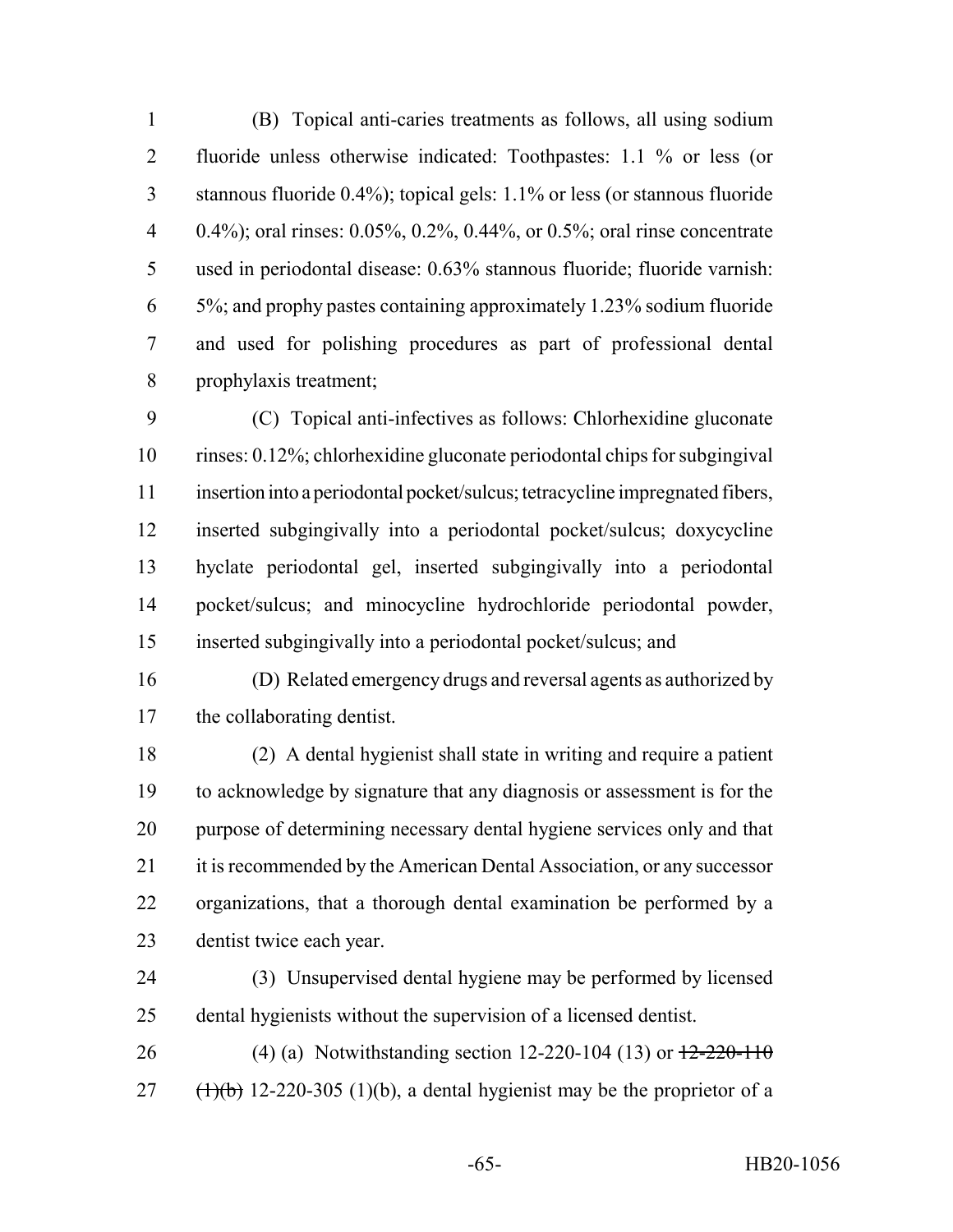place where supervised or unsupervised dental hygiene is performed and may purchase, own, or lease equipment necessary to perform supervised or unsupervised dental hygiene.

 (b) A dental hygienist proprietor, or a professional corporation or professional limited liability corporation of dental hygienists, in addition to providing dental hygiene services, may enter into an agreement with one or more dentists for the lease or rental of equipment or office space in the same physical location as the dental hygiene practice, but only if the determination of necessary dental services provided by the dentist and professional responsibility for those services, including but not limited to dental records, appropriate medication, and patient payment, remain with 12 the treating dentist. It shall be IS the responsibility of the dental hygienist to inform the patient as to whether there is a supervisory relationship between the dentist and the dental hygienist. An agreement under this 15 subsection (4)(b) shall DOES not constitute employment and shall DOES 16 not constitute cause for discipline pursuant to section  $12-220-130$  (1)(h) SECTION 12-220-201 (1)(h).

 **12-220-504. [Formerly 12-220-123] What constitutes practicing supervised dental hygiene.** (1) Unless licensed to practice dentistry, a person who performs any of the following tasks under the supervision of a licensed dentist is deemed to be practicing supervised dental hygiene:

22 (a) Any PERFORMING A task described in section 12-220-122 (1) SECTION 12-220-503 (1);

24 (b) Prepares PREPARING study casts;

 (c) Administers ADMINISTERING local anesthesia under the indirect supervision of a licensed dentist pursuant to rules of the board, including minimum education requirements and procedures for local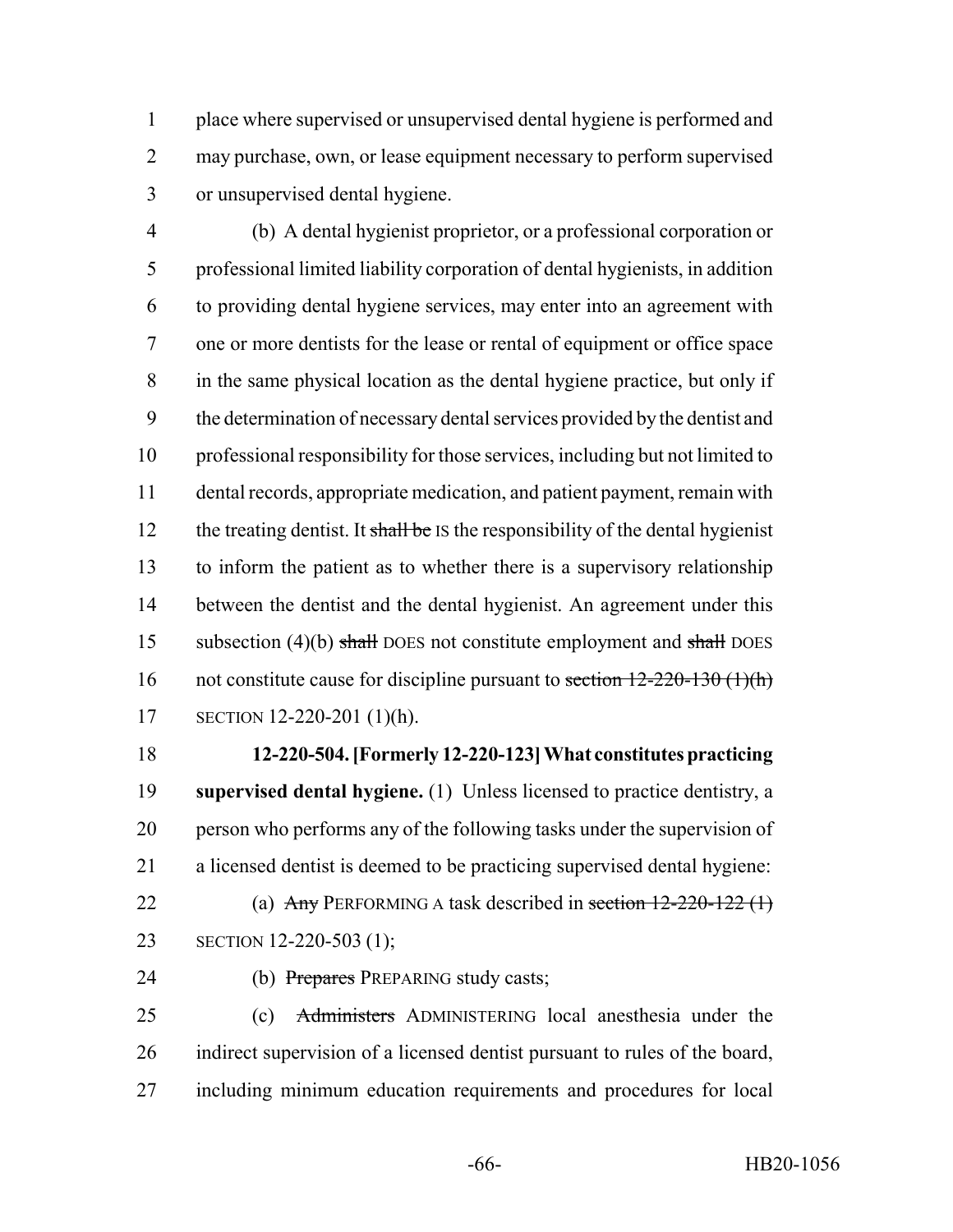anesthesia administration;

2 (d) Places PLACING interim therapeutic restorations pursuant to 3 section 12-220-128 SECTION 12-220-505; or

 (e) Applies APPLYING silver diamine fluoride pursuant to section 5 12-220-129 SECTION 12-220-506.

 **12-220-505. [Formerly 12-220-128] Interim therapeutic restorations by dental hygienists - permitting process - rules - subject to review - repeal.** (1) Upon application, accompanied by a fee in an amount determined by the director, the board shall grant a permit to place interim therapeutic restorations to any dental hygienist applicant who:

 (a) Holds a license in good standing to practice dental hygiene in Colorado;

 (b) Has completed a course developed at the postsecondary educational level that complies with the rules adopted by the board. The course must be offered under the direct supervision of a member of the faculty of a Colorado dental or dental hygiene school accredited by the Commission on Dental Accreditation or its successor agency. All faculty responsible for clinical evaluation of students must be dentists with a faculty appointment at an accredited Colorado dental or dental hygiene school.

21 (c) Carries current professional liability insurance in the amount 22 specified in section 12-220-147 AS REQUIRED PURSUANT TO SECTIONS 12-220-307 AND 13-64-301 (1)(a); and

 (d) Has completed the following hours of dental hygiene practice as evidenced in documentation required by the board:

 (I) Two thousand hours of supervised dental hygiene practice after initial dental hygiene licensure;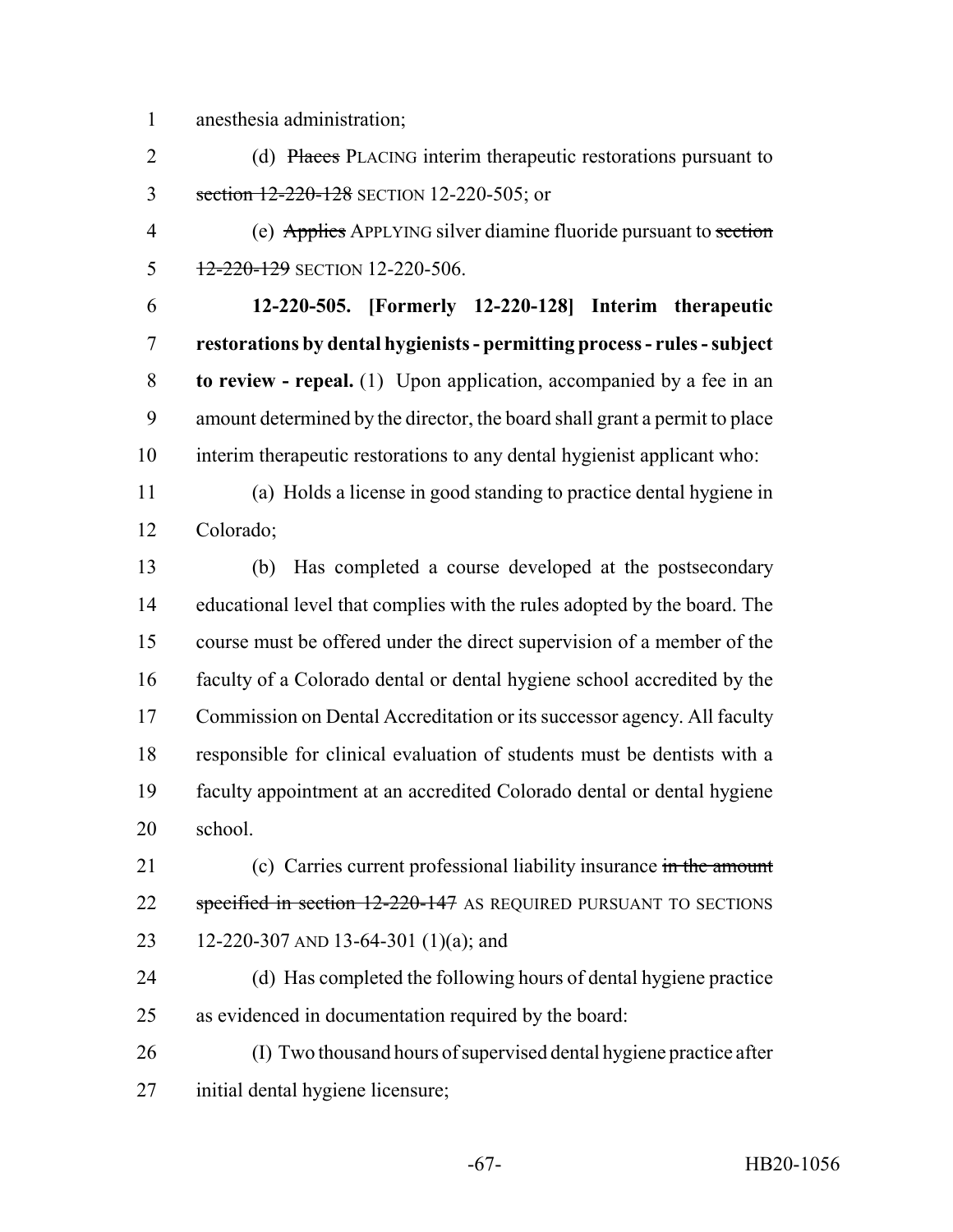- (II) Four thousand hours of unsupervised dental hygiene practice after initial dental hygiene licensure; or
- (III) A combination of the hours specified in subsections  $(1)(d)(I)$ 4 and  $(1)(d)(II)$  of this section as determined by the board by rule.
- 

 (2) The board may waive the requirement in subsection (1)(d) of this section for a dental hygienist who performs interim therapeutic restorations exclusively under the direct supervision of a dentist.

 (3) A dental hygienist shall not use local anesthesia for the purpose of placing interim therapeutic restorations.

- (4) (a) A dental hygienist may place an interim therapeutic restoration only after a dentist provides a diagnosis, treatment plan, and instruction to perform the procedure.
- (b) If an interim therapeutic restoration is authorized by a supervising dentist AUTHORIZES A DENTAL HYGIENIST TO PERFORM AN INTERIM THERAPEUTIC RESTORATION PLACEMENT at a location other than the dentist's practice location, the dental hygienist shall provide the patient or the patient's representative with written notification that the care was provided at the direction of the supervising dentist. The dental hygienist shall include in the written notification the dentist's name, practice location address, and telephone number.
- (c) A dental hygienist who obtains a dentist's diagnosis, treatment plan, and instruction to perform an ITR utilizing telehealth by store-and-forward transfer shall notify the patient of the patient's right to receive interactive communication with the distant dentist upon request. Communication with the distant dentist may occur either at the time of the consultation or within thirty days after the dental hygienist notifies the patient of the results of the consultation.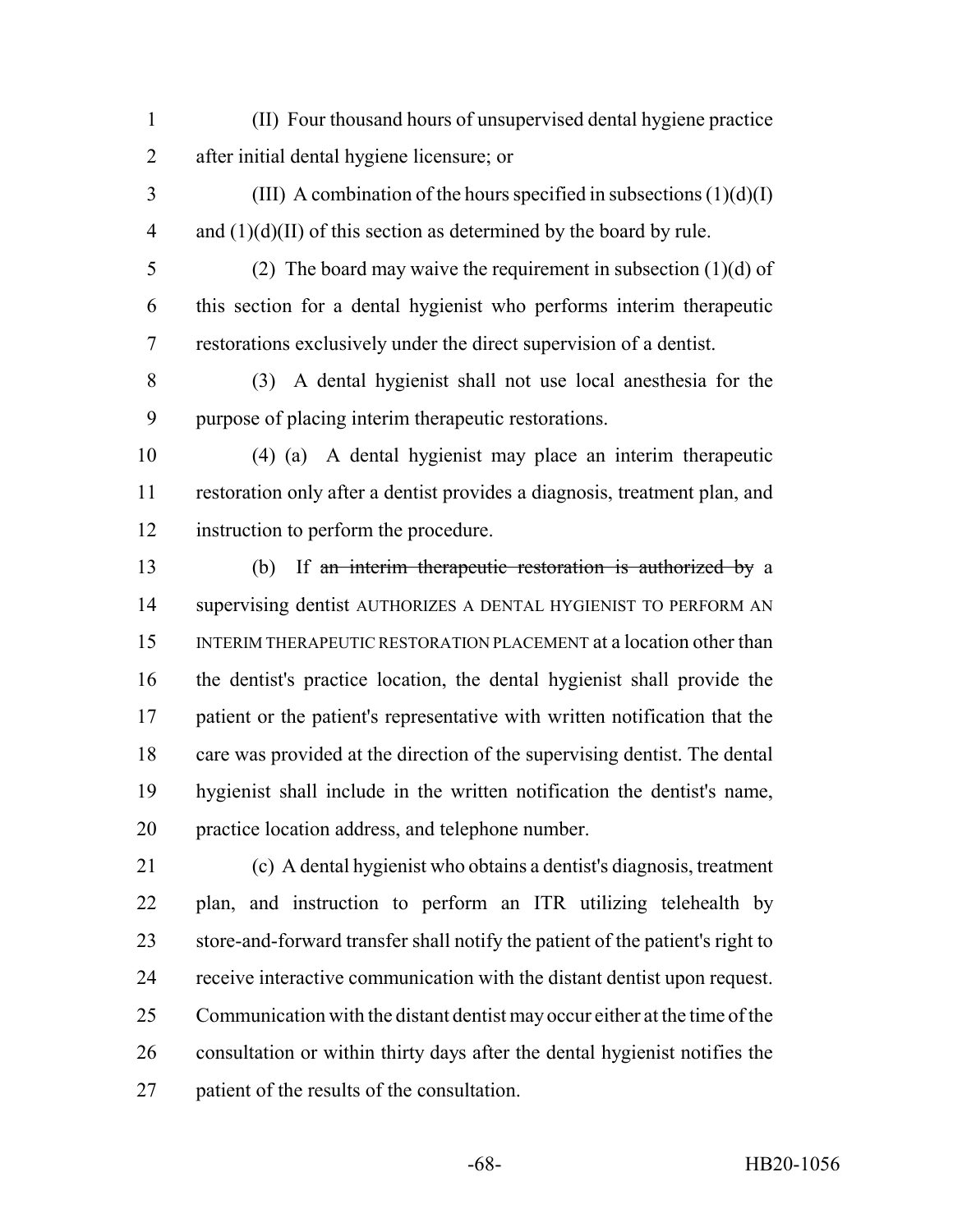(5) A dental hygienist who obtains a permit pursuant to this section may place interim therapeutic restorations in a dental office setting under the direct or indirect supervision of a dentist or through telehealth supervision for purposes of communication with the dentist.

 (6) A dentist shall not supervise more than five dental hygienists who place interim therapeutic restorations under telehealth supervision. A dentist who supervises a dental hygienist who provides interim therapeutic restorations under telehealth supervision must have a physical practice location in Colorado for purposes of patient referral for follow-up care.

 (7) A dental hygienist shall inform the patient or the patient's legal guardian, in writing, and require the patient or the patient's legal guardian to acknowledge by signature, that the interim therapeutic restoration is a 14 temporary repair to the tooth and that appropriate follow-up care with a dentist is necessary.

 (8) This section is repealed, effective September 1, 2021. Before the repeal, the permitting of dental hygienists to place interim therapeutic restorations is scheduled for review in accordance with section 24-34-104.

 **12-220-506. [Formerly 12-220-129] Application of silver diamine fluoride by dental hygienists - authorization - limitations - rules - subject to review - repeal.** (1) A dental hygienist may apply silver diamine fluoride if the dental hygienist:

 (a) Holds a license in good standing to practice dental hygiene in Colorado;

 (b) Has completed a postsecondary course or continuing education course developed at the postsecondary level that satisfies the requirements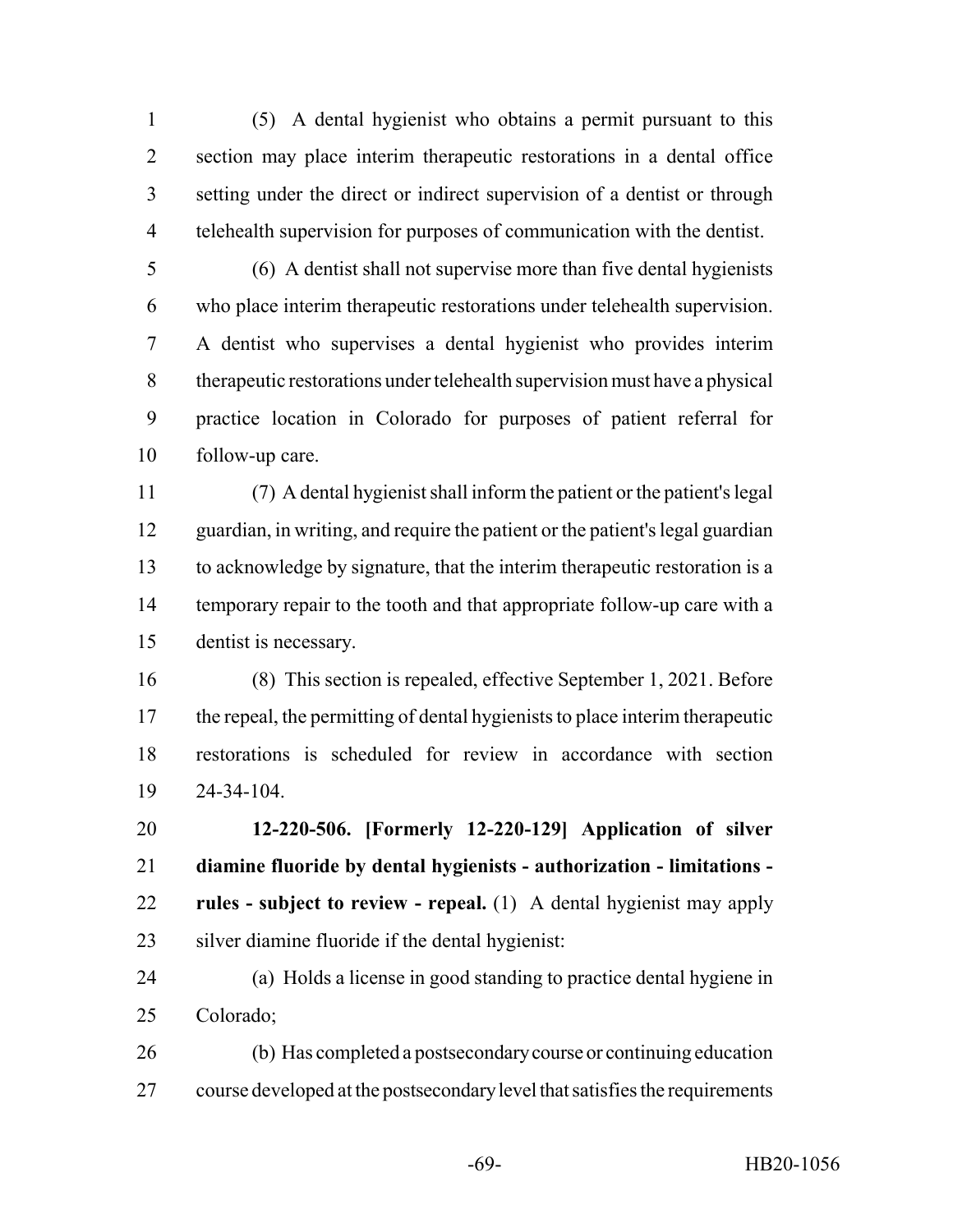established by the board by rule and that provides instruction on the use and limitations of applying silver diamine fluoride;

 (c) Is covered by professional liability insurance in the amount 4 established by the board pursuant to section 12-220-147 AS REQUIRED PURSUANT TO SECTIONS 12-220-307 AND 13-64-301 (1)(a); and

 (d) Has a collaborative agreement with a dentist that describes the silver diamine fluoride protocols, any restrictions or limitations, follow-up and referral mechanisms, and any other requirements established by the board by rule.

 (2) (a) If the application of silver diamine fluoride is authorized 11 by a supervising dentist AUTHORIZES THE DENTAL HYGIENIST TO PERFORM THE SILVER DIAMINE FLUORIDE APPLICATION at a location other than the dentist's practice location, the dental hygienist shall provide the patient or the patient's representative with written notification that the application of silver diamine fluoride is being provided in collaboration with the supervising dentist. The dental hygienist shall include in the written notification the dentist's name, practice location address, and telephone number.

 (b) A dental hygienist who applies silver diamine fluoride in collaboration with a supervising dentist utilizing telehealth by store-and-forward transfer shall notify the patient or the patient's representative of the patient's right to receive interactive communication with the distant dentist upon request. Communication with the distant dentist may occur either at the time of the consultation or within thirty days after the dental hygienist notifies the patient of the results of the consultation.

(3) A dental hygienist who meets the requirements of subsections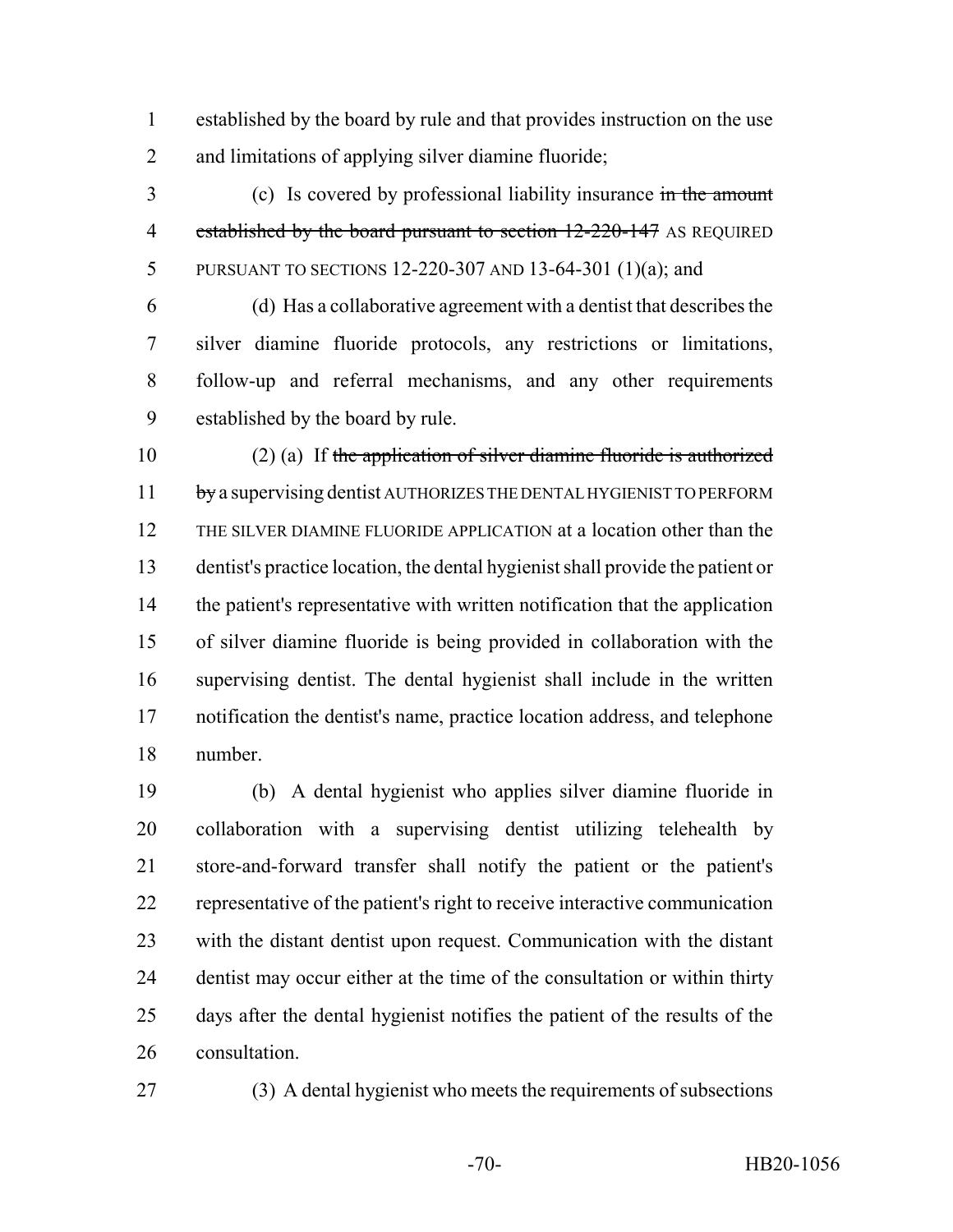| $\mathbf{1}$   | (1) and (2) of this section may apply silver diamine fluoride under the             |
|----------------|-------------------------------------------------------------------------------------|
| $\overline{2}$ | direct or indirect supervision of a dentist or through telehealth supervision       |
| 3              | for purposes of communication with the dentist.                                     |
| $\overline{4}$ | $(4)$ (a) The board shall promulgate rules to:                                      |
| 5              | Define requirements for the education course required in<br>$\left( \Gamma \right)$ |
| 6              | subsection $(1)(b)$ of this section, including qualifications for entities          |
| 7              | offering the course and faculty oversight requirements; and                         |
| 8              | Address appropriate indications and limitations for the<br>(II)                     |
| 9              | application of silver diamine fluoride by a dental hygienist.                       |
| 10             | The board may establish additional requirements for the<br>(b)                      |
| 11             | collaborative agreement required by subsection $(1)(d)$ of this section.            |
| 12             | (5) This section is repealed, effective September 1, 2021. Before                   |
| 13             | the repeal, the application of silver diamine fluoride by dental hygienists         |
| 14             | is scheduled for review in accordance with section 24-34-104.                       |
| 15             | PART <sub>6</sub>                                                                   |
| 16             | <b>SAFETY TRAINING -</b>                                                            |
| 17             | UNLICENSED X-RAY TECHNICIANS                                                        |
| 18             | 12-220-601. [Formerly 12-220-201] Legislative declaration.                          |
| 19             | (1) The general assembly hereby finds, determines, and declares that                |
| 20             | public exposure to the hazards of ionizing radiation used for diagnostic            |
| 21             | purposes should be minimized wherever possible. Accordingly, the                    |
| 22             | general assembly finds, determines, and declares that for any dentist or            |
| 23             | dental hygienist to allow an untrained person to operate a machine source           |
| 24             | of ionizing radiation, including without limitation a device commonly               |
| 25             | known as an "X-ray machine", or to administer radiation to a patient for            |
| 26             | diagnostic purposes is a threat to the public health and safety.                    |
| 27             | (2) It is the intent of the general assembly that dentists and dental               |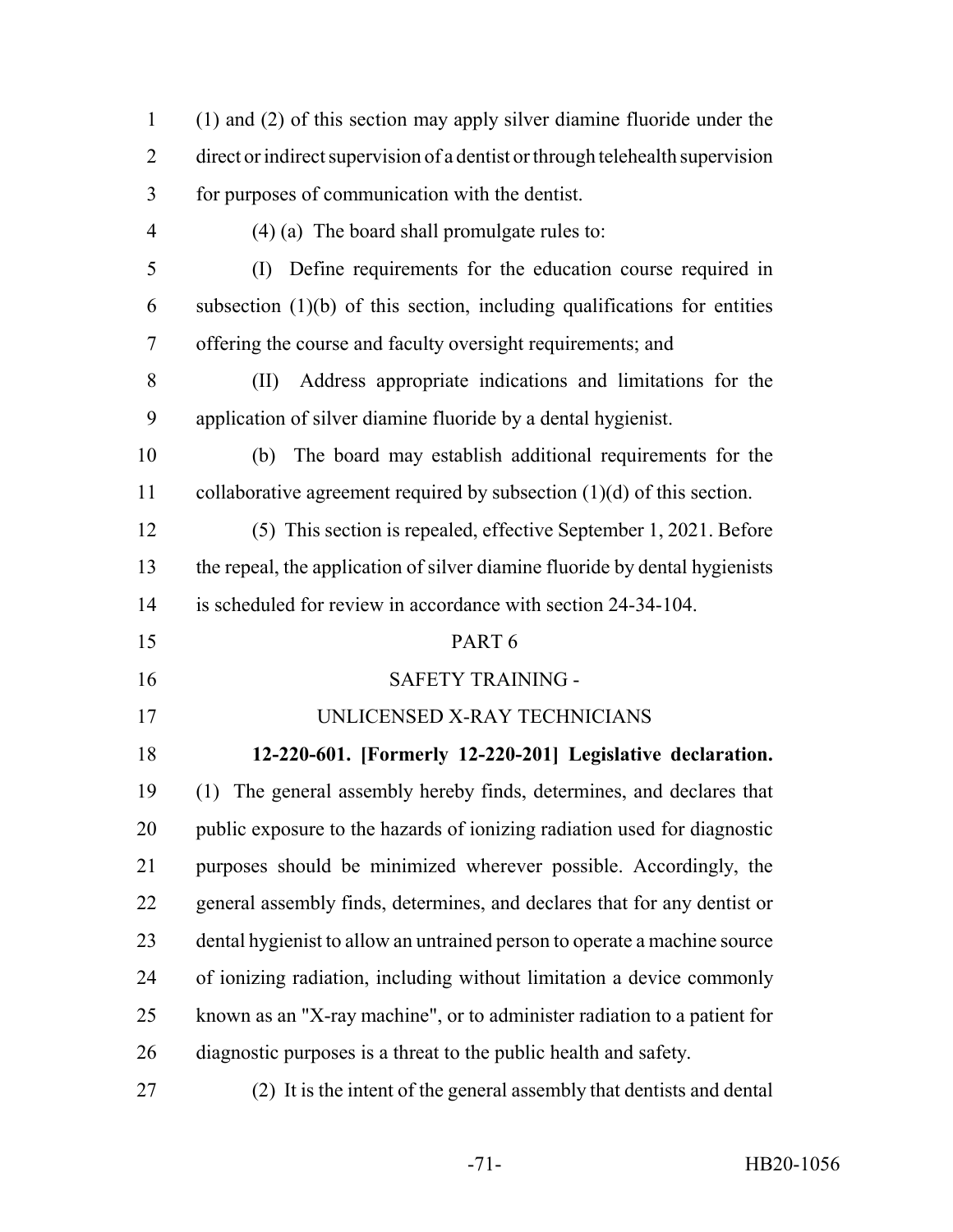hygienists utilizing unlicensed persons in their practices provide those persons with a minimum level of education and training before allowing them to operate machine sources of ionizing radiation; however, it is not the general assembly's intent to discourage education and training beyond this minimum. It is further the intent of the general assembly that established minimum training and education requirements correspond as closely as possible to the requirements of each particular work setting as 8 determined by the board pursuant to this part 2 PART 6.

 (3) The general assembly seeks to ensure, and accordingly 10 declares its intent, that in promulgating the rules authorized by this part 2 PART 6, the board will make every effort, consistent with its other statutory duties, to avoid creating a shortage of qualified individuals to operate machine sources of ionizing radiation for beneficial medical purposes in any area of the state.

## **12-220-602. [Formerly 12-220-202] Minimum standards - rules**

 **- definition.** (1) (a) The board shall adopt rules prescribing minimum standards for the qualifications, education, and training of unlicensed persons operating machine sources of ionizing radiation and administering radiation to patients for diagnostic medical use. A licensed dentist or dental hygienist shall not allow an unlicensed person to operate a machine source of ionizing radiation or to administer radiation to any patient unless the person meets standards then in effect under rules adopted pursuant to this section. The board may adopt rules allowing a grace period in which newly hired operators of machine sources of ionizing radiation are to receive the training required by this section.

26 (b) For purposes of this  $part 2$  PART 6, "unlicensed person" means a person who does not hold a current and active license entitling the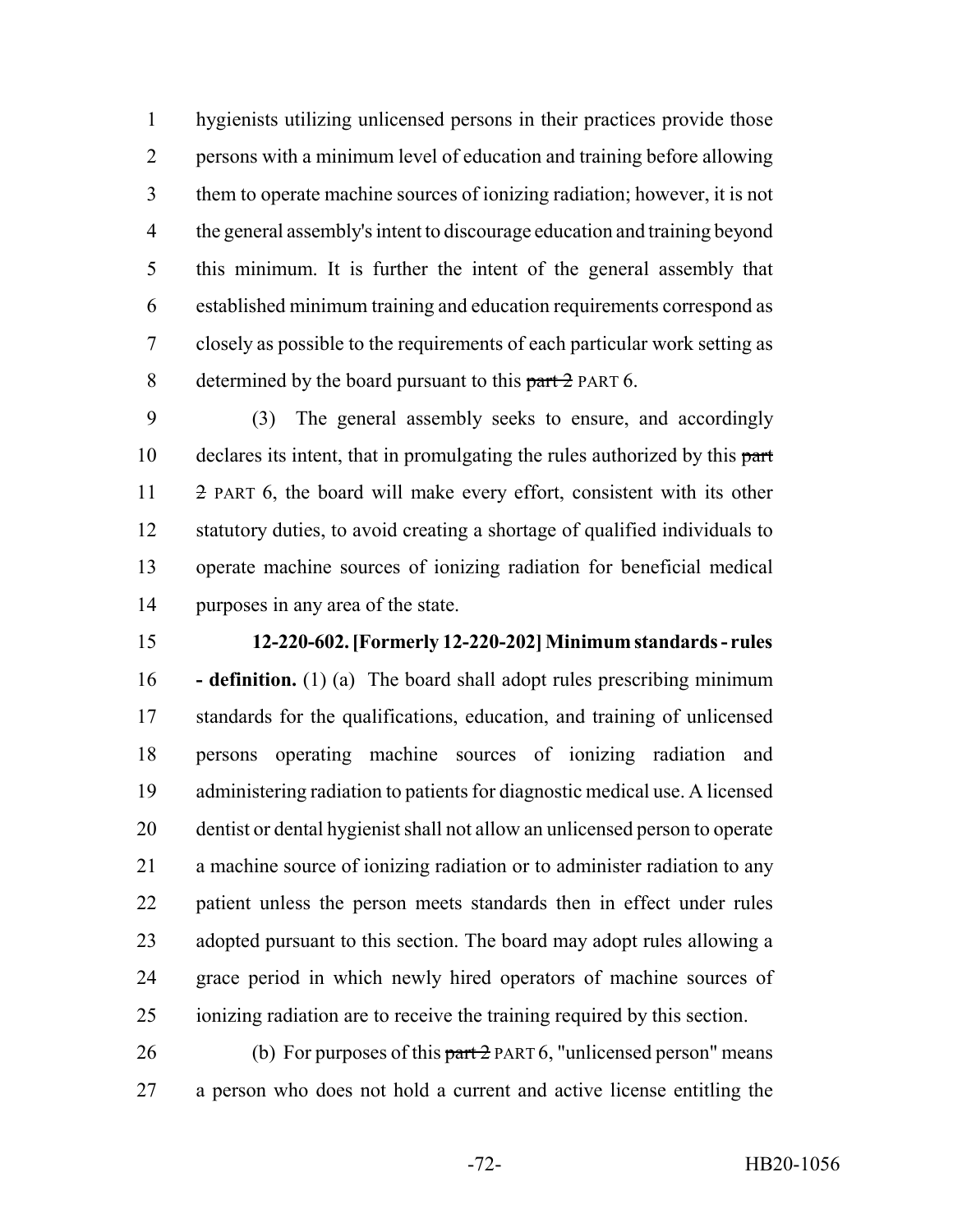1 person to practice dentistry or dental hygiene under the provisions of this article 220.

 (2) The board shall seek the assistance of licensed dentists or licensed dental hygienists in developing and formulating the rules promulgated pursuant to this section.

 (3) The BOARD SHALL ESTABLISH BY RULE THE required number of hours of training and education for all unlicensed persons operating machine sources of ionizing radiation and administering radiation to 9 patients. shall be established by the board by rule. This standard shall apply to all persons in dental settings other than hospitals and similar facilities licensed by the department of public health and environment pursuant to section 25-1.5-103. The training and education may be obtained through programs approved by the appropriate authority of any 14 state or through equivalent programs and training experience, including on-the-job training as determined by the board.

 **SECTION 2.** In Colorado Revised Statutes, 12-30-109, **amend** (1)(b) as follows:

 **12-30-109. Prescribing opioids - limitations - definition - repeal.** (1) (b) Prior to prescribing the second fill of any opioid prescription pursuant to this section, an opioid prescriber must comply with the requirements of section 12-280-404 (4). Failure to comply with 22 section 12-280-404 (4) constitutes unprofessional conduct or grounds for 23 discipline, as applicable, under section  $\frac{12-220-130}{2220-201}$  12-240-121, 12-255-120, 12-275-120, 12-290-108, or 12-315-112, as applicable to the particular opioid prescriber, only if the opioid prescriber repeatedly fails to comply.

**SECTION 3.** In Colorado Revised Statutes, **amend** 12-305-111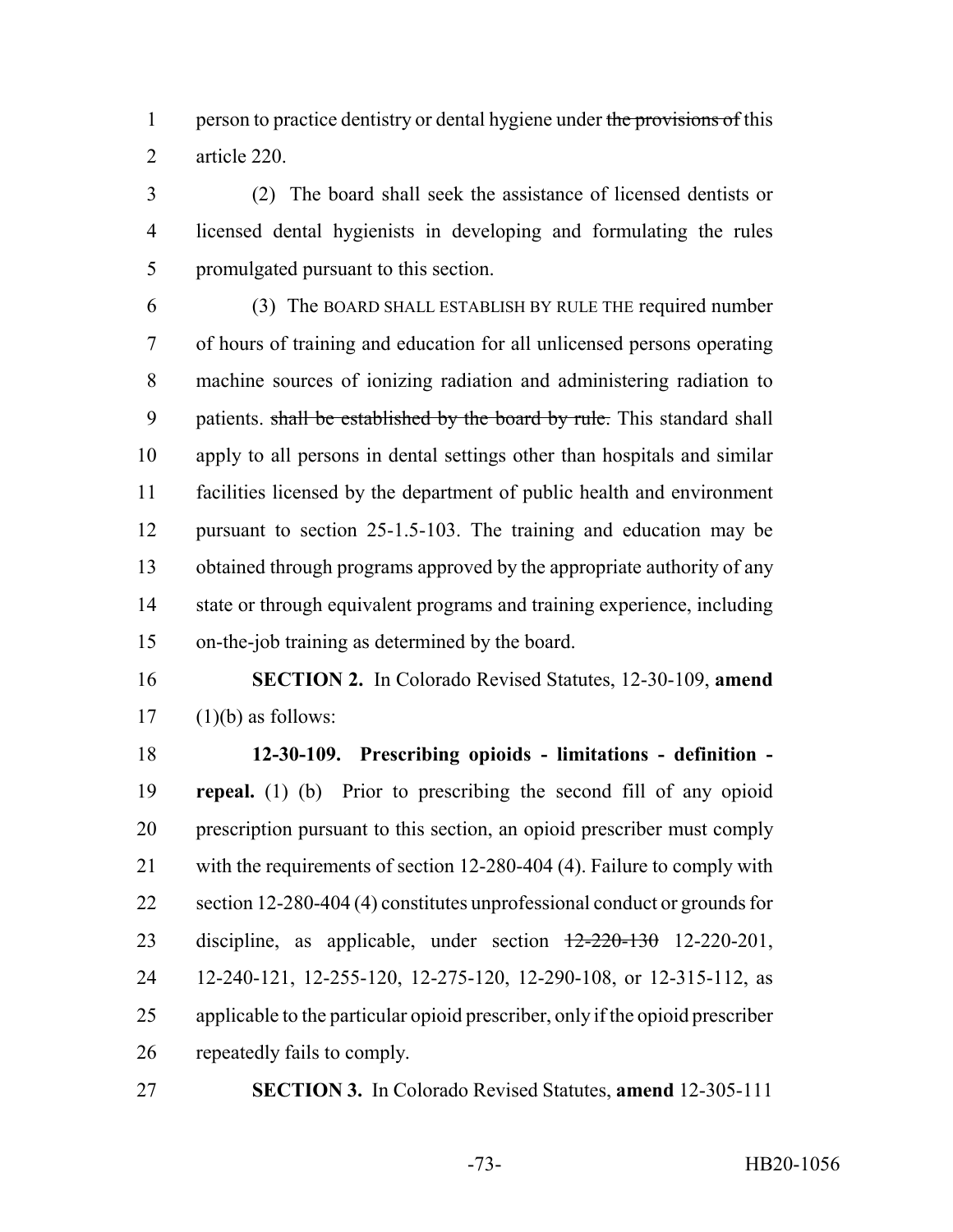as follows:

 **12-305-111. Limitations on authority.** Nothing in this article 305 authorizes a speech-language pathologist to engage in the practice of medicine, as defined in section 12-240-107; dentistry, as defined in 5 sections 12-220-104 (6) and  $\frac{12-220-110}{7}$ , 12-220-305; or any other profession for which licensure, certification, or registration is required by this article 305.

 **SECTION 4.** In Colorado Revised Statutes, 13-4-102, **amend** 9  $(1)(g)$  as follows:

 **13-4-102. Jurisdiction.** (1) Any provision of law to the contrary notwithstanding, the court of appeals shall have initial jurisdiction over appeals from final judgments of, and interlocutory appeals of certified questions of law in civil cases pursuant to section 13-4-102.1 from, the district courts, the probate court of the city and county of Denver, and the 15 juven ile court of the city and county of Denver, except in:

 (g) Review actions of the Colorado dental board in refusing to issue or renew or in suspending or revoking a license to practice dentistry or dental hygiene, as provided in section 12-220-137 SECTION 12-220-208;

 **SECTION 5.** In Colorado Revised Statutes, 13-21-115.5, **amend** 21 (3)(c)(II)(R) as follows:

 **13-21-115.5. Volunteer service act - immunity - exception for operation of motor vehicles - definitions.** (3) As used in this section, unless the context otherwise requires:

(c) (II) "Volunteer" includes:

 (R) A licensed dentist or dental hygienist governed by article 220 of title 12 performing the practice of dentistry or dental hygiene, as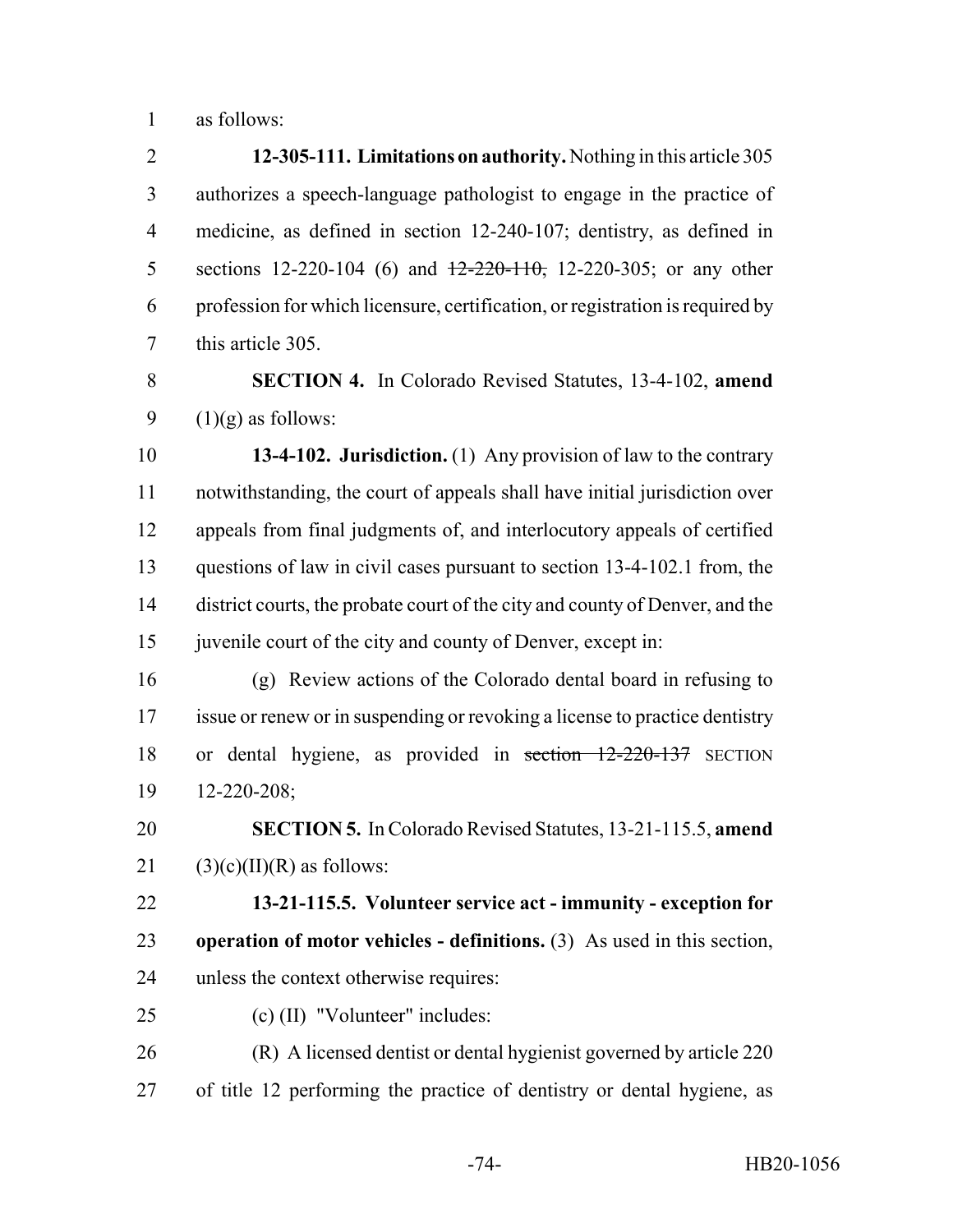| $\mathbf{1}$   | defined in section 12-220-104 and as described in section $12-220-110$             |
|----------------|------------------------------------------------------------------------------------|
| $\overline{2}$ | SECTION 12-220-305, as a volunteer for a nonprofit organization,                   |
| 3              | nonprofit corporation, governmental entity, or hospital; or a dentist or           |
| $\overline{4}$ | dental hygienist who holds a license in good standing from another state           |
| 5              | performing the practice of dentistry or dental hygiene, as defined in              |
| 6              | section 12-220-104 and as described in section $12-220-110$ SECTION                |
| 7              | 12-220-305, as a volunteer for a nonprofit organization, nonprofit                 |
| 8              | corporation, governmental entity, or hospital pursuant to section                  |
| 9              | $12-220-112$ (1)(i) SECTION 12-220-302 (1)(i); and                                 |
| 10             | <b>SECTION 6.</b> In Colorado Revised Statutes, 24-34-104, amend                   |
| 11             | $(21)(a)(IV)$ and $(21)(a)(X)$ as follows:                                         |
| 12             | 24-34-104. General assembly review of regulatory agencies                          |
| 13             | and functions for repeal, continuation, or reestablishment - legislative           |
| 14             | <b>declaration - repeal.</b> $(21)(a)$ The following agencies, functions, or both, |
| 15             | will repeal on September 1, 2021:                                                  |
| 16             | The permitting of dental hygienists to place interim<br>(IV)                       |
| 17             | therapeutic restorations in accordance with section 12-220-128 SECTION             |
| 18             | $12 - 220 - 505$ ;                                                                 |
| 19             | (X) The application of silver diamine fluoride by dental hygienists                |
| 20             | in accordance with section 12-220-129 SECTION 12-220-506.                          |
| 21             | SECTION 7. In Colorado Revised Statutes, 25-1-1202, amend                          |
| 22             | $(1)(k)$ as follows:                                                               |
| 23             | 25-1-1202. Index of statutory sections regarding medical                           |
| 24             | record confidentiality and health information. (1) Statutory provisions            |
| 25             | concerning policies, procedures, and references to the release, sharing,           |
| 26             | and use of medical records and health information include the following:           |
| 27             | Section $12-220-130$ SECTION 12-220-201, concerning<br>(k)                         |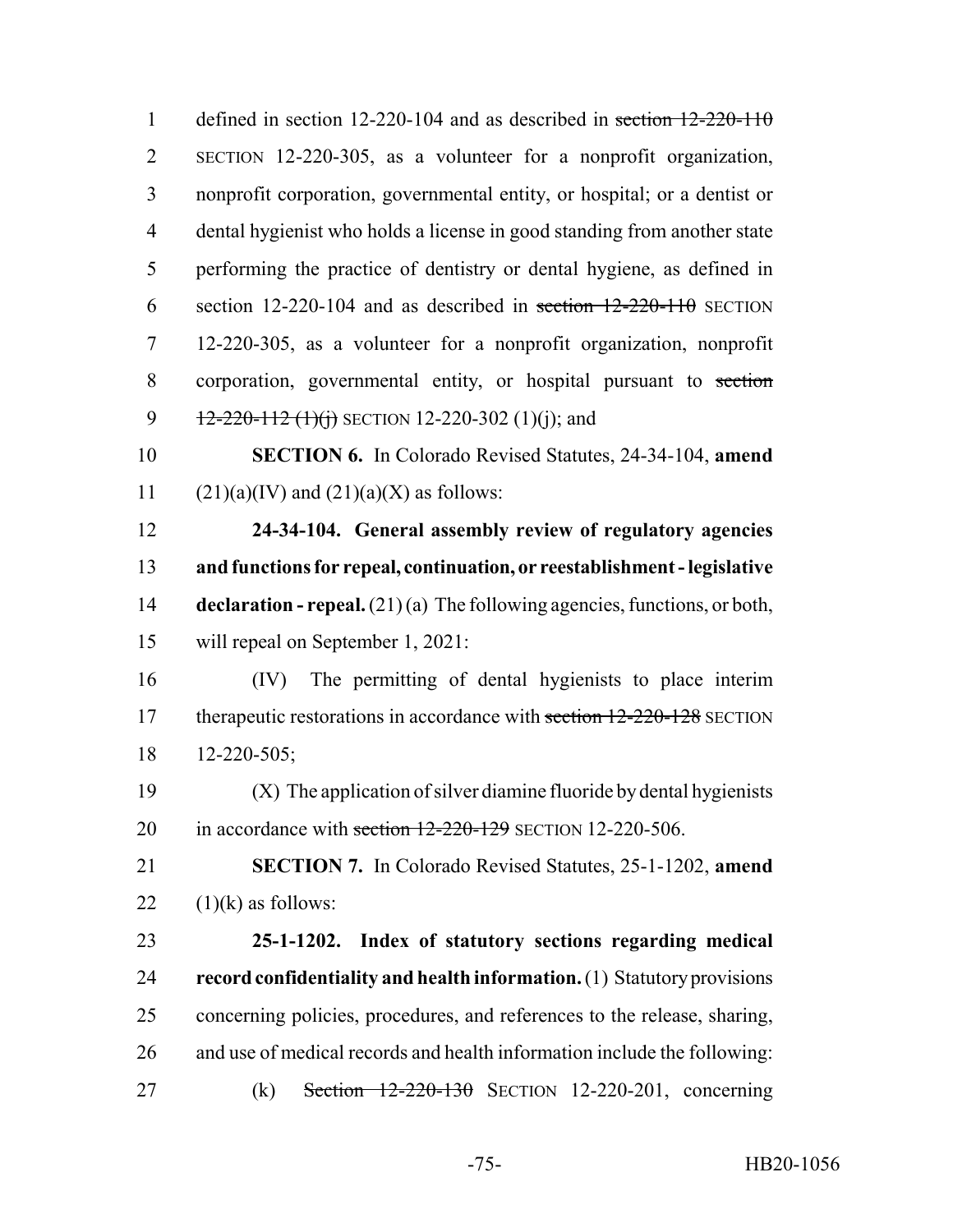disciplinary actions against dentists and dental hygienists;

 **SECTION 8.** In Colorado Revised Statutes, 25-51-104, **amend**  $3 \quad (1)(e)$  as follows:

 **25-51-104. Payment and financial resolution.** (1) If a patient accepts an offer of compensation made pursuant to section 25-51-103 (5) and receives the compensation, the payment of compensation to the patient is not a payment resulting from:

 (e) A judgment, administrative action, settlement, or arbitration award involving malpractice under section 12-200-106 (5), 12-210-105 (5), 12-215-115 (1)(i), 12-220-130 (1)(q) or (1)(r) *12-220-201 (1)(q)* OR *(1)(r)*, 12-235-111 (1)(i), 12-240-125 (4)(b)(III), 12-245-226 (8), 12 12-250-116, 12-255-119 (3)(b)(II), 12-275-120 (1)(p) or (1)(v), 12-275-129, 12-280-111 (1), 12-285-120 (1)(o), 12-285-127 (1)(a), 14 12-285-211 (1)(k), 12-285-216 (1)(a), or 12-290-113 (2)(b)(III).

 **SECTION 9.** In Colorado Revised Statutes, 25.5-4-411, **amend** (1) as follows:

 **25.5-4-411. Authorization of services provided by dental hygienists.** (1) When dental hygiene services are provided to children by a licensed dental hygienist who is providing dental hygiene services 20 pursuant to section 12-220-122 SECTION 12-220-503 without the supervision of a licensed dentist, the executive director of the state department shall authorize reimbursement for said services, subject to the 23 requirements of this section. Payment for such THE services shall be made directly to the licensed dental hygienist, if requested by the licensed dental hygienist; except that this section shall not apply to licensed dental hygienists when acting within the scope of their employment as salaried employees of public or private institutions, physicians, or dentists.